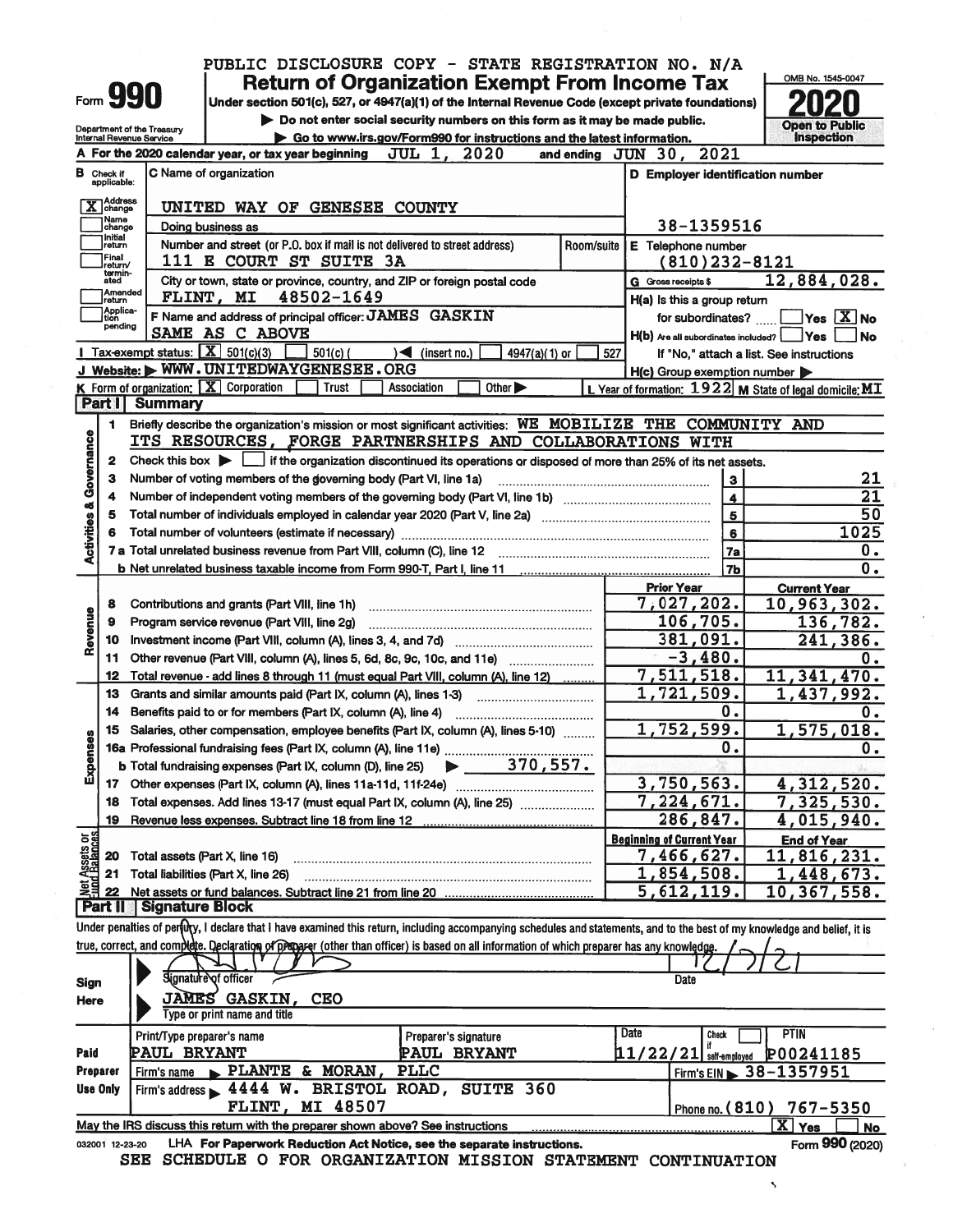| Part III     | UNITED WAY OF GENESEE COUNTY<br>Form 990 (2020)<br><b>Statement of Program Service Accomplishments</b>                                                                                              | 38-1359516       | Page 2               |
|--------------|-----------------------------------------------------------------------------------------------------------------------------------------------------------------------------------------------------|------------------|----------------------|
|              |                                                                                                                                                                                                     |                  |                      |
| 1            | Check if Schedule O contains a response or note to any line in this Part III<br>Briefly describe the organization's mission:                                                                        |                  |                      |
|              | BUILD FINANCIAL RESOURCES THAT ENABLE INVESTMENTS IN EDUCATION,                                                                                                                                     |                  |                      |
|              | FINANCIAL STABILITY, HEALTH AND BASIC NEEDS ADDRESSING GENESEE AND                                                                                                                                  |                  |                      |
|              | MOST PRESSING CHALLENGES WHILE BUILDING<br>SHIAWASSEE COUNTIES'                                                                                                                                     |                  |                      |
|              | COMMUNITY-WIDE VITALITY.                                                                                                                                                                            |                  |                      |
| $\mathbf{2}$ | Did the organization undertake any significant program services during the year which were not listed on the                                                                                        |                  |                      |
|              | prior Form 990 or 990-EZ?                                                                                                                                                                           |                  | $Yes \ \boxed{X}$ No |
|              | If "Yes," describe these new services on Schedule O.                                                                                                                                                |                  |                      |
| 3            | Did the organization cease conducting, or make significant changes in how it conducts, any program services?                                                                                        |                  | $Yes \ \boxed{X}$ No |
|              | If "Yes," describe these changes on Schedule O.                                                                                                                                                     |                  |                      |
| 4            | Describe the organization's program service accomplishments for each of its three largest program services, as measured by expenses.                                                                |                  |                      |
|              | Section 501(c)(3) and 501(c)(4) organizations are required to report the amount of grants and allocations to others, the total expenses, and<br>revenue, if any, for each program service reported. |                  |                      |
| 4а           | 5,001,648.<br>$0 \cdot$ ) (Revenue \$<br>including grants of \$<br>(Expenses \$<br>(Code:                                                                                                           | 136, 782.        |                      |
|              | UNITED WAY OF GENESEE COUNTY'S SPECIAL INITIATIVES,                                                                                                                                                 | IN COLLABORATION |                      |
|              | WITH COMMUNITY PARTNERS, FOCUS ON THE BUILDING BLOCKS FOR A QUALITY                                                                                                                                 |                  |                      |
|              | LIFE - BASIC NEEDS/ STRENGTHENING FAMILIES, OLDER ADULTS AND                                                                                                                                        |                  |                      |
|              | CHILD/YOUTH DEVELOPMENT.                                                                                                                                                                            |                  |                      |
|              |                                                                                                                                                                                                     |                  |                      |
|              |                                                                                                                                                                                                     |                  |                      |
|              |                                                                                                                                                                                                     |                  |                      |
|              |                                                                                                                                                                                                     |                  |                      |
|              |                                                                                                                                                                                                     |                  |                      |
|              |                                                                                                                                                                                                     |                  |                      |
|              |                                                                                                                                                                                                     |                  |                      |
| 4b           | 1,437,992.<br>$1,437,992.$ (Revenue \$<br>) (Expenses \$<br>including grants of \$<br>(Code:                                                                                                        |                  | $0 \cdot$ )          |
|              | UNITED WAY OF GENESEE COUNTY PROVIDES GRANTS AND PAYS DESIGNATIONS TO                                                                                                                               |                  |                      |
|              | NUMEROUS NONPROFIT AGENCIES THAT PROVIDE DIRECT SERVICES TO THE                                                                                                                                     |                  |                      |
|              | COMMUNITIES OF GENESEE COUNTY, MICHIGAN.                                                                                                                                                            |                  |                      |
|              |                                                                                                                                                                                                     |                  |                      |
|              |                                                                                                                                                                                                     |                  |                      |
|              |                                                                                                                                                                                                     |                  |                      |
|              |                                                                                                                                                                                                     |                  |                      |
|              |                                                                                                                                                                                                     |                  |                      |
|              |                                                                                                                                                                                                     |                  |                      |
|              |                                                                                                                                                                                                     |                  |                      |
|              |                                                                                                                                                                                                     |                  |                      |
| 4с           | $136,858$ . including grants of \$<br>$0 \cdot$ ) (Revenue \$<br>(Code:<br>(Expenses \$                                                                                                             |                  | $0 \cdot$            |
|              | UNITED WAY OF GENESEE COUNTY RESPONDS TO THE FLINT WATER CRISIS BY                                                                                                                                  |                  |                      |
|              | PROVIDING FUNDING AND CARE TO THOSE AFFECTED BY THE FLINT WATER CRISIS.                                                                                                                             |                  |                      |
|              | UNITED WAY DOES NOT TAKE ADMINISTRATIVE FEES FROM THE FUNDS RECEIVED                                                                                                                                |                  |                      |
|              | FOR THE FLINT WATER CRISIS.                                                                                                                                                                         |                  |                      |
|              |                                                                                                                                                                                                     |                  |                      |
|              |                                                                                                                                                                                                     |                  |                      |
|              |                                                                                                                                                                                                     |                  |                      |
|              |                                                                                                                                                                                                     |                  |                      |
|              |                                                                                                                                                                                                     |                  |                      |
|              |                                                                                                                                                                                                     |                  |                      |
|              |                                                                                                                                                                                                     |                  |                      |
|              | <b>4d</b> Other program services (Describe on Schedule O.)                                                                                                                                          |                  |                      |
|              | (Expenses \$<br>(Revenue \$<br>including grants of \$                                                                                                                                               |                  |                      |
|              | 6,576,498.<br>4e Total program service expenses                                                                                                                                                     |                  |                      |
|              |                                                                                                                                                                                                     | Form 990 (2020)  |                      |
|              | 032002 12-23-20                                                                                                                                                                                     |                  |                      |
|              | 3                                                                                                                                                                                                   |                  |                      |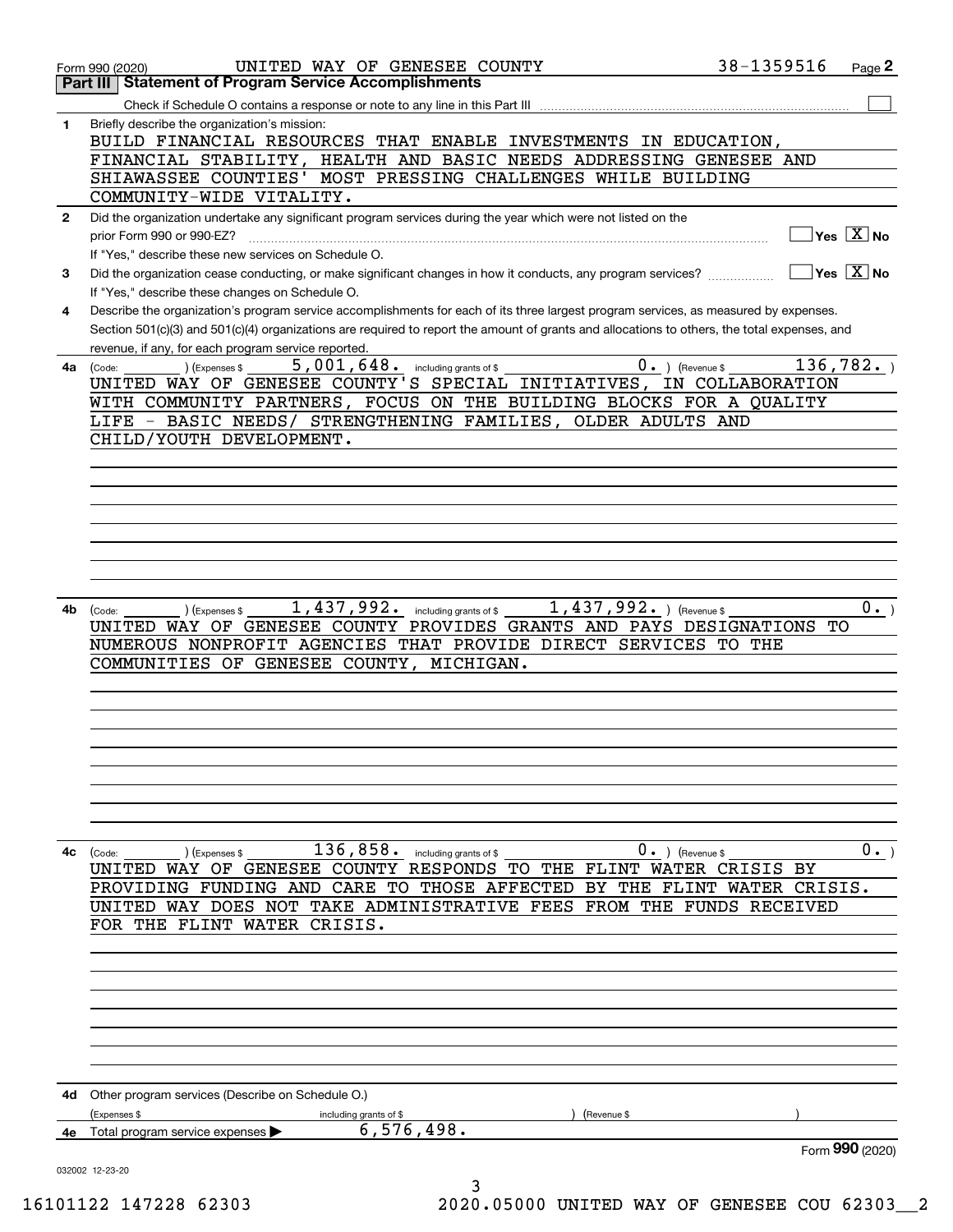| Form 990 (2020) |  |  |
|-----------------|--|--|

Form 990 (2020) Page **3Part IV Checklist of Required Schedules** UNITED WAY OF GENESEE COUNTY 38-1359516

|     |                                                                                                                                                 |                 | Yes                     | No              |
|-----|-------------------------------------------------------------------------------------------------------------------------------------------------|-----------------|-------------------------|-----------------|
| 1.  | Is the organization described in section $501(c)(3)$ or $4947(a)(1)$ (other than a private foundation)?                                         |                 |                         |                 |
|     |                                                                                                                                                 | 1.              | X                       |                 |
| 2   |                                                                                                                                                 | $\overline{2}$  | $\overline{\mathbf{x}}$ |                 |
| 3   | Did the organization engage in direct or indirect political campaign activities on behalf of or in opposition to candidates for                 |                 |                         |                 |
|     |                                                                                                                                                 | 3               |                         | x               |
| 4   | Section 501(c)(3) organizations. Did the organization engage in lobbying activities, or have a section 501(h) election in effect                |                 |                         |                 |
|     |                                                                                                                                                 | 4               |                         | x               |
| 5   | Is the organization a section 501(c)(4), 501(c)(5), or 501(c)(6) organization that receives membership dues, assessments, or                    |                 |                         |                 |
|     |                                                                                                                                                 | 5               |                         | X.              |
| 6   | Did the organization maintain any donor advised funds or any similar funds or accounts for which donors have the right to                       |                 |                         |                 |
|     | provide advice on the distribution or investment of amounts in such funds or accounts? If "Yes," complete Schedule D, Part I                    | 6               |                         | x               |
| 7   | Did the organization receive or hold a conservation easement, including easements to preserve open space,                                       |                 |                         |                 |
|     |                                                                                                                                                 | $\overline{7}$  |                         | x               |
| 8   | Did the organization maintain collections of works of art, historical treasures, or other similar assets? If "Yes," complete                    |                 |                         |                 |
|     |                                                                                                                                                 | 8               |                         | X.              |
| 9   | Did the organization report an amount in Part X, line 21, for escrow or custodial account liability, serve as a custodian for                   |                 |                         |                 |
|     | amounts not listed in Part X; or provide credit counseling, debt management, credit repair, or debt negotiation services?                       |                 |                         | x               |
|     |                                                                                                                                                 | 9               |                         |                 |
| 10  | Did the organization, directly or through a related organization, hold assets in donor-restricted endowments                                    | 10              | Х                       |                 |
|     | If the organization's answer to any of the following questions is "Yes," then complete Schedule D, Parts VI, VII, VIII, IX, or X                |                 |                         |                 |
| 11  |                                                                                                                                                 |                 |                         |                 |
|     | as applicable.<br>a Did the organization report an amount for land, buildings, and equipment in Part X, line 10? If "Yes," complete Schedule D, |                 |                         |                 |
|     |                                                                                                                                                 | 11a             | Х                       |                 |
|     | <b>b</b> Did the organization report an amount for investments - other securities in Part X, line 12, that is 5% or more of its total           |                 |                         |                 |
|     |                                                                                                                                                 | 11b             |                         | X.              |
|     | c Did the organization report an amount for investments - program related in Part X, line 13, that is 5% or more of its total                   |                 |                         |                 |
|     |                                                                                                                                                 | 11c             |                         | x               |
|     | d Did the organization report an amount for other assets in Part X, line 15, that is 5% or more of its total assets reported in                 |                 |                         |                 |
|     |                                                                                                                                                 | 11d             | X                       |                 |
|     | e Did the organization report an amount for other liabilities in Part X, line 25? If "Yes," complete Schedule D, Part X                         | 11e             | $\mathbf X$             |                 |
| f   | Did the organization's separate or consolidated financial statements for the tax year include a footnote that addresses                         |                 |                         |                 |
|     | the organization's liability for uncertain tax positions under FIN 48 (ASC 740)? If "Yes," complete Schedule D, Part X                          | 11f             |                         | X.              |
|     | 12a Did the organization obtain separate, independent audited financial statements for the tax year? If "Yes," complete                         |                 |                         |                 |
|     |                                                                                                                                                 | 12a             | X                       |                 |
|     | b Was the organization included in consolidated, independent audited financial statements for the tax year?                                     |                 |                         |                 |
|     | If "Yes," and if the organization answered "No" to line 12a, then completing Schedule D, Parts XI and XII is optional manum                     | 12b             |                         | ᅀ               |
| 13  |                                                                                                                                                 | 13              |                         | X               |
| 14a | Did the organization maintain an office, employees, or agents outside of the United States?                                                     | 14a             |                         | х               |
| b   | Did the organization have aggregate revenues or expenses of more than \$10,000 from grantmaking, fundraising, business,                         |                 |                         |                 |
|     | investment, and program service activities outside the United States, or aggregate foreign investments valued at \$100,000                      |                 |                         |                 |
|     |                                                                                                                                                 | 14b             |                         | X.              |
| 15  | Did the organization report on Part IX, column (A), line 3, more than \$5,000 of grants or other assistance to or for any                       |                 |                         |                 |
|     |                                                                                                                                                 | 15              |                         | X.              |
| 16  | Did the organization report on Part IX, column (A), line 3, more than \$5,000 of aggregate grants or other assistance to                        |                 |                         |                 |
|     |                                                                                                                                                 | 16              |                         | x               |
| 17  | Did the organization report a total of more than \$15,000 of expenses for professional fundraising services on Part IX,                         |                 |                         |                 |
|     |                                                                                                                                                 | 17              |                         | X.              |
| 18  | Did the organization report more than \$15,000 total of fundraising event gross income and contributions on Part VIII, lines                    |                 |                         |                 |
|     |                                                                                                                                                 | 18              |                         | x               |
| 19  | Did the organization report more than \$15,000 of gross income from gaming activities on Part VIII, line 9a? If "Yes."                          |                 |                         |                 |
|     |                                                                                                                                                 | 19              |                         | x               |
|     |                                                                                                                                                 | <b>20a</b>      |                         | х               |
|     | b If "Yes" to line 20a, did the organization attach a copy of its audited financial statements to this return?                                  | 20 <sub>b</sub> |                         |                 |
| 21  | Did the organization report more than \$5,000 of grants or other assistance to any domestic organization or                                     |                 |                         |                 |
|     |                                                                                                                                                 | 21              | х                       |                 |
|     | 032003 12-23-20                                                                                                                                 |                 |                         | Form 990 (2020) |

4

032003 12-23-20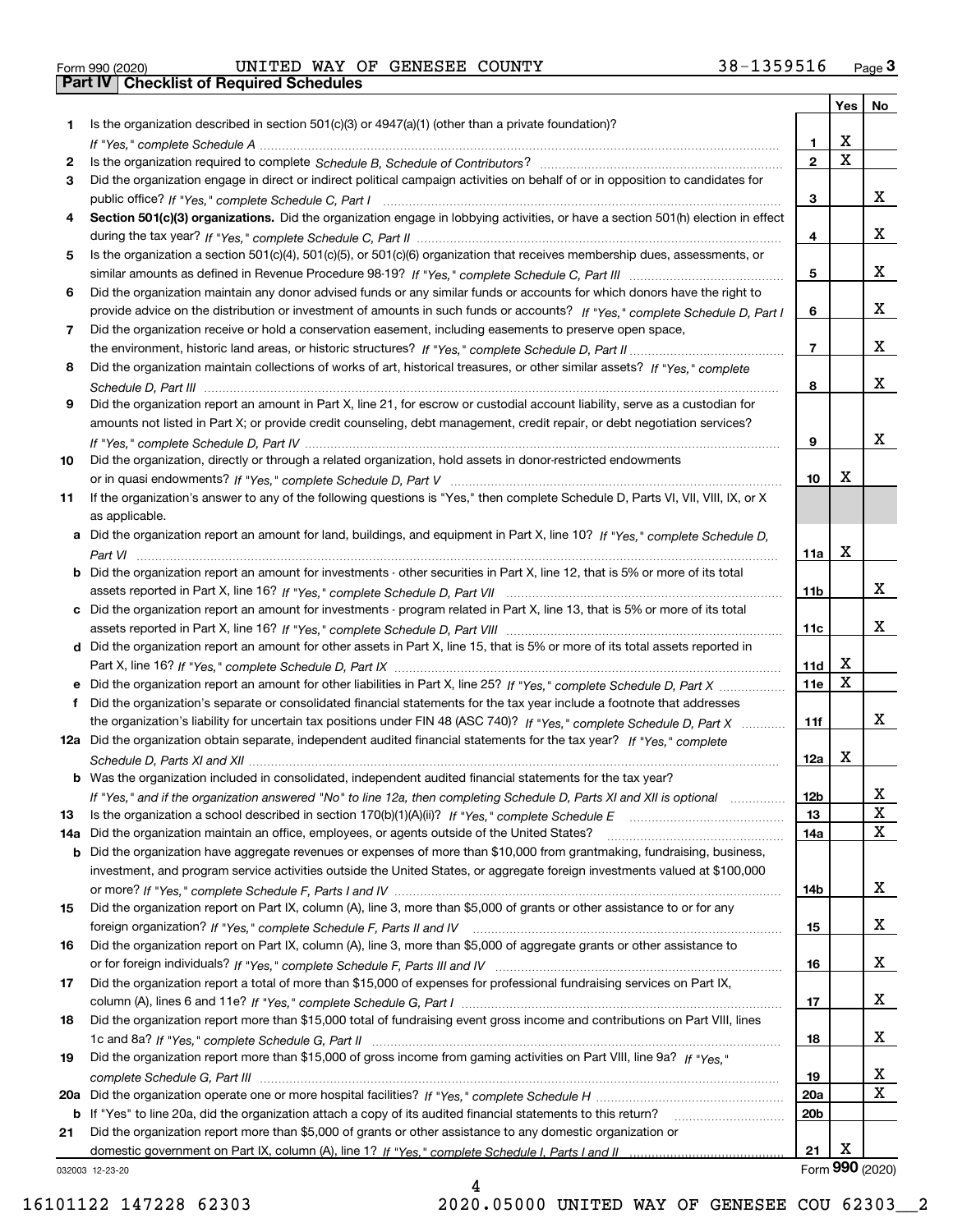Form 990 (2020) Page **4Part IV Checklist of Required Schedules** UNITED WAY OF GENESEE COUNTY 38-1359516

*(continued)*

|               |                                                                                                                                   |                 | Yes        | No                |
|---------------|-----------------------------------------------------------------------------------------------------------------------------------|-----------------|------------|-------------------|
| 22            | Did the organization report more than \$5,000 of grants or other assistance to or for domestic individuals on                     |                 |            |                   |
|               |                                                                                                                                   | 22              |            | x                 |
| 23            | Did the organization answer "Yes" to Part VII, Section A, line 3, 4, or 5 about compensation of the organization's current        |                 |            |                   |
|               | and former officers, directors, trustees, key employees, and highest compensated employees? If "Yes," complete                    |                 |            |                   |
|               |                                                                                                                                   | 23              | X          |                   |
|               | 24a Did the organization have a tax-exempt bond issue with an outstanding principal amount of more than \$100,000 as of the       |                 |            |                   |
|               | last day of the year, that was issued after December 31, 2002? If "Yes," answer lines 24b through 24d and complete                |                 |            |                   |
|               |                                                                                                                                   | 24a             |            | x                 |
|               | b Did the organization invest any proceeds of tax-exempt bonds beyond a temporary period exception?                               | 24b             |            |                   |
|               | c Did the organization maintain an escrow account other than a refunding escrow at any time during the year to defease            |                 |            |                   |
|               | any tax-exempt bonds?                                                                                                             | 24c             |            |                   |
|               | d Did the organization act as an "on behalf of" issuer for bonds outstanding at any time during the year?                         | 24d             |            |                   |
|               | 25a Section 501(c)(3), 501(c)(4), and 501(c)(29) organizations. Did the organization engage in an excess benefit                  |                 |            |                   |
|               |                                                                                                                                   | 25a             |            | x                 |
|               | b Is the organization aware that it engaged in an excess benefit transaction with a disqualified person in a prior year, and      |                 |            |                   |
|               | that the transaction has not been reported on any of the organization's prior Forms 990 or 990-EZ? If "Yes," complete             |                 |            |                   |
|               |                                                                                                                                   |                 |            | x                 |
|               | Schedule L, Part I                                                                                                                | 25b             |            |                   |
| 26            | Did the organization report any amount on Part X, line 5 or 22, for receivables from or payables to any current                   |                 |            |                   |
|               | or former officer, director, trustee, key employee, creator or founder, substantial contributor, or 35%                           |                 |            |                   |
|               |                                                                                                                                   | 26              |            | х                 |
| 27            | Did the organization provide a grant or other assistance to any current or former officer, director, trustee, key employee,       |                 |            |                   |
|               | creator or founder, substantial contributor or employee thereof, a grant selection committee member, or to a 35% controlled       |                 |            |                   |
|               | entity (including an employee thereof) or family member of any of these persons? If "Yes," complete Schedule L, Part III          | 27              |            | х                 |
| 28            | Was the organization a party to a business transaction with one of the following parties (see Schedule L, Part IV                 |                 |            |                   |
|               | instructions, for applicable filing thresholds, conditions, and exceptions):                                                      |                 |            |                   |
|               | a A current or former officer, director, trustee, key employee, creator or founder, or substantial contributor? If                |                 |            |                   |
|               |                                                                                                                                   | 28a             |            | x<br>$\mathbf{x}$ |
|               |                                                                                                                                   | 28 <sub>b</sub> |            |                   |
|               | c A 35% controlled entity of one or more individuals and/or organizations described in lines 28a or 28b? If                       |                 |            | х                 |
|               |                                                                                                                                   | 28c             | х          |                   |
| 29            |                                                                                                                                   | 29              |            |                   |
| 30            | Did the organization receive contributions of art, historical treasures, or other similar assets, or qualified conservation       |                 |            |                   |
|               |                                                                                                                                   | 30              |            | x<br>$\mathbf x$  |
| 31            | Did the organization liquidate, terminate, or dissolve and cease operations? If "Yes," complete Schedule N, Part I                | 31              |            |                   |
| 32            | Did the organization sell, exchange, dispose of, or transfer more than 25% of its net assets? If "Yes," complete                  |                 |            |                   |
|               | Schedule N, Part II                                                                                                               | 32              |            | х                 |
| 33            | Did the organization own 100% of an entity disregarded as separate from the organization under Regulations                        |                 |            |                   |
|               |                                                                                                                                   | 33              |            | х                 |
| 34            | Was the organization related to any tax-exempt or taxable entity? If "Yes," complete Schedule R, Part II, III, or IV, and         |                 |            |                   |
|               |                                                                                                                                   | 34              |            | X<br>X            |
|               | 35a Did the organization have a controlled entity within the meaning of section 512(b)(13)?                                       | 35a             |            |                   |
|               | b If "Yes" to line 35a, did the organization receive any payment from or engage in any transaction with a controlled entity       |                 |            |                   |
|               |                                                                                                                                   | 35b             |            |                   |
| 36            | Section 501(c)(3) organizations. Did the organization make any transfers to an exempt non-charitable related organization?        |                 |            |                   |
|               |                                                                                                                                   | 36              |            | x                 |
| 37            | Did the organization conduct more than 5% of its activities through an entity that is not a related organization                  |                 |            |                   |
|               | and that is treated as a partnership for federal income tax purposes? If "Yes," complete Schedule R, Part VI                      | 37              |            | x                 |
| 38            | Did the organization complete Schedule O and provide explanations in Schedule O for Part VI, lines 11b and 19?                    | 38              | х          |                   |
| <b>Part V</b> | Note: All Form 990 filers are required to complete Schedule O<br><b>Statements Regarding Other IRS Filings and Tax Compliance</b> |                 |            |                   |
|               | Check if Schedule O contains a response or note to any line in this Part V                                                        |                 |            |                   |
|               |                                                                                                                                   |                 | <b>Yes</b> | No                |
|               | 70<br><b>1a</b> Enter the number reported in Box 3 of Form 1096. Enter -0- if not applicable <i>manumumumum</i><br>1a             |                 |            |                   |
|               | 0<br><b>b</b> Enter the number of Forms W-2G included in line 1a. Enter -0- if not applicable <i>manumumumum</i><br>1b            |                 |            |                   |
|               | c Did the organization comply with backup withholding rules for reportable payments to vendors and reportable gaming              |                 |            |                   |
|               | (gambling) winnings to prize winners?                                                                                             | 1c              | х          |                   |
|               | 032004 12-23-20                                                                                                                   |                 |            | Form 990 (2020)   |
|               | 5                                                                                                                                 |                 |            |                   |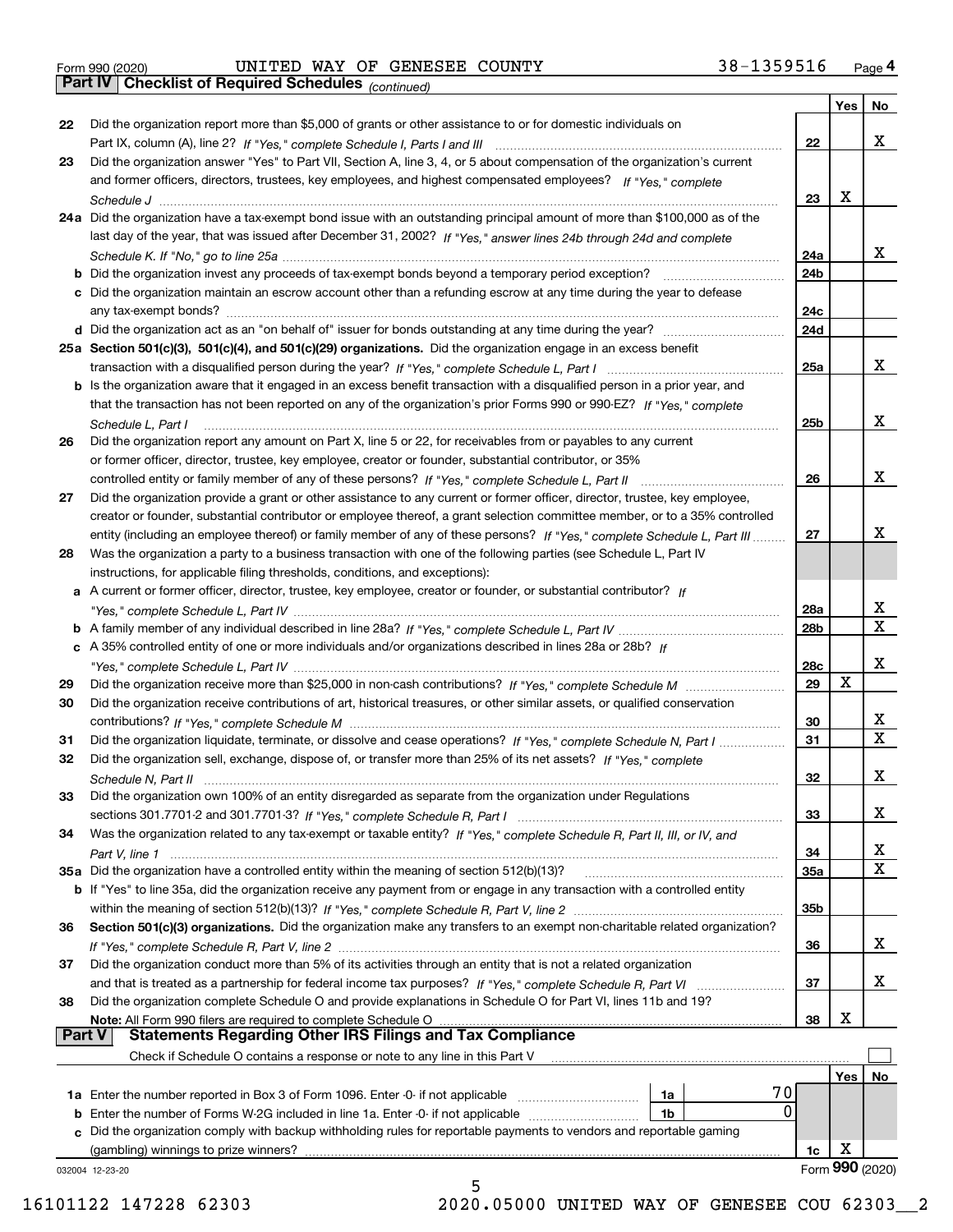| Part V | 38-1359516<br>UNITED WAY OF GENESEE COUNTY<br>Form 990 (2020)<br>Statements Regarding Other IRS Filings and Tax Compliance (continued)          |                |     | Page $5$ |
|--------|-------------------------------------------------------------------------------------------------------------------------------------------------|----------------|-----|----------|
|        |                                                                                                                                                 |                | Yes | No       |
|        | 2a Enter the number of employees reported on Form W-3, Transmittal of Wage and Tax Statements,                                                  |                |     |          |
|        | filed for the calendar year ending with or within the year covered by this return <i>manumumumum</i><br>2a                                      | 50             |     |          |
|        |                                                                                                                                                 | 2 <sub>b</sub> | х   |          |
|        |                                                                                                                                                 |                |     |          |
|        | 3a Did the organization have unrelated business gross income of \$1,000 or more during the year?                                                | 3a             |     | x        |
|        |                                                                                                                                                 | 3b             |     |          |
|        | 4a At any time during the calendar year, did the organization have an interest in, or a signature or other authority over, a                    |                |     |          |
|        | financial account in a foreign country (such as a bank account, securities account, or other financial account)?                                | 4a             |     | x        |
|        | <b>b</b> If "Yes," enter the name of the foreign country $\blacktriangleright$                                                                  |                |     |          |
|        | See instructions for filing requirements for FinCEN Form 114, Report of Foreign Bank and Financial Accounts (FBAR).                             |                |     |          |
|        | 5a Was the organization a party to a prohibited tax shelter transaction at any time during the tax year?                                        | 5a             |     | X        |
| b      |                                                                                                                                                 | 5 <sub>b</sub> |     | X        |
| с      |                                                                                                                                                 | 5c             |     |          |
|        | 6a Does the organization have annual gross receipts that are normally greater than \$100,000, and did the organization solicit                  |                |     |          |
|        | any contributions that were not tax deductible as charitable contributions?                                                                     | 6a             |     | x        |
|        | b If "Yes," did the organization include with every solicitation an express statement that such contributions or gifts                          |                |     |          |
|        | were not tax deductible?                                                                                                                        | 6b             |     |          |
| 7      | Organizations that may receive deductible contributions under section 170(c).                                                                   |                |     |          |
| а      | Did the organization receive a payment in excess of \$75 made partly as a contribution and partly for goods and services provided to the payor? | 7a             |     | x        |
| b      | If "Yes," did the organization notify the donor of the value of the goods or services provided?                                                 | 7b             |     |          |
| c      | Did the organization sell, exchange, or otherwise dispose of tangible personal property for which it was required                               |                |     |          |
|        | to file Form 8282?                                                                                                                              | 7с             |     | х        |
|        | 7d<br>d If "Yes," indicate the number of Forms 8282 filed during the year                                                                       |                |     |          |
| е      | Did the organization receive any funds, directly or indirectly, to pay premiums on a personal benefit contract?                                 | 7e             |     | х        |
| f      | Did the organization, during the year, pay premiums, directly or indirectly, on a personal benefit contract?                                    | 7f             |     | X        |
| g      | If the organization received a contribution of qualified intellectual property, did the organization file Form 8899 as required?                | 7g             |     |          |
| h      | If the organization received a contribution of cars, boats, airplanes, or other vehicles, did the organization file a Form 1098-C?              | 7h             |     |          |
| 8      | Sponsoring organizations maintaining donor advised funds. Did a donor advised fund maintained by the                                            |                |     |          |
|        | sponsoring organization have excess business holdings at any time during the year?                                                              | 8              |     |          |
| 9      | Sponsoring organizations maintaining donor advised funds.                                                                                       |                |     |          |
| а      | Did the sponsoring organization make any taxable distributions under section 4966?                                                              | <b>9a</b>      |     |          |
| b      | Did the sponsoring organization make a distribution to a donor, donor advisor, or related person?                                               | 9b             |     |          |
| 10     | Section 501(c)(7) organizations. Enter:                                                                                                         |                |     |          |
|        | 10a                                                                                                                                             |                |     |          |
| b      | Gross receipts, included on Form 990, Part VIII, line 12, for public use of club facilities<br>10b<br>Section 501(c)(12) organizations. Enter:  |                |     |          |
| 11     | 11a                                                                                                                                             |                |     |          |
| а<br>b | Gross income from other sources (Do not net amounts due or paid to other sources against                                                        |                |     |          |
|        | 11 <sub>b</sub>                                                                                                                                 |                |     |          |
| 12a    | Section 4947(a)(1) non-exempt charitable trusts. Is the organization filing Form 990 in lieu of Form 1041?                                      | 12a            |     |          |
| b      | If "Yes," enter the amount of tax-exempt interest received or accrued during the year<br>12b                                                    |                |     |          |
| 13     | Section 501(c)(29) qualified nonprofit health insurance issuers.                                                                                |                |     |          |
| а      |                                                                                                                                                 | 13a            |     |          |
|        | Note: See the instructions for additional information the organization must report on Schedule O.                                               |                |     |          |
|        | <b>b</b> Enter the amount of reserves the organization is required to maintain by the states in which the                                       |                |     |          |
|        | 13 <sub>b</sub>                                                                                                                                 |                |     |          |
| c      | 13с                                                                                                                                             |                |     |          |
| 14a    | Did the organization receive any payments for indoor tanning services during the tax year?                                                      | 14a            |     | х        |
| b      |                                                                                                                                                 | 14b            |     |          |
| 15     | Is the organization subject to the section 4960 tax on payment(s) of more than \$1,000,000 in remuneration or                                   |                |     |          |
|        |                                                                                                                                                 | 15             |     | х        |
|        | If "Yes," see instructions and file Form 4720, Schedule N.                                                                                      |                |     |          |
| 16     | Is the organization an educational institution subject to the section 4968 excise tax on net investment income?<br>.                            | 16             |     | х        |
|        | If "Yes," complete Form 4720, Schedule O.                                                                                                       |                |     |          |

Form (2020) **990**

032005 12-23-20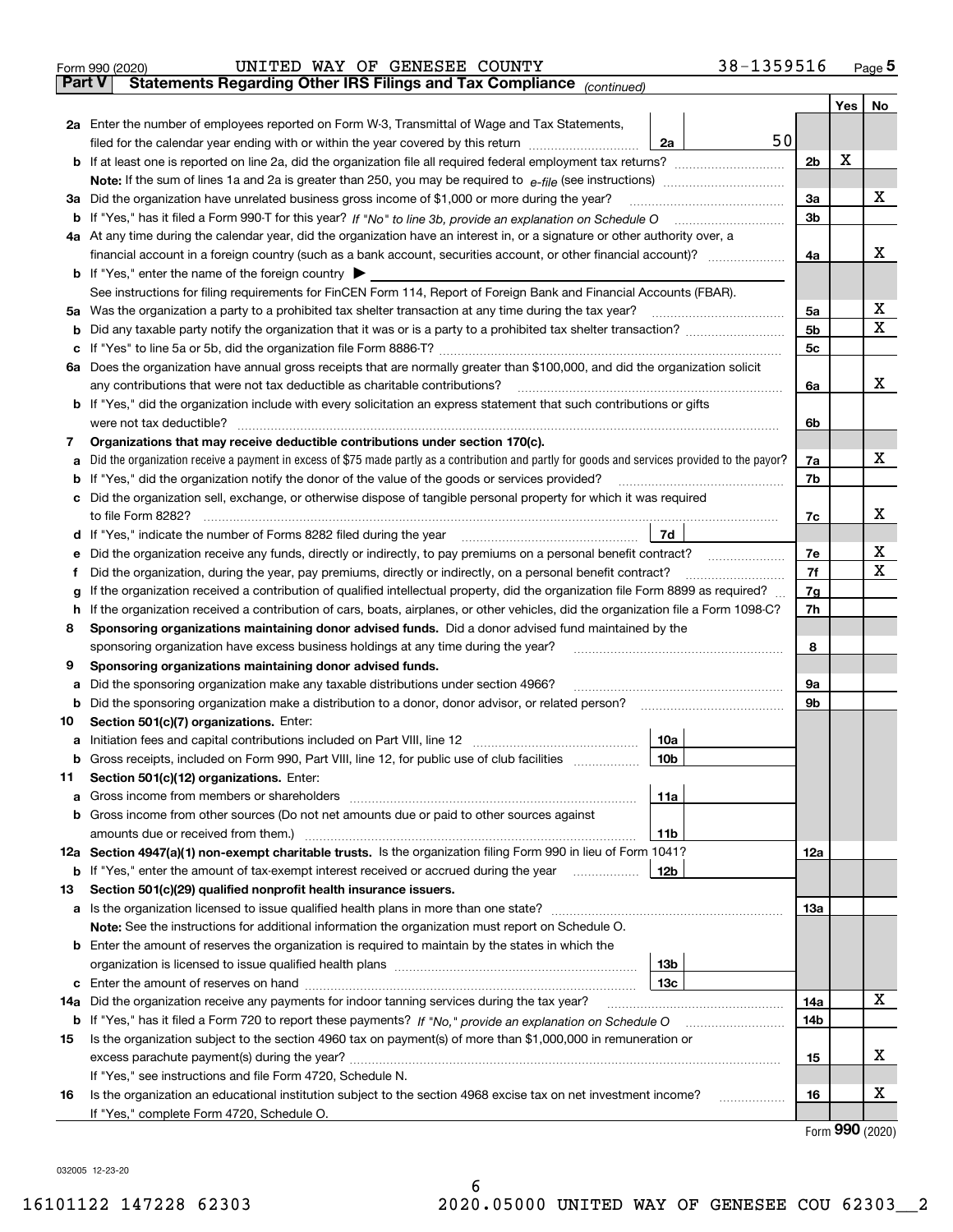|  | Form 990 (2020) |
|--|-----------------|
|  |                 |

UNITED WAY OF GENESEE COUNTY 38-1359516

*For each "Yes" response to lines 2 through 7b below, and for a "No" response to line 8a, 8b, or 10b below, describe the circumstances, processes, or changes on Schedule O. See instructions.* Form 990 (2020) **CONFIGE BOOT THE STATE OF SENESEE COUNTY** 1989-1359516 Page 6<br>**Part VI Governance, Management, and Disclosure** For each "Yes" response to lines 2 through 7b below, and for a "No" response

|    |                                                                                                                                                                               |    |  |    |                         | Yes             | No                      |  |  |  |  |  |
|----|-------------------------------------------------------------------------------------------------------------------------------------------------------------------------------|----|--|----|-------------------------|-----------------|-------------------------|--|--|--|--|--|
|    | <b>1a</b> Enter the number of voting members of the governing body at the end of the tax year                                                                                 | 1a |  | 21 |                         |                 |                         |  |  |  |  |  |
|    | If there are material differences in voting rights among members of the governing body, or if the governing                                                                   |    |  |    |                         |                 |                         |  |  |  |  |  |
|    | body delegated broad authority to an executive committee or similar committee, explain on Schedule O.                                                                         |    |  |    |                         |                 |                         |  |  |  |  |  |
| b  | Enter the number of voting members included on line 1a, above, who are independent                                                                                            | 1b |  | 21 |                         |                 |                         |  |  |  |  |  |
| 2  | Did any officer, director, trustee, or key employee have a family relationship or a business relationship with any other                                                      |    |  |    |                         |                 |                         |  |  |  |  |  |
|    | officer, director, trustee, or key employee?                                                                                                                                  |    |  |    | $\mathbf{2}$            | X               |                         |  |  |  |  |  |
| З  | Did the organization delegate control over management duties customarily performed by or under the direct supervision                                                         |    |  |    |                         |                 |                         |  |  |  |  |  |
|    | of officers, directors, trustees, or key employees to a management company or other person?                                                                                   |    |  |    | 3                       |                 | X                       |  |  |  |  |  |
| 4  | Did the organization make any significant changes to its governing documents since the prior Form 990 was filed?                                                              |    |  |    | $\overline{\mathbf{4}}$ |                 | $\overline{\mathtt{x}}$ |  |  |  |  |  |
| 5  |                                                                                                                                                                               |    |  |    | 5                       |                 | $\overline{\textbf{X}}$ |  |  |  |  |  |
| 6  | Did the organization have members or stockholders?                                                                                                                            |    |  |    | 6                       |                 | $\overline{\mathbf{x}}$ |  |  |  |  |  |
| 7a | Did the organization have members, stockholders, or other persons who had the power to elect or appoint one or                                                                |    |  |    |                         |                 |                         |  |  |  |  |  |
|    |                                                                                                                                                                               |    |  |    | 7a                      | Х               |                         |  |  |  |  |  |
|    | <b>b</b> Are any governance decisions of the organization reserved to (or subject to approval by) members, stockholders, or                                                   |    |  |    |                         |                 |                         |  |  |  |  |  |
|    | persons other than the governing body?                                                                                                                                        |    |  |    | 7b                      |                 | х                       |  |  |  |  |  |
| 8  | Did the organization contemporaneously document the meetings held or written actions undertaken during the year by the following:                                             |    |  |    |                         |                 |                         |  |  |  |  |  |
| a  |                                                                                                                                                                               |    |  |    | 8а                      | X               |                         |  |  |  |  |  |
| b  |                                                                                                                                                                               |    |  |    | 8b                      | X               |                         |  |  |  |  |  |
| 9  | Is there any officer, director, trustee, or key employee listed in Part VII, Section A, who cannot be reached at the                                                          |    |  |    |                         |                 |                         |  |  |  |  |  |
|    |                                                                                                                                                                               |    |  |    | 9                       |                 | X                       |  |  |  |  |  |
|    | Section B. Policies (This Section B requests information about policies not required by the Internal Revenue Code.)                                                           |    |  |    |                         |                 |                         |  |  |  |  |  |
|    |                                                                                                                                                                               |    |  |    |                         | Yes             | No                      |  |  |  |  |  |
|    |                                                                                                                                                                               |    |  |    | 10a                     |                 | X                       |  |  |  |  |  |
|    |                                                                                                                                                                               |    |  |    |                         |                 |                         |  |  |  |  |  |
|    | <b>b</b> If "Yes," did the organization have written policies and procedures governing the activities of such chapters, affiliates,                                           |    |  |    |                         |                 |                         |  |  |  |  |  |
|    |                                                                                                                                                                               |    |  |    | 10 <sub>b</sub>         | X               |                         |  |  |  |  |  |
|    | 11a Has the organization provided a complete copy of this Form 990 to all members of its governing body before filing the form?                                               |    |  |    | 11a                     |                 |                         |  |  |  |  |  |
|    | <b>b</b> Describe in Schedule O the process, if any, used by the organization to review this Form 990.                                                                        |    |  |    |                         |                 |                         |  |  |  |  |  |
|    |                                                                                                                                                                               |    |  |    | 12a                     | X               |                         |  |  |  |  |  |
| b  |                                                                                                                                                                               |    |  |    | 12 <sub>b</sub>         | X               |                         |  |  |  |  |  |
|    | c Did the organization regularly and consistently monitor and enforce compliance with the policy? If "Yes," describe                                                          |    |  |    |                         |                 |                         |  |  |  |  |  |
|    | in Schedule O how this was done manufactured and continuum control of the Schedule O how this was done manufactured and continuum control of the Schedule O how this was done |    |  |    | 12c                     | X               |                         |  |  |  |  |  |
| 13 |                                                                                                                                                                               |    |  |    | 13                      | X               |                         |  |  |  |  |  |
| 14 |                                                                                                                                                                               |    |  |    | 14                      | X               |                         |  |  |  |  |  |
| 15 | Did the process for determining compensation of the following persons include a review and approval by independent                                                            |    |  |    |                         |                 |                         |  |  |  |  |  |
|    | persons, comparability data, and contemporaneous substantiation of the deliberation and decision?                                                                             |    |  |    |                         |                 |                         |  |  |  |  |  |
|    |                                                                                                                                                                               |    |  |    | 15a                     | х               |                         |  |  |  |  |  |
|    |                                                                                                                                                                               |    |  |    | 15b                     |                 | $\mathbf X$             |  |  |  |  |  |
|    | If "Yes" to line 15a or 15b, describe the process in Schedule O (see instructions).                                                                                           |    |  |    |                         |                 |                         |  |  |  |  |  |
|    | 16a Did the organization invest in, contribute assets to, or participate in a joint venture or similar arrangement with a                                                     |    |  |    |                         |                 |                         |  |  |  |  |  |
|    | taxable entity during the year?                                                                                                                                               |    |  |    | 16a                     |                 | X                       |  |  |  |  |  |
|    | b If "Yes," did the organization follow a written policy or procedure requiring the organization to evaluate its participation                                                |    |  |    |                         |                 |                         |  |  |  |  |  |
|    | in joint venture arrangements under applicable federal tax law, and take steps to safeguard the organization's                                                                |    |  |    |                         |                 |                         |  |  |  |  |  |
|    | exempt status with respect to such arrangements?                                                                                                                              |    |  |    | 16b                     |                 |                         |  |  |  |  |  |
|    | <b>Section C. Disclosure</b>                                                                                                                                                  |    |  |    |                         |                 |                         |  |  |  |  |  |
| 17 | List the states with which a copy of this Form 990 is required to be filed $\blacktriangleright\text{MI}$                                                                     |    |  |    |                         |                 |                         |  |  |  |  |  |
| 18 | Section 6104 requires an organization to make its Forms 1023 (1024 or 1024-A, if applicable), 990, and 990-T (Section 501(c)(3)s only) available                              |    |  |    |                         |                 |                         |  |  |  |  |  |
|    | for public inspection. Indicate how you made these available. Check all that apply.                                                                                           |    |  |    |                         |                 |                         |  |  |  |  |  |
|    | $X$ Upon request<br>$\mid$ $\rm X\mid$ Own website<br>Another's website<br>Other (explain on Schedule O)                                                                      |    |  |    |                         |                 |                         |  |  |  |  |  |
| 19 | Describe on Schedule O whether (and if so, how) the organization made its governing documents, conflict of interest policy, and financial                                     |    |  |    |                         |                 |                         |  |  |  |  |  |
|    | statements available to the public during the tax year.                                                                                                                       |    |  |    |                         |                 |                         |  |  |  |  |  |
| 20 | State the name, address, and telephone number of the person who possesses the organization's books and records                                                                |    |  |    |                         |                 |                         |  |  |  |  |  |
|    | JAMES GASKIN - 810-762-0856                                                                                                                                                   |    |  |    |                         |                 |                         |  |  |  |  |  |
|    | 48502<br>E COURT ST., SUITE 3A, FLINT,<br>111<br>MΙ                                                                                                                           |    |  |    |                         |                 |                         |  |  |  |  |  |
|    |                                                                                                                                                                               |    |  |    |                         | Form 990 (2020) |                         |  |  |  |  |  |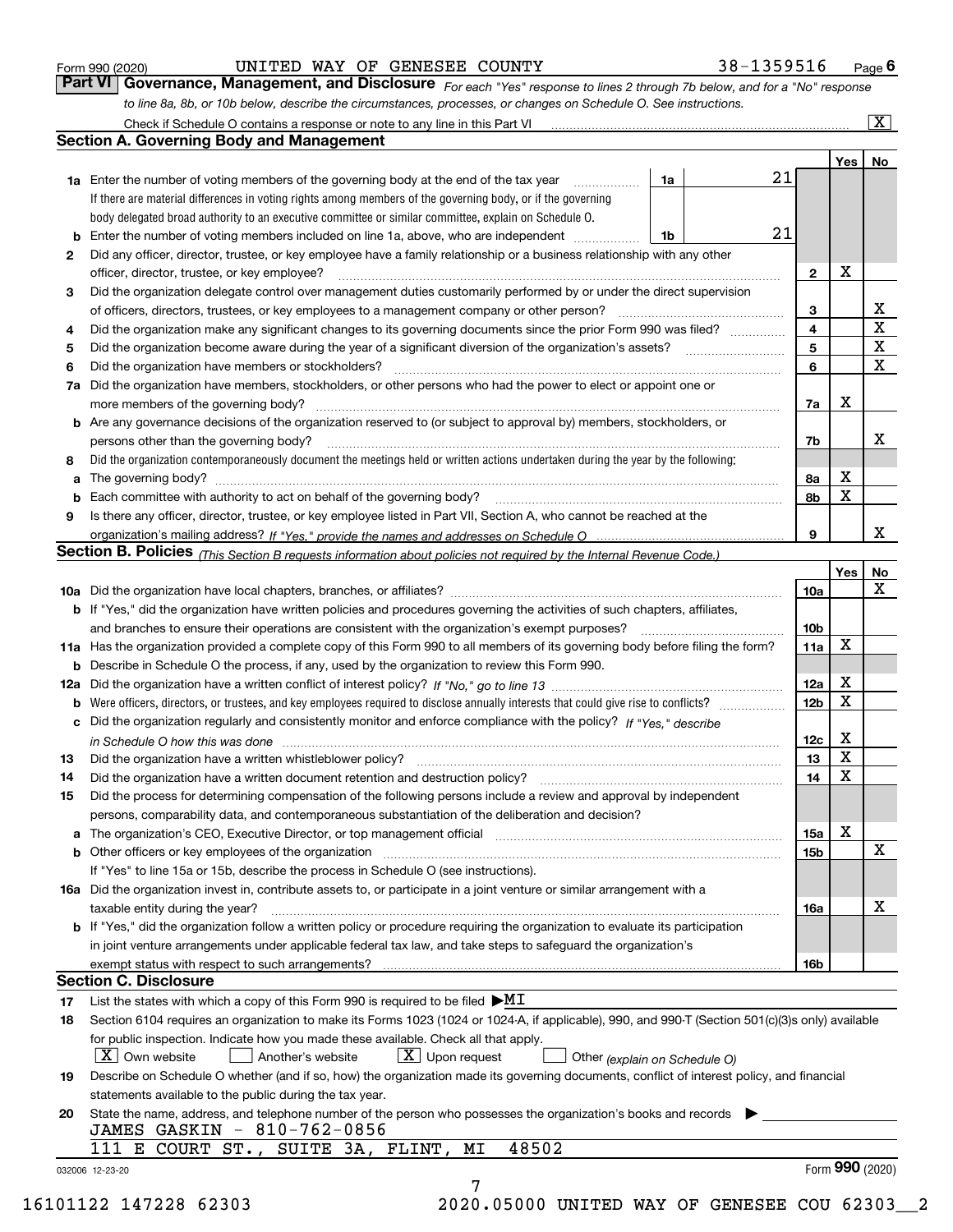$\mathcal{L}^{\text{max}}$ 

# **7Part VII Compensation of Officers, Directors, Trustees, Key Employees, Highest Compensated Employees, and Independent Contractors**

Check if Schedule O contains a response or note to any line in this Part VII

**Section A. Officers, Directors, Trustees, Key Employees, and Highest Compensated Employees**

**1a**  Complete this table for all persons required to be listed. Report compensation for the calendar year ending with or within the organization's tax year. **•** List all of the organization's current officers, directors, trustees (whether individuals or organizations), regardless of amount of compensation.

Enter -0- in columns (D), (E), and (F) if no compensation was paid.

 $\bullet$  List all of the organization's  $\,$ current key employees, if any. See instructions for definition of "key employee."

**•** List the organization's five current highest compensated employees (other than an officer, director, trustee, or key employee) who received reportable compensation (Box 5 of Form W-2 and/or Box 7 of Form 1099-MISC) of more than \$100,000 from the organization and any related organizations.

**•** List all of the organization's former officers, key employees, and highest compensated employees who received more than \$100,000 of reportable compensation from the organization and any related organizations.

**former directors or trustees**  ¥ List all of the organization's that received, in the capacity as a former director or trustee of the organization, more than \$10,000 of reportable compensation from the organization and any related organizations.

See instructions for the order in which to list the persons above.

Check this box if neither the organization nor any related organization compensated any current officer, director, or trustee.  $\mathcal{L}^{\text{max}}$ 

| (A)                            | (B)               |                               |                                                                  | (C)         |              |                                  |              | (D)             | (E)                           | (F)                   |
|--------------------------------|-------------------|-------------------------------|------------------------------------------------------------------|-------------|--------------|----------------------------------|--------------|-----------------|-------------------------------|-----------------------|
| Name and title                 | Average           |                               | Position<br>(do not check more than one                          |             | Reportable   | Reportable                       | Estimated    |                 |                               |                       |
|                                | hours per         |                               | box, unless person is both an<br>officer and a director/trustee) |             |              | compensation                     | compensation | amount of       |                               |                       |
|                                | week<br>(list any |                               |                                                                  |             |              |                                  |              | from<br>the     | from related<br>organizations | other<br>compensation |
|                                | hours for         |                               |                                                                  |             |              |                                  |              | organization    | (W-2/1099-MISC)               | from the              |
|                                | related           |                               |                                                                  |             |              |                                  |              | (W-2/1099-MISC) |                               | organization          |
|                                | organizations     |                               |                                                                  |             |              |                                  |              |                 |                               | and related           |
|                                | below             | ndividual trustee or director | nstitutional trustee                                             |             | Key employee | Highest compensated<br> employee |              |                 |                               | organizations         |
|                                | line)             |                               |                                                                  | Officer     |              |                                  | Former       |                 |                               |                       |
| (1)<br><b>JAMES GASKIN</b>     | 50.00             |                               |                                                                  |             |              |                                  |              |                 |                               |                       |
| CHIEF EXECUTIVE OFFICER        | 0.00              |                               |                                                                  | $\mathbf x$ |              |                                  |              | 167,322.        | $0$ .                         | 38,054.               |
| (2)<br>MARCY GARCIA            | 2.00              |                               |                                                                  |             |              |                                  |              |                 |                               |                       |
| <b>SECRETARY</b>               | 0.00              | $\overline{\mathbf{X}}$       |                                                                  | $\mathbf X$ |              |                                  |              | 0.              | $\mathbf 0$ .                 | 0.                    |
| GREG VIENER<br>(3)             | $\overline{2.00}$ |                               |                                                                  |             |              |                                  |              |                 |                               |                       |
| <b>CHAIR</b>                   | 0.00              | $\mathbf X$                   |                                                                  | $\mathbf X$ |              |                                  |              | 0.              | 0.                            | $0_{.}$               |
| (4)<br><b>GREG WALLER</b>      | $\overline{2.00}$ |                               |                                                                  |             |              |                                  |              |                 |                               |                       |
| <b>TREASURER</b>               | 0.00              | $\overline{\text{X}}$         |                                                                  | $\rm X$     |              |                                  |              | 0.              | 0.                            | $0_{.}$               |
| <b>GEORGE WILKINSON</b><br>(5) | 1.00              |                               |                                                                  |             |              |                                  |              |                 |                               |                       |
| VICE-CHAIR                     | 0.00              | $\mathbf x$                   |                                                                  | $\rm X$     |              |                                  |              | 0.              | $\mathbf 0$ .                 | $0_{.}$               |
| <b>JEFF APSEY</b><br>(6)       | 1.00              |                               |                                                                  |             |              |                                  |              |                 |                               |                       |
| <b>DIRECTOR</b>                | 0.00              | $\bar{\mathbf{X}}$            |                                                                  |             |              |                                  |              | 0.              | $\mathbf 0$ .                 | $\mathbf 0$ .         |
| <b>LAKAY AVANT</b><br>(7)      | 1.00              |                               |                                                                  |             |              |                                  |              |                 |                               |                       |
| <b>DIRECTOR</b>                | 0.00              | $\mathbf x$                   |                                                                  |             |              |                                  |              | 0.              | $\mathbf 0$ .                 | $\mathbf 0$ .         |
| TONY BURKS<br>(8)              | 1.00              |                               |                                                                  |             |              |                                  |              |                 |                               |                       |
| <b>DIRECTOR</b>                | 0.00              | $\overline{\textbf{X}}$       |                                                                  |             |              |                                  |              | 0.              | $\mathbf 0$ .                 | $\mathbf 0$ .         |
| JIM CARNEY<br>(9)              | 1.00              |                               |                                                                  |             |              |                                  |              |                 |                               |                       |
| <b>DIRECTOR</b>                | 0.00              | $\mathbf X$                   |                                                                  |             |              |                                  |              | 0.              | $\mathbf 0$ .                 | $\mathbf 0$ .         |
| (10) JOHN DALY III             | 1.00              |                               |                                                                  |             |              |                                  |              |                 |                               |                       |
| <b>DIRECTOR</b>                | 0.00              | $\overline{\textbf{X}}$       |                                                                  |             |              |                                  |              | 0.              | $\mathbf 0$ .                 | 0.                    |
| (11) STEVE DAWES               | 1.00              |                               |                                                                  |             |              |                                  |              |                 |                               |                       |
| <b>DIRECTOR</b>                | 0.00              | $\mathbf X$                   |                                                                  |             |              |                                  |              | 0.              | $\mathbf 0$ .                 | $0_{.}$               |
| (12) ED DUBY                   | 1.00              |                               |                                                                  |             |              |                                  |              |                 |                               |                       |
| <b>DIRECTOR</b>                | 0.00              | $\overline{\textbf{X}}$       |                                                                  |             |              |                                  |              | 0.              | $\mathbf 0$ .                 | $\mathbf 0$ .         |
| (13) MARK LANDAAL              | 1.00              |                               |                                                                  |             |              |                                  |              |                 |                               |                       |
| <b>DIRECTOR</b>                | 0.00              | $\mathbf X$                   |                                                                  |             |              |                                  |              | 0.              | $\mathbf 0$ .                 | $\mathbf 0$ .         |
| (14) RONNY MEDAWAR             | 1.00              |                               |                                                                  |             |              |                                  |              |                 |                               |                       |
| <b>DIRECTOR</b>                | 0.00              | $\bar{\mathbf{X}}$            |                                                                  |             |              |                                  |              | 0.              | $\mathbf 0$ .                 | $\mathbf 0$ .         |
| (15) SAM MUMA                  | 1.00              |                               |                                                                  |             |              |                                  |              |                 |                               |                       |
| <b>DIRECTOR</b>                | 0.00              | $\mathbf X$                   |                                                                  |             |              |                                  |              | 0.              | $\mathbf 0$ .                 | $\mathbf 0$ .         |
| (16) LAURIE PROCHAZKA          | 1.00              |                               |                                                                  |             |              |                                  |              |                 |                               |                       |
| <b>DIRECTOR</b>                | 0.00              | $\mathbf X$                   |                                                                  |             |              |                                  |              | 0.              | $\mathbf 0$ .                 | $\mathbf 0$ .         |
| (17) LARRY ROEHRIG             | 1.00              |                               |                                                                  |             |              |                                  |              |                 |                               |                       |
| <b>DIRECTOR</b>                | 0.00              | $\mathbf X$                   |                                                                  |             |              |                                  |              | 0.              | $\mathbf{0}$ .                | 0.                    |
|                                |                   |                               |                                                                  |             |              |                                  |              |                 |                               |                       |

8

032007 12-23-20

Form (2020) **990**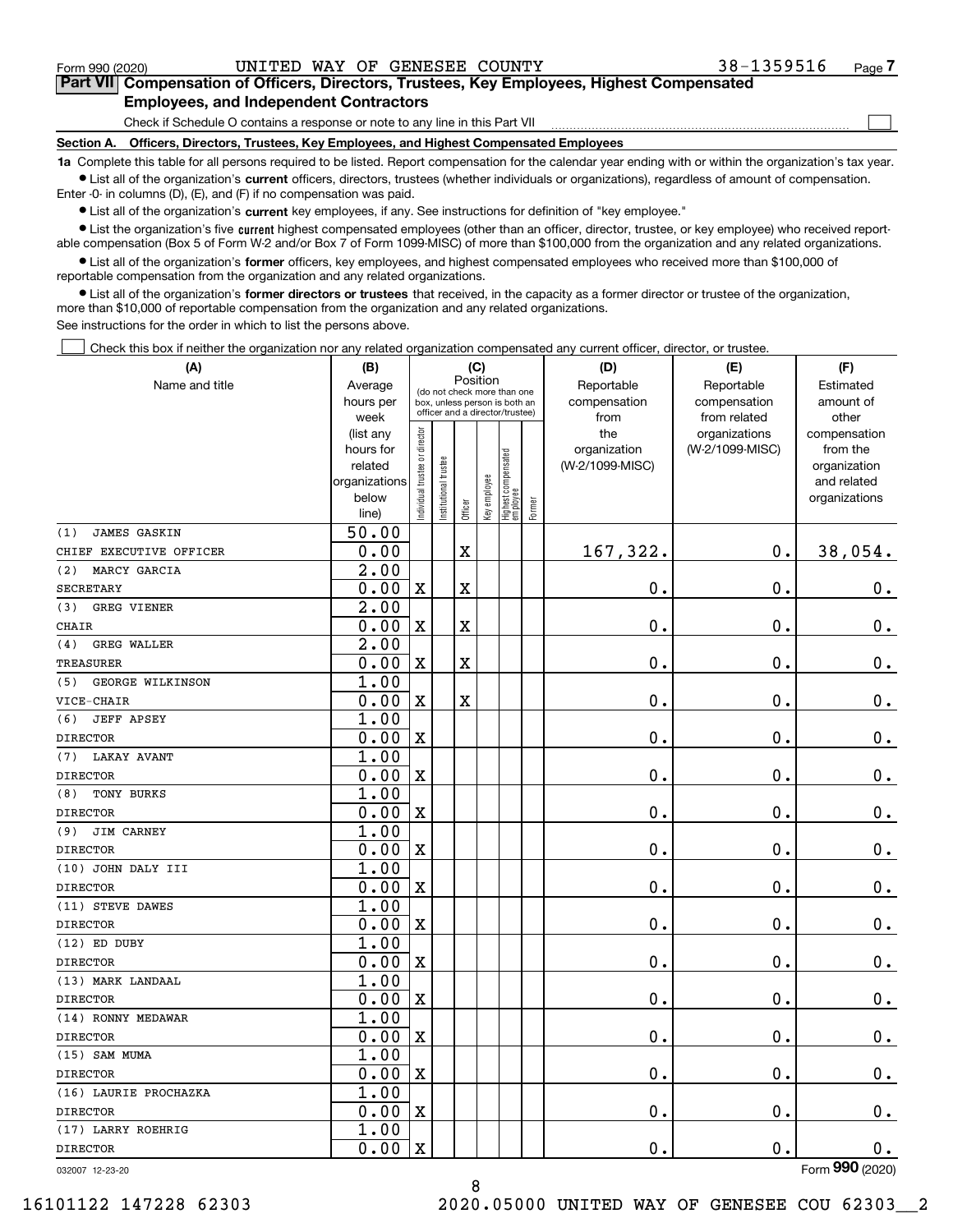|                 | Form 990 (2020)                                                                                                                         | UNITED WAY OF GENESEE COUNTY |                                |                      |          |              |                                                              |        |                         | 38-1359516       |   |                 | Page 8 |
|-----------------|-----------------------------------------------------------------------------------------------------------------------------------------|------------------------------|--------------------------------|----------------------|----------|--------------|--------------------------------------------------------------|--------|-------------------------|------------------|---|-----------------|--------|
| <b>Part VII</b> | Section A. Officers, Directors, Trustees, Key Employees, and Highest Compensated Employees (continued)                                  |                              |                                |                      |          |              |                                                              |        |                         |                  |   |                 |        |
|                 | (A)                                                                                                                                     | (B)                          |                                |                      | (C)      |              |                                                              |        | (D)                     | (E)              |   | (F)             |        |
|                 | Name and title                                                                                                                          | Average                      |                                |                      | Position |              |                                                              |        | Reportable              | Reportable       |   | Estimated       |        |
|                 |                                                                                                                                         | hours per                    |                                |                      |          |              | (do not check more than one<br>box, unless person is both an |        | compensation            | compensation     |   | amount of       |        |
|                 |                                                                                                                                         | week                         |                                |                      |          |              | officer and a director/trustee)                              |        | from                    | from related     |   | other           |        |
|                 |                                                                                                                                         | (list any                    |                                |                      |          |              |                                                              |        | the                     | organizations    |   | compensation    |        |
|                 |                                                                                                                                         | hours for                    |                                |                      |          |              |                                                              |        | organization            | (W-2/1099-MISC)  |   | from the        |        |
|                 |                                                                                                                                         | related                      |                                |                      |          |              |                                                              |        | (W-2/1099-MISC)         |                  |   | organization    |        |
|                 |                                                                                                                                         | organizations                |                                |                      |          |              |                                                              |        |                         |                  |   | and related     |        |
|                 |                                                                                                                                         | below<br>line)               | Individual trustee or director | nstitutional trustee | Officer  | Key employee | Highest compensated<br> employee                             | Former |                         |                  |   | organizations   |        |
|                 |                                                                                                                                         |                              |                                |                      |          |              |                                                              |        |                         |                  |   |                 |        |
|                 | (18) PHIL SHALTZ                                                                                                                        | 1.00                         |                                |                      |          |              |                                                              |        |                         |                  |   |                 |        |
| <b>DIRECTOR</b> |                                                                                                                                         | 0.00                         | X                              |                      |          |              |                                                              |        | 0.                      | 0.               |   |                 | 0.     |
|                 | (19) SABITA TUMMALA                                                                                                                     | 1.00                         |                                |                      |          |              |                                                              |        |                         |                  |   |                 |        |
| <b>DIRECTOR</b> |                                                                                                                                         | 0.00                         | X                              |                      |          |              |                                                              |        | 0.                      | 0.               |   |                 | 0.     |
|                 | (20) CHRISTOPHER WISE                                                                                                                   | 1.00                         |                                |                      |          |              |                                                              |        |                         |                  |   |                 |        |
| <b>DIRECTOR</b> |                                                                                                                                         | 0.00                         | X                              |                      |          |              |                                                              |        | 0.                      | 0.               |   |                 | 0.     |
|                 | (21) RANDY WISE                                                                                                                         | 1.00                         |                                |                      |          |              |                                                              |        |                         |                  |   |                 |        |
| <b>DIRECTOR</b> |                                                                                                                                         | 0.00                         | X                              |                      |          |              |                                                              |        | 0.                      | 0.               |   |                 | 0.     |
|                 | (22) JANE WORTHING                                                                                                                      | 1.00                         |                                |                      |          |              |                                                              |        |                         |                  |   |                 |        |
| <b>DIRECTOR</b> |                                                                                                                                         | 0.00                         | X                              |                      |          |              |                                                              |        | 0.                      | 0.               |   |                 | $0$ .  |
|                 |                                                                                                                                         |                              |                                |                      |          |              |                                                              |        |                         |                  |   |                 |        |
|                 |                                                                                                                                         |                              |                                |                      |          |              |                                                              |        |                         |                  |   |                 |        |
|                 |                                                                                                                                         |                              |                                |                      |          |              |                                                              |        |                         |                  |   |                 |        |
|                 |                                                                                                                                         |                              |                                |                      |          |              |                                                              |        |                         |                  |   |                 |        |
|                 |                                                                                                                                         |                              |                                |                      |          |              |                                                              |        |                         |                  |   |                 |        |
|                 |                                                                                                                                         |                              |                                |                      |          |              |                                                              |        |                         |                  |   |                 |        |
|                 |                                                                                                                                         |                              |                                |                      |          |              |                                                              |        |                         |                  |   |                 |        |
|                 |                                                                                                                                         |                              |                                |                      |          |              |                                                              |        |                         |                  |   |                 |        |
|                 |                                                                                                                                         |                              |                                |                      |          |              |                                                              |        | 167,322.                | 0.               |   | 38,054.         |        |
|                 | c Total from continuation sheets to Part VII, Section A                                                                                 |                              |                                |                      |          |              |                                                              |        | 0.                      | $\overline{0}$ . |   |                 | 0.     |
|                 |                                                                                                                                         |                              |                                |                      |          |              |                                                              |        | 167, 322.               | 0.               |   | 38,054.         |        |
| $\mathbf{2}$    | Total number of individuals (including but not limited to those listed above) who received more than \$100,000 of reportable            |                              |                                |                      |          |              |                                                              |        |                         |                  |   |                 |        |
|                 | compensation from the organization $\blacktriangleright$                                                                                |                              |                                |                      |          |              |                                                              |        |                         |                  |   |                 | ı      |
|                 |                                                                                                                                         |                              |                                |                      |          |              |                                                              |        |                         |                  |   | Yes             | No     |
| 3               | Did the organization list any former officer, director, trustee, key employee, or highest compensated employee on                       |                              |                                |                      |          |              |                                                              |        |                         |                  |   |                 |        |
|                 | line 1a? If "Yes," complete Schedule J for such individual manufactured contained and the Yes," complete Schedule J for such individual |                              |                                |                      |          |              |                                                              |        |                         |                  | 3 |                 | X      |
|                 | For any individual listed on line 1a, is the sum of reportable compensation and other compensation from the organization                |                              |                                |                      |          |              |                                                              |        |                         |                  |   |                 |        |
|                 |                                                                                                                                         |                              |                                |                      |          |              |                                                              |        |                         |                  | 4 | X               |        |
| 5               | Did any person listed on line 1a receive or accrue compensation from any unrelated organization or individual for services              |                              |                                |                      |          |              |                                                              |        |                         |                  |   |                 |        |
|                 | rendered to the organization? If "Yes." complete Schedule J for such person                                                             |                              |                                |                      |          |              |                                                              |        |                         |                  | 5 |                 | x      |
|                 | <b>Section B. Independent Contractors</b>                                                                                               |                              |                                |                      |          |              |                                                              |        |                         |                  |   |                 |        |
| 1.              | Complete this table for your five highest compensated independent contractors that received more than \$100,000 of compensation from    |                              |                                |                      |          |              |                                                              |        |                         |                  |   |                 |        |
|                 | the organization. Report compensation for the calendar year ending with or within the organization's tax year.                          |                              |                                |                      |          |              |                                                              |        |                         |                  |   |                 |        |
|                 | (A)                                                                                                                                     |                              |                                |                      |          |              |                                                              |        | (B)                     |                  |   | (C)             |        |
|                 | Name and business address                                                                                                               |                              |                                | <b>NONE</b>          |          |              |                                                              |        | Description of services |                  |   | Compensation    |        |
|                 |                                                                                                                                         |                              |                                |                      |          |              |                                                              |        |                         |                  |   |                 |        |
|                 |                                                                                                                                         |                              |                                |                      |          |              |                                                              |        |                         |                  |   |                 |        |
|                 |                                                                                                                                         |                              |                                |                      |          |              |                                                              |        |                         |                  |   |                 |        |
|                 |                                                                                                                                         |                              |                                |                      |          |              |                                                              |        |                         |                  |   |                 |        |
|                 |                                                                                                                                         |                              |                                |                      |          |              |                                                              |        |                         |                  |   |                 |        |
|                 |                                                                                                                                         |                              |                                |                      |          |              |                                                              |        |                         |                  |   |                 |        |
|                 |                                                                                                                                         |                              |                                |                      |          |              |                                                              |        |                         |                  |   |                 |        |
|                 |                                                                                                                                         |                              |                                |                      |          |              |                                                              |        |                         |                  |   |                 |        |
|                 |                                                                                                                                         |                              |                                |                      |          |              |                                                              |        |                         |                  |   |                 |        |
|                 |                                                                                                                                         |                              |                                |                      |          |              |                                                              |        |                         |                  |   |                 |        |
| 2               | Total number of independent contractors (including but not limited to those listed above) who received more than                        |                              |                                |                      |          |              |                                                              |        |                         |                  |   |                 |        |
|                 | \$100,000 of compensation from the organization                                                                                         |                              |                                |                      |          | 0            |                                                              |        |                         |                  |   |                 |        |
|                 |                                                                                                                                         |                              |                                |                      |          |              |                                                              |        |                         |                  |   | Form 990 (2020) |        |

032008 12-23-20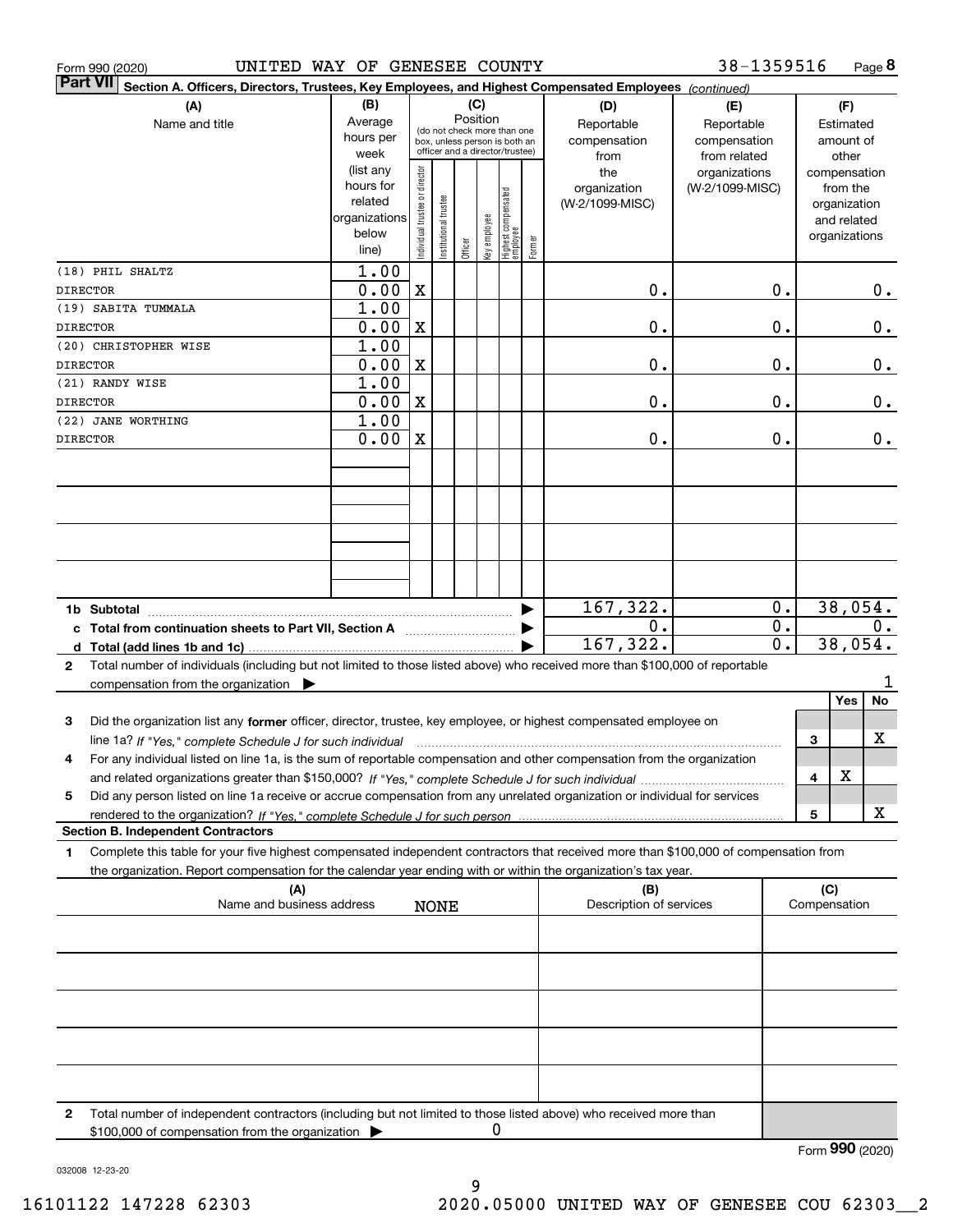|                                                           | <b>Part VIII</b> |        | <b>Statement of Revenue</b>                                                                                           |          |                |                 |                      |                      |                                              |                                                 |                                                                 |
|-----------------------------------------------------------|------------------|--------|-----------------------------------------------------------------------------------------------------------------------|----------|----------------|-----------------|----------------------|----------------------|----------------------------------------------|-------------------------------------------------|-----------------------------------------------------------------|
|                                                           |                  |        | Check if Schedule O contains a response or note to any line in this Part VIII                                         |          |                |                 |                      |                      |                                              |                                                 |                                                                 |
|                                                           |                  |        |                                                                                                                       |          |                |                 |                      | (A)<br>Total revenue | (B)<br>Related or exempt<br>function revenue | $\overline{C}$<br>Unrelated<br>business revenue | (D)<br>Revenue excluded<br>from tax under<br>sections 512 - 514 |
|                                                           |                  |        | 1 a Federated campaigns                                                                                               |          | 1a             |                 |                      |                      |                                              |                                                 |                                                                 |
| Contributions, Gifts, Grants<br>and Other Similar Amounts |                  | b      | Membership dues                                                                                                       |          | 1 <sub>b</sub> |                 |                      |                      |                                              |                                                 |                                                                 |
|                                                           |                  | c      | Fundraising events                                                                                                    |          | 1 <sub>c</sub> |                 |                      |                      |                                              |                                                 |                                                                 |
|                                                           |                  |        | d Related organizations                                                                                               |          | 1 <sub>d</sub> |                 |                      |                      |                                              |                                                 |                                                                 |
|                                                           |                  |        | Government grants (contributions)                                                                                     |          | 1e             |                 | 679,137.             |                      |                                              |                                                 |                                                                 |
|                                                           |                  |        | All other contributions, gifts, grants, and                                                                           |          |                |                 |                      |                      |                                              |                                                 |                                                                 |
|                                                           |                  |        | similar amounts not included above                                                                                    |          | 1f             |                 | 10,284,165.          |                      |                                              |                                                 |                                                                 |
|                                                           |                  |        | Noncash contributions included in lines 1a-1f                                                                         |          | $1g$ \$        |                 | 152,442.             |                      |                                              |                                                 |                                                                 |
|                                                           |                  |        |                                                                                                                       |          |                |                 |                      | 10,963,302.          |                                              |                                                 |                                                                 |
|                                                           |                  |        |                                                                                                                       |          |                |                 | <b>Business Code</b> |                      |                                              |                                                 |                                                                 |
|                                                           |                  | 2a     | SERVICE FEES<br>OTHER PROGRAM REVENUE                                                                                 |          |                |                 | 561000<br>900099     | 124,529.             | 124,529.                                     |                                                 |                                                                 |
|                                                           |                  | b      |                                                                                                                       |          |                |                 |                      | 12,253.              | 12,253.                                      |                                                 |                                                                 |
|                                                           |                  | c      |                                                                                                                       |          |                |                 |                      |                      |                                              |                                                 |                                                                 |
|                                                           |                  | d<br>е | <u> 1989 - Johann Barbara, martin amerikan basar dan berasal dalam basa dalam basar dalam basar dalam basar dalam</u> |          |                |                 |                      |                      |                                              |                                                 |                                                                 |
| Program Service<br>Revenue                                |                  | f      | All other program service revenue                                                                                     |          |                |                 |                      |                      |                                              |                                                 |                                                                 |
|                                                           |                  |        |                                                                                                                       |          |                |                 | ▶                    | 136,782.             |                                              |                                                 |                                                                 |
|                                                           | 3                |        | Investment income (including dividends, interest, and                                                                 |          |                |                 |                      |                      |                                              |                                                 |                                                                 |
|                                                           |                  |        |                                                                                                                       |          |                |                 |                      | 177,129.             |                                              |                                                 | 177,129.                                                        |
|                                                           | 4                |        | Income from investment of tax-exempt bond proceeds                                                                    |          |                |                 |                      |                      |                                              |                                                 |                                                                 |
|                                                           | 5                |        |                                                                                                                       |          |                |                 |                      |                      |                                              |                                                 |                                                                 |
|                                                           |                  |        |                                                                                                                       |          | (i) Real       |                 | (ii) Personal        |                      |                                              |                                                 |                                                                 |
|                                                           |                  | 6а     | Gross rents<br>.                                                                                                      | 6a       |                |                 |                      |                      |                                              |                                                 |                                                                 |
|                                                           |                  | b      | Less: rental expenses                                                                                                 | 6b       |                |                 |                      |                      |                                              |                                                 |                                                                 |
|                                                           |                  | c      | Rental income or (loss)                                                                                               | 6c       |                |                 |                      |                      |                                              |                                                 |                                                                 |
|                                                           |                  |        | d Net rental income or (loss)                                                                                         |          |                |                 |                      |                      |                                              |                                                 |                                                                 |
|                                                           |                  |        | 7 a Gross amount from sales of                                                                                        |          | (i) Securities |                 | (ii) Other           |                      |                                              |                                                 |                                                                 |
|                                                           |                  |        | assets other than inventory                                                                                           | 7a       | 1,606,815.     |                 |                      |                      |                                              |                                                 |                                                                 |
|                                                           |                  |        | <b>b</b> Less: cost or other basis                                                                                    |          | 1,542,558.     |                 |                      |                      |                                              |                                                 |                                                                 |
|                                                           |                  |        | and sales expenses<br>c Gain or (loss)                                                                                | 7b<br>7c |                | 64,257.         |                      |                      |                                              |                                                 |                                                                 |
| Revenue                                                   |                  |        |                                                                                                                       |          |                |                 |                      | 64,257.              |                                              |                                                 | 64,257.                                                         |
|                                                           |                  |        | 8 a Gross income from fundraising events (not                                                                         |          |                |                 |                      |                      |                                              |                                                 |                                                                 |
| <b>Other</b>                                              |                  |        | including \$<br>and the control of the control of                                                                     |          |                |                 |                      |                      |                                              |                                                 |                                                                 |
|                                                           |                  |        | contributions reported on line 1c). See                                                                               |          |                |                 |                      |                      |                                              |                                                 |                                                                 |
|                                                           |                  |        |                                                                                                                       |          |                | 8a              |                      |                      |                                              |                                                 |                                                                 |
|                                                           |                  |        | <b>b</b> Less: direct expenses <i>manually contained</i>                                                              |          |                | 8b              |                      |                      |                                              |                                                 |                                                                 |
|                                                           |                  |        | c Net income or (loss) from fundraising events                                                                        |          |                |                 |                      |                      |                                              |                                                 |                                                                 |
|                                                           |                  |        | 9 a Gross income from gaming activities. See                                                                          |          |                |                 |                      |                      |                                              |                                                 |                                                                 |
|                                                           |                  |        |                                                                                                                       |          |                | 9a              |                      |                      |                                              |                                                 |                                                                 |
|                                                           |                  |        | <b>b</b> Less: direct expenses <b>manually</b>                                                                        |          |                | 9 <sub>b</sub>  |                      |                      |                                              |                                                 |                                                                 |
|                                                           |                  |        | c Net income or (loss) from gaming activities                                                                         |          |                |                 | .                    |                      |                                              |                                                 |                                                                 |
|                                                           |                  |        | 10 a Gross sales of inventory, less returns                                                                           |          |                |                 |                      |                      |                                              |                                                 |                                                                 |
|                                                           |                  |        |                                                                                                                       |          |                | 10a             |                      |                      |                                              |                                                 |                                                                 |
|                                                           |                  |        | <b>b</b> Less: cost of goods sold                                                                                     |          |                | 10 <sub>b</sub> |                      |                      |                                              |                                                 |                                                                 |
|                                                           |                  |        | c Net income or (loss) from sales of inventory                                                                        |          |                |                 | <b>Business Code</b> |                      |                                              |                                                 |                                                                 |
|                                                           | 11 a             |        |                                                                                                                       |          |                |                 |                      |                      |                                              |                                                 |                                                                 |
|                                                           |                  | b      | <u> 1989 - Johann Barbara, martin amerikan basar dan berasal dalam basar dalam basar dalam basar dalam basar dala</u> |          |                |                 |                      |                      |                                              |                                                 |                                                                 |
| Miscellaneous<br>Revenue                                  |                  | с      |                                                                                                                       |          |                |                 |                      |                      |                                              |                                                 |                                                                 |
|                                                           |                  |        | <u> 1980 - John Stein, mars and de Brazilian (b. 1980)</u>                                                            |          |                |                 |                      |                      |                                              |                                                 |                                                                 |
|                                                           |                  |        |                                                                                                                       |          |                |                 |                      |                      |                                              |                                                 |                                                                 |
|                                                           | 12               |        |                                                                                                                       |          |                |                 |                      | 11, 341, 470.        | 136,782.                                     | 0.                                              | 241,386.                                                        |
| 032009 12-23-20                                           |                  |        |                                                                                                                       |          |                |                 |                      |                      |                                              |                                                 | Form 990 (2020)                                                 |

Form 990 (2020) UNITED WAY OF GENESEE COUNTY 38-1359516 Page

**9** 38-1359516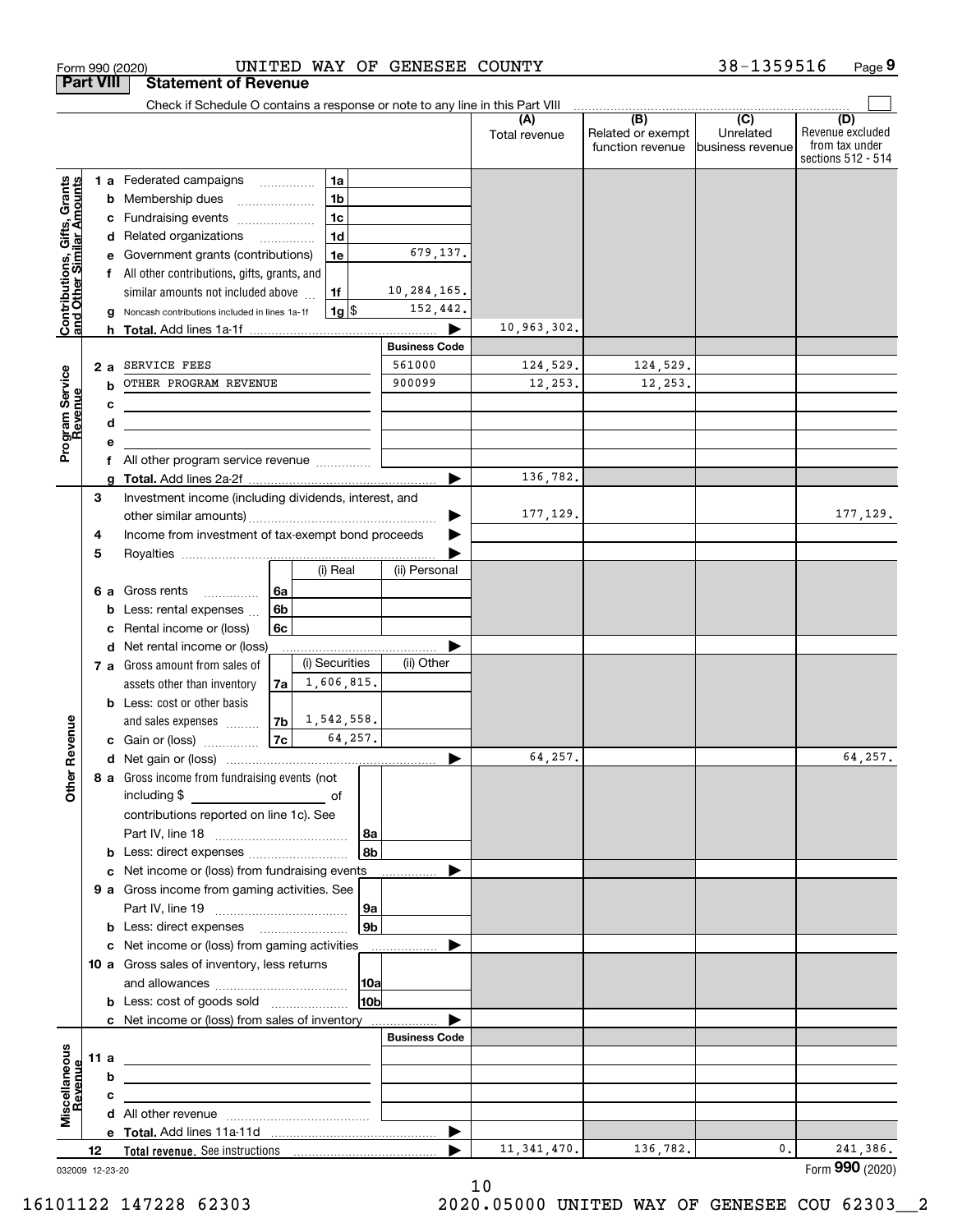Form 990 (2020) UNITED WAY OF GENESEE COUNTY 38-1359516 <sub>Page</sub> **Part IX Statement of Functional Expenses**

|              | Section 501(c)(3) and 501(c)(4) organizations must complete all columns. All other organizations must complete column (A).                                                                                 |                       |                                    |                                           |                                |
|--------------|------------------------------------------------------------------------------------------------------------------------------------------------------------------------------------------------------------|-----------------------|------------------------------------|-------------------------------------------|--------------------------------|
|              | Check if Schedule O contains a response or note to any line in this Part IX.                                                                                                                               |                       |                                    |                                           |                                |
|              | Do not include amounts reported on lines 6b,<br>7b, 8b, 9b, and 10b of Part VIII.                                                                                                                          | (A)<br>Total expenses | (B)<br>Program service<br>expenses | (C)<br>Management and<br>general expenses | (D)<br>Fundraising<br>expenses |
| 1            | Grants and other assistance to domestic organizations                                                                                                                                                      |                       |                                    |                                           |                                |
|              | and domestic governments. See Part IV, line 21                                                                                                                                                             | 1,437,992.            | 1,437,992.                         |                                           |                                |
| $\mathbf{2}$ | Grants and other assistance to domestic                                                                                                                                                                    |                       |                                    |                                           |                                |
|              | individuals. See Part IV, line 22                                                                                                                                                                          |                       |                                    |                                           |                                |
| 3            | Grants and other assistance to foreign                                                                                                                                                                     |                       |                                    |                                           |                                |
|              | organizations, foreign governments, and foreign<br>individuals. See Part IV, lines 15 and 16                                                                                                               |                       |                                    |                                           |                                |
| 4            | Benefits paid to or for members                                                                                                                                                                            |                       |                                    |                                           |                                |
| 5            | Compensation of current officers, directors,                                                                                                                                                               |                       |                                    |                                           |                                |
|              | trustees, and key employees                                                                                                                                                                                | 220,451.              | 147,702.                           | 39,681.                                   | 33,068.                        |
| 6            | Compensation not included above to disqualified                                                                                                                                                            |                       |                                    |                                           |                                |
|              | persons (as defined under section 4958(f)(1)) and                                                                                                                                                          |                       |                                    |                                           |                                |
|              | persons described in section 4958(c)(3)(B)                                                                                                                                                                 |                       |                                    |                                           |                                |
| 7            | Other salaries and wages                                                                                                                                                                                   | 966,985.              | 673,920.                           | 151, 417.                                 | 141,648.                       |
| 8            | Pension plan accruals and contributions (include                                                                                                                                                           |                       |                                    |                                           |                                |
|              | section 401(k) and 403(b) employer contributions)                                                                                                                                                          | 84,394.               |                                    | 14,324.                                   | 15,495.                        |
| 9            |                                                                                                                                                                                                            | 216,386.              | $\frac{54,575}{139,710}$           | 39,859.                                   | 36,817.                        |
| 10           |                                                                                                                                                                                                            | 86,802.               | 60,831.                            | 13,062.                                   | 12,909.                        |
| 11           | Fees for services (nonemployees):                                                                                                                                                                          |                       |                                    |                                           |                                |
| a            |                                                                                                                                                                                                            |                       |                                    |                                           |                                |
| b            |                                                                                                                                                                                                            |                       |                                    |                                           |                                |
| c            |                                                                                                                                                                                                            | 27,800.               |                                    | 27,800.                                   |                                |
| d            |                                                                                                                                                                                                            |                       |                                    |                                           |                                |
|              | e Professional fundraising services. See Part IV, line 17                                                                                                                                                  |                       |                                    |                                           |                                |
| f            | Investment management fees                                                                                                                                                                                 | 39,905.               |                                    | 39,905.                                   |                                |
| g            | Other. (If line 11g amount exceeds 10% of line 25,                                                                                                                                                         |                       |                                    |                                           |                                |
|              | column (A) amount, list line 11g expenses on Sch O.)                                                                                                                                                       | 152,774.              | 142,911.                           | 4,995.                                    | 4,868.                         |
| 12           |                                                                                                                                                                                                            | 58,988.               | 3,670.                             | 279.                                      | 55,039.                        |
| 13           |                                                                                                                                                                                                            | 39,312.               | 23,976.                            | 9,073.                                    | 6, 263.                        |
| 14           |                                                                                                                                                                                                            | 57,189.               | 36, 752.                           | 7,664.                                    | 12,773.                        |
| 15           |                                                                                                                                                                                                            |                       |                                    |                                           |                                |
| 16           |                                                                                                                                                                                                            | 84, 200.              | 53,715.                            | 11,842.                                   | 18,643.                        |
| 17           |                                                                                                                                                                                                            | 11,026.               | 8,532.                             | 1,322.                                    | 1,172.                         |
| 18           | Payments of travel or entertainment expenses                                                                                                                                                               |                       |                                    |                                           |                                |
|              | for any federal, state, or local public officials                                                                                                                                                          |                       |                                    |                                           |                                |
| 19           | Conferences, conventions, and meetings                                                                                                                                                                     | 21,378.               | 18,492.                            | 889.                                      | 1,997.                         |
| 20           | Interest                                                                                                                                                                                                   |                       |                                    |                                           |                                |
| 21           |                                                                                                                                                                                                            | 73,367.               | 46,904.                            | 10,384.                                   | 16,079.                        |
| 22           | Depreciation, depletion, and amortization                                                                                                                                                                  | 5,451.                | 3,682.                             | 797.                                      | 972.                           |
| 23           | Insurance                                                                                                                                                                                                  | 17,590.               | 11,353.                            | 2,794.                                    | 3,443.                         |
| 24           | Other expenses. Itemize expenses not covered<br>above (List miscellaneous expenses on line 24e. If<br>line 24e amount exceeds 10% of line 25, column (A)<br>amount, list line 24e expenses on Schedule O.) |                       |                                    |                                           |                                |
| a            | COMMUNITY INITIATIVES                                                                                                                                                                                      | 2,791,307.            | 2,791,307.                         |                                           |                                |
| b            | FISCAL SPONSORSHIPS                                                                                                                                                                                        | 717,776.              | 717,776.                           |                                           |                                |
| C            | PROGRAM EQUIPMENT AND S                                                                                                                                                                                    | 199,306.              | 199,306.                           |                                           |                                |
| d            | TRANSACTION AND BANK FE                                                                                                                                                                                    | 7,948.                | 2,370.                             | 2,388.                                    | 3,190.                         |
|              | e All other expenses                                                                                                                                                                                       | 7,203.                | 1,022.                             |                                           | 6,181.                         |
| 25           | Total functional expenses. Add lines 1 through 24e                                                                                                                                                         | 7,325,530.            | 6, 576, 498.                       | 378, 475.                                 | 370, 557.                      |

Check here  $\begin{array}{|c|c|c|c|c|}\hline \text{ } & \text{ if following SOP 98-2 (ASC 958-720)} \hline \end{array}$ **Joint costs.** Complete this line only if the organization **26** reported in column (B) joint costs from a combined educational campaign and fundraising solicitation. Check here  $\blacktriangleright$ 

032010 12-23-20

Form (2020) **990**

11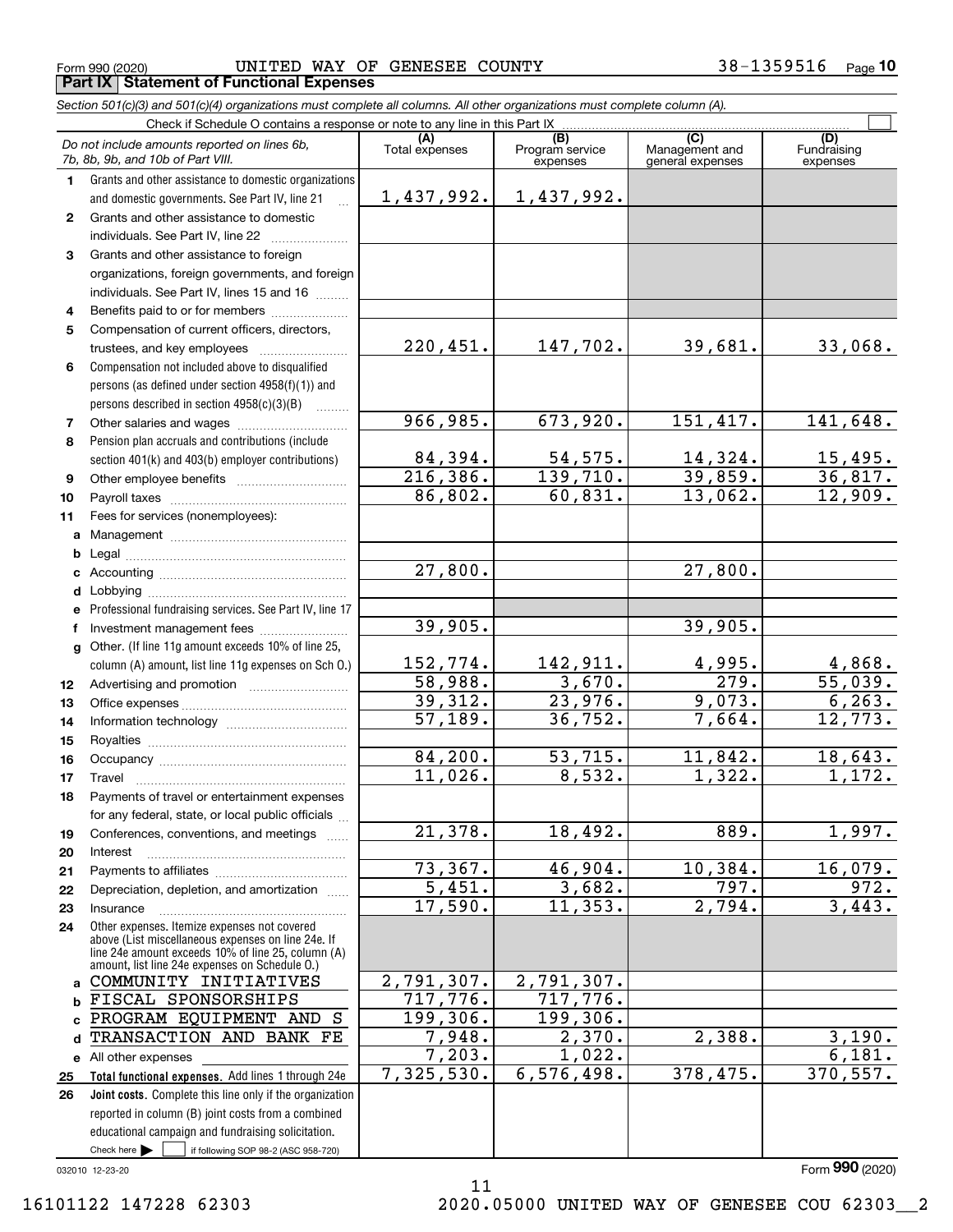#### Form 990 (2020) UNITED WAY OF GENESEE COUNTY 38-1359516 <sub>Page</sub> **Part X Balance Sheet**

Check if Schedule O contains a response or note to any line in this Part X

|                             |              |                                                                                                                                                                                                                                |                 |                        | (A)<br>Beginning of year |                  | (B)<br>End of year          |
|-----------------------------|--------------|--------------------------------------------------------------------------------------------------------------------------------------------------------------------------------------------------------------------------------|-----------------|------------------------|--------------------------|------------------|-----------------------------|
|                             | 1            |                                                                                                                                                                                                                                |                 |                        | 1, 283, 449.             | $\blacksquare$   | 1,909,068.                  |
|                             | $\mathbf{2}$ |                                                                                                                                                                                                                                | 101, 209.       | $\overline{2}$         | $\overline{224}$ , 889.  |                  |                             |
|                             | 3            |                                                                                                                                                                                                                                | 1,678,315.      | $\mathbf{3}$           | 995,885.                 |                  |                             |
|                             | 4            |                                                                                                                                                                                                                                |                 |                        | 20, 226.                 | $\overline{4}$   | 42,946.                     |
|                             | 5            | Loans and other receivables from any current or former officer, director,                                                                                                                                                      |                 |                        |                          |                  |                             |
|                             |              | trustee, key employee, creator or founder, substantial contributor, or 35%                                                                                                                                                     |                 |                        |                          |                  |                             |
|                             |              | controlled entity or family member of any of these persons                                                                                                                                                                     |                 |                        |                          | 5                |                             |
|                             | 6            | Loans and other receivables from other disqualified persons (as defined                                                                                                                                                        |                 |                        |                          |                  |                             |
|                             |              | under section $4958(f)(1)$ , and persons described in section $4958(c)(3)(B)$                                                                                                                                                  |                 |                        |                          | 6                |                             |
|                             | 7            |                                                                                                                                                                                                                                |                 | $\ldots$               |                          | $\overline{7}$   |                             |
| Assets                      | 8            |                                                                                                                                                                                                                                |                 |                        |                          | 8                |                             |
|                             | 9            | Prepaid expenses and deferred charges                                                                                                                                                                                          |                 |                        | 65,528.                  | $\boldsymbol{9}$ | 26,424.                     |
|                             |              | <b>10a</b> Land, buildings, and equipment: cost or other                                                                                                                                                                       |                 |                        |                          |                  |                             |
|                             |              | basis. Complete Part VI of Schedule D  10a                                                                                                                                                                                     |                 | <u>225,352.</u>        |                          |                  |                             |
|                             |              | <b>b</b> Less: accumulated depreciation                                                                                                                                                                                        | 10 <sub>b</sub> | $\overline{211,260}$ . | 19,543.                  | 10 <sub>c</sub>  | 14,092.                     |
|                             | 11           |                                                                                                                                                                                                                                |                 |                        | 3,148,083.               | 11               | 7,653,063.                  |
|                             | 12           |                                                                                                                                                                                                                                |                 |                        | 492, 258.                | 12               | 185, 253.                   |
|                             | 13           |                                                                                                                                                                                                                                |                 |                        |                          | 13               |                             |
|                             | 14           |                                                                                                                                                                                                                                |                 |                        |                          | 14               |                             |
|                             | 15           |                                                                                                                                                                                                                                |                 |                        | 658,016.                 | 15               | 764,611.                    |
|                             | 16           |                                                                                                                                                                                                                                |                 |                        | 7,466,627.               | 16               | 11,816,231.                 |
|                             | 17           |                                                                                                                                                                                                                                | 382,630.        | 17                     | 276,093.                 |                  |                             |
|                             | 18           |                                                                                                                                                                                                                                |                 | 18                     |                          |                  |                             |
|                             | 19           |                                                                                                                                                                                                                                |                 | 19                     |                          |                  |                             |
|                             | 20           | Deferred revenue manual contracts and contracts are contracted and contract and contract are contracted and contract are contracted and contract are contracted and contract are contracted and contract are contracted and co |                 | 20                     |                          |                  |                             |
|                             | 21           | Escrow or custodial account liability. Complete Part IV of Schedule D                                                                                                                                                          |                 |                        |                          | 21               |                             |
|                             | 22           | Loans and other payables to any current or former officer, director,                                                                                                                                                           |                 |                        |                          |                  |                             |
| Liabilities                 |              | trustee, key employee, creator or founder, substantial contributor, or 35%                                                                                                                                                     |                 |                        |                          |                  |                             |
|                             |              | controlled entity or family member of any of these persons                                                                                                                                                                     |                 |                        |                          | 22               |                             |
|                             | 23           | Secured mortgages and notes payable to unrelated third parties                                                                                                                                                                 |                 |                        |                          | 23               |                             |
|                             | 24           |                                                                                                                                                                                                                                |                 |                        | 308,420.                 | 24               | 0.                          |
|                             | 25           | Other liabilities (including federal income tax, payables to related third                                                                                                                                                     |                 |                        |                          |                  |                             |
|                             |              | parties, and other liabilities not included on lines 17-24). Complete Part X                                                                                                                                                   |                 |                        |                          |                  |                             |
|                             |              | of Schedule D                                                                                                                                                                                                                  |                 |                        | 1, 163, 458.             | 25               | 1,172,580.                  |
|                             | 26           |                                                                                                                                                                                                                                |                 |                        | 1,854,508.               | 26               | 1,448,673.                  |
|                             |              | Organizations that follow FASB ASC 958, check here $\blacktriangleright \boxed{\text{X}}$                                                                                                                                      |                 |                        |                          |                  |                             |
|                             |              | and complete lines 27, 28, 32, and 33.                                                                                                                                                                                         |                 |                        |                          |                  |                             |
|                             | 27           | Net assets without donor restrictions                                                                                                                                                                                          |                 |                        | 2,986,002.               | 27               |                             |
| Net Assets or Fund Balances | 28           |                                                                                                                                                                                                                                |                 |                        | 2,626,117.               | 28               | 7,675,341.<br>2,692,217.    |
|                             |              | Organizations that do not follow FASB ASC 958, check here $\blacktriangleright$                                                                                                                                                |                 |                        |                          |                  |                             |
|                             |              | and complete lines 29 through 33.                                                                                                                                                                                              |                 |                        |                          |                  |                             |
|                             | 29           |                                                                                                                                                                                                                                |                 |                        |                          | 29               |                             |
|                             | 30           | Paid-in or capital surplus, or land, building, or equipment fund                                                                                                                                                               |                 |                        |                          | 30               |                             |
|                             | 31           | Retained earnings, endowment, accumulated income, or other funds                                                                                                                                                               |                 | .                      |                          | 31               |                             |
|                             | 32           | Total net assets or fund balances                                                                                                                                                                                              |                 |                        | $\overline{5,612,119}$ . | 32               | $\overline{10}$ , 367, 558. |
|                             | 33           |                                                                                                                                                                                                                                |                 |                        | 7,466,627.               | 33               | 11,816,231.                 |

Τ

 $\mathcal{L}^{\text{max}}$ 

Form (2020) **990**

032011 12-23-20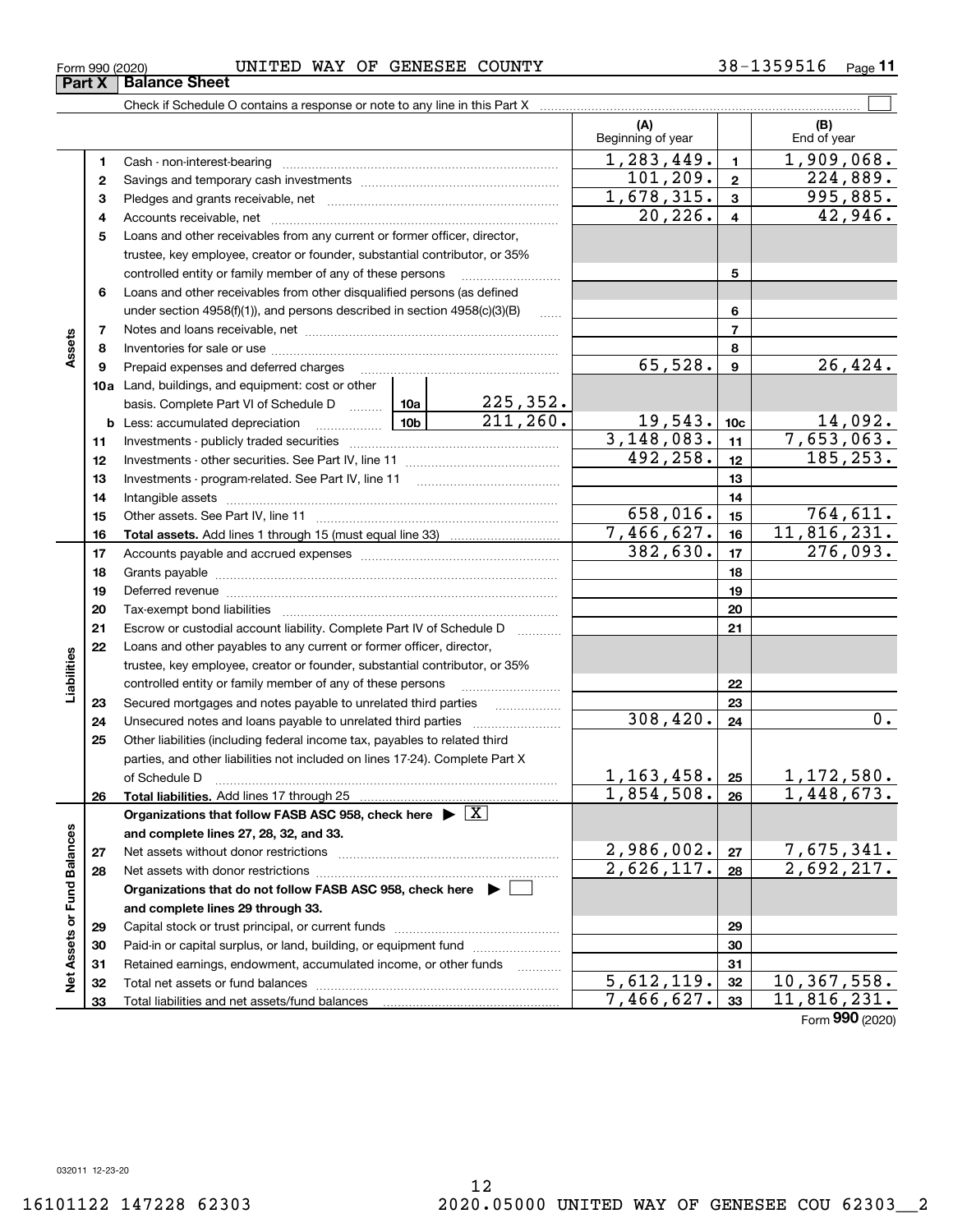|    | UNITED WAY OF GENESEE COUNTY<br>Form 990 (2020)                                                                                 |                | 38-1359516             |     | Page 12                 |
|----|---------------------------------------------------------------------------------------------------------------------------------|----------------|------------------------|-----|-------------------------|
|    | Part XI<br><b>Reconciliation of Net Assets</b>                                                                                  |                |                        |     |                         |
|    |                                                                                                                                 |                |                        |     | $\overline{\mathbf{X}}$ |
|    |                                                                                                                                 |                |                        |     |                         |
| 1  |                                                                                                                                 | $\mathbf{1}$   | 11,341,470.            |     |                         |
| 2  |                                                                                                                                 | $\mathbf{2}$   | 7,325,530.             |     |                         |
| 3  | Revenue less expenses. Subtract line 2 from line 1                                                                              | 3              | 4,015,940.             |     |                         |
| 4  |                                                                                                                                 | 4              | 5,612,119.             |     |                         |
| 5  |                                                                                                                                 | 5              | $\overline{688,731}$ . |     |                         |
| 6  |                                                                                                                                 | 6              |                        |     |                         |
| 7  |                                                                                                                                 | $\overline{7}$ |                        |     |                         |
| 8  | Prior period adjustments                                                                                                        | 8              |                        |     |                         |
| 9  | Other changes in net assets or fund balances (explain on Schedule O)                                                            | $\mathbf{9}$   |                        |     | 50,768.                 |
| 10 | Net assets or fund balances at end of year. Combine lines 3 through 9 (must equal Part X, line 32,                              |                |                        |     |                         |
|    |                                                                                                                                 | 10             | 10,367,558.            |     |                         |
|    | <b>Part XII</b> Financial Statements and Reporting                                                                              |                |                        |     |                         |
|    |                                                                                                                                 |                |                        |     | $\mathbf{X}$            |
|    |                                                                                                                                 |                |                        | Yes | No                      |
| 1. | $\boxed{\mathbf{X}}$ Accrual<br>Accounting method used to prepare the Form 990: <u>I</u> Cash<br>Other                          |                |                        |     |                         |
|    | If the organization changed its method of accounting from a prior year or checked "Other," explain in Schedule O.               |                |                        |     |                         |
|    | 2a Were the organization's financial statements compiled or reviewed by an independent accountant?                              |                |                        |     |                         |
|    | If "Yes," check a box below to indicate whether the financial statements for the year were compiled or reviewed on a            |                |                        |     |                         |
|    | separate basis, consolidated basis, or both:                                                                                    |                |                        |     |                         |
|    | Separate basis<br>Consolidated basis<br>Both consolidated and separate basis                                                    |                |                        |     |                         |
|    | <b>b</b> Were the organization's financial statements audited by an independent accountant?                                     |                | 2 <sub>b</sub>         | X   |                         |
|    | If "Yes," check a box below to indicate whether the financial statements for the year were audited on a separate basis,         |                |                        |     |                         |
|    | consolidated basis, or both:                                                                                                    |                |                        |     |                         |
|    | $\lfloor x \rfloor$ Separate basis<br><b>Consolidated basis</b><br>Both consolidated and separate basis                         |                |                        |     |                         |
|    | c If "Yes" to line 2a or 2b, does the organization have a committee that assumes responsibility for oversight of the audit,     |                |                        |     |                         |
|    |                                                                                                                                 |                |                        |     |                         |
|    | If the organization changed either its oversight process or selection process during the tax year, explain on Schedule O.       |                |                        |     |                         |
|    | 3a As a result of a federal award, was the organization required to undergo an audit or audits as set forth in the Single Audit |                |                        |     |                         |
|    |                                                                                                                                 |                | За                     |     | X                       |
|    | b If "Yes," did the organization undergo the required audit or audits? If the organization did not undergo the required audit   |                |                        |     |                         |
|    | or audits, explain why on Schedule O and describe any steps taken to undergo such audits manufactured university                |                | 3b                     |     |                         |
|    |                                                                                                                                 |                |                        | nnn |                         |

Form (2020) **990**

032012 12-23-20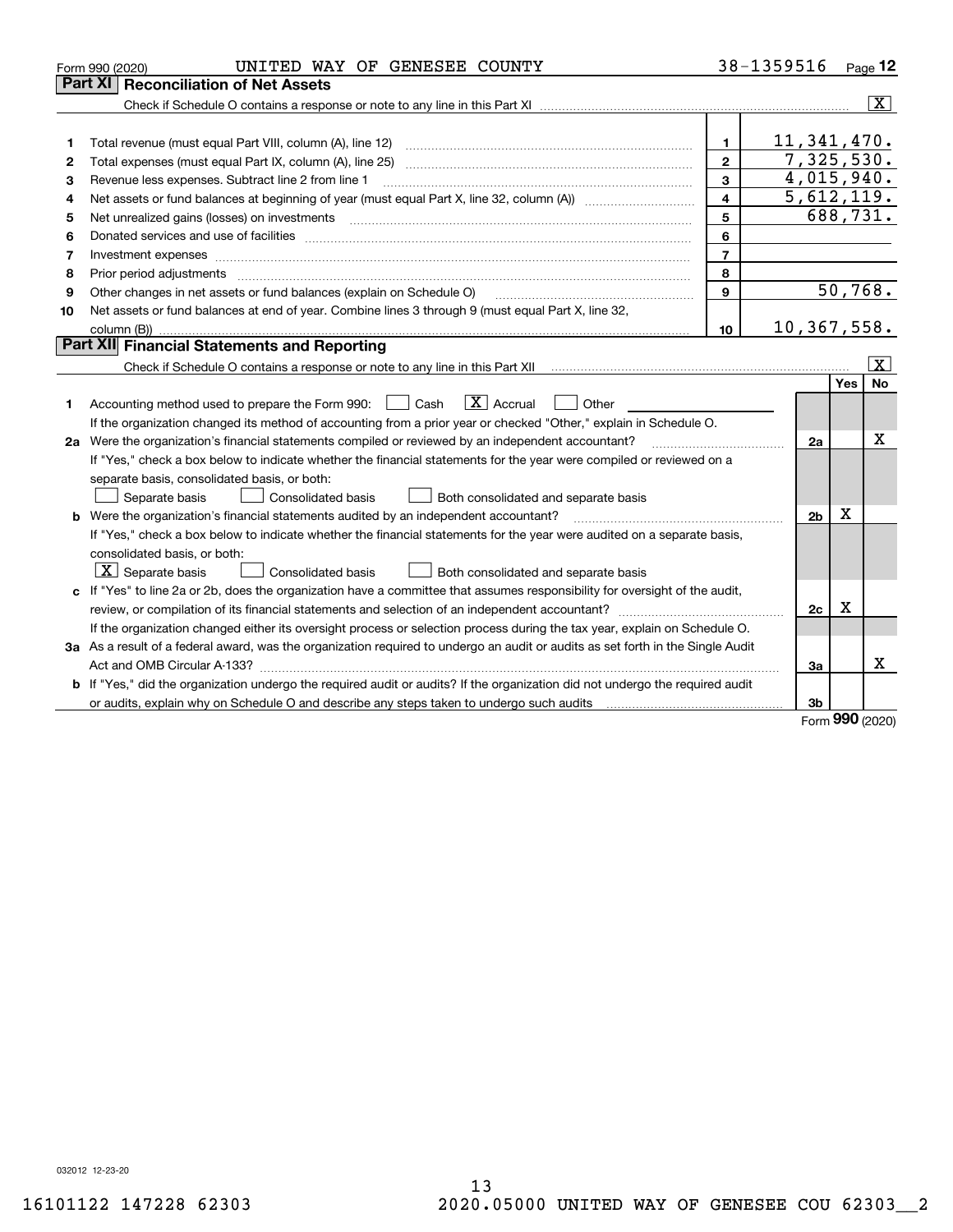| <b>SCHEDULE A</b> |
|-------------------|
|-------------------|

Department of the Treasury Internal Revenue Service

**(Form 990 or 990-EZ)**

# **Public Charity Status and Public Support**

**Complete if the organization is a section 501(c)(3) organization or a section 4947(a)(1) nonexempt charitable trust.**

**| Attach to Form 990 or Form 990-EZ.** 

**| Go to www.irs.gov/Form990 for instructions and the latest information.**

| OMB No 1545-0047                    |
|-------------------------------------|
| 2020                                |
| <b>Open to Public</b><br>Inspection |

|        | Name of the organization<br><b>Employer identification number</b> |                                                                                                                                              |          |                              |                                 |     |                            |  |                            |  |
|--------|-------------------------------------------------------------------|----------------------------------------------------------------------------------------------------------------------------------------------|----------|------------------------------|---------------------------------|-----|----------------------------|--|----------------------------|--|
|        |                                                                   |                                                                                                                                              |          | UNITED WAY OF GENESEE COUNTY |                                 |     |                            |  | 38-1359516                 |  |
| Part I |                                                                   | Reason for Public Charity Status. (All organizations must complete this part.) See instructions.                                             |          |                              |                                 |     |                            |  |                            |  |
|        |                                                                   | The organization is not a private foundation because it is: (For lines 1 through 12, check only one box.)                                    |          |                              |                                 |     |                            |  |                            |  |
| 1      |                                                                   | A church, convention of churches, or association of churches described in section 170(b)(1)(A)(i).                                           |          |                              |                                 |     |                            |  |                            |  |
| 2      |                                                                   | A school described in section 170(b)(1)(A)(ii). (Attach Schedule E (Form 990 or 990-EZ).)                                                    |          |                              |                                 |     |                            |  |                            |  |
| з      |                                                                   | A hospital or a cooperative hospital service organization described in section 170(b)(1)(A)(iii).                                            |          |                              |                                 |     |                            |  |                            |  |
|        |                                                                   | A medical research organization operated in conjunction with a hospital described in section 170(b)(1)(A)(iii). Enter the hospital's name,   |          |                              |                                 |     |                            |  |                            |  |
|        |                                                                   | city, and state:                                                                                                                             |          |                              |                                 |     |                            |  |                            |  |
| 5      |                                                                   | An organization operated for the benefit of a college or university owned or operated by a governmental unit described in                    |          |                              |                                 |     |                            |  |                            |  |
|        |                                                                   | section 170(b)(1)(A)(iv). (Complete Part II.)                                                                                                |          |                              |                                 |     |                            |  |                            |  |
| 6      |                                                                   | A federal, state, or local government or governmental unit described in section 170(b)(1)(A)(v).                                             |          |                              |                                 |     |                            |  |                            |  |
| 7      | $\lfloor x \rfloor$                                               | An organization that normally receives a substantial part of its support from a governmental unit or from the general public described in    |          |                              |                                 |     |                            |  |                            |  |
|        |                                                                   | section 170(b)(1)(A)(vi). (Complete Part II.)                                                                                                |          |                              |                                 |     |                            |  |                            |  |
| 8      |                                                                   | A community trust described in section 170(b)(1)(A)(vi). (Complete Part II.)                                                                 |          |                              |                                 |     |                            |  |                            |  |
| 9      |                                                                   | An agricultural research organization described in section 170(b)(1)(A)(ix) operated in conjunction with a land-grant college                |          |                              |                                 |     |                            |  |                            |  |
|        |                                                                   | or university or a non-land-grant college of agriculture (see instructions). Enter the name, city, and state of the college or               |          |                              |                                 |     |                            |  |                            |  |
|        |                                                                   | university:                                                                                                                                  |          |                              |                                 |     |                            |  |                            |  |
| 10     |                                                                   | An organization that normally receives (1) more than 33 1/3% of its support from contributions, membership fees, and gross receipts from     |          |                              |                                 |     |                            |  |                            |  |
|        |                                                                   | activities related to its exempt functions, subject to certain exceptions; and (2) no more than 33 1/3% of its support from gross investment |          |                              |                                 |     |                            |  |                            |  |
|        |                                                                   | income and unrelated business taxable income (less section 511 tax) from businesses acquired by the organization after June 30, 1975.        |          |                              |                                 |     |                            |  |                            |  |
|        |                                                                   | See section 509(a)(2). (Complete Part III.)                                                                                                  |          |                              |                                 |     |                            |  |                            |  |
| 11     |                                                                   | An organization organized and operated exclusively to test for public safety. See section 509(a)(4).                                         |          |                              |                                 |     |                            |  |                            |  |
| 12     |                                                                   | An organization organized and operated exclusively for the benefit of, to perform the functions of, or to carry out the purposes of one or   |          |                              |                                 |     |                            |  |                            |  |
|        |                                                                   | more publicly supported organizations described in section 509(a)(1) or section 509(a)(2). See section 509(a)(3). Check the box in           |          |                              |                                 |     |                            |  |                            |  |
|        |                                                                   | lines 12a through 12d that describes the type of supporting organization and complete lines 12e, 12f, and 12g.                               |          |                              |                                 |     |                            |  |                            |  |
| а      |                                                                   | Type I. A supporting organization operated, supervised, or controlled by its supported organization(s), typically by giving                  |          |                              |                                 |     |                            |  |                            |  |
|        |                                                                   | the supported organization(s) the power to regularly appoint or elect a majority of the directors or trustees of the supporting              |          |                              |                                 |     |                            |  |                            |  |
|        |                                                                   | organization. You must complete Part IV, Sections A and B.                                                                                   |          |                              |                                 |     |                            |  |                            |  |
| b      |                                                                   | Type II. A supporting organization supervised or controlled in connection with its supported organization(s), by having                      |          |                              |                                 |     |                            |  |                            |  |
|        |                                                                   | control or management of the supporting organization vested in the same persons that control or manage the supported                         |          |                              |                                 |     |                            |  |                            |  |
|        |                                                                   | organization(s). You must complete Part IV, Sections A and C.                                                                                |          |                              |                                 |     |                            |  |                            |  |
| c      |                                                                   | Type III functionally integrated. A supporting organization operated in connection with, and functionally integrated with,                   |          |                              |                                 |     |                            |  |                            |  |
|        |                                                                   | its supported organization(s) (see instructions). You must complete Part IV, Sections A, D, and E.                                           |          |                              |                                 |     |                            |  |                            |  |
| d      |                                                                   | Type III non-functionally integrated. A supporting organization operated in connection with its supported organization(s)                    |          |                              |                                 |     |                            |  |                            |  |
|        |                                                                   | that is not functionally integrated. The organization generally must satisfy a distribution requirement and an attentiveness                 |          |                              |                                 |     |                            |  |                            |  |
|        |                                                                   | requirement (see instructions). You must complete Part IV, Sections A and D, and Part V.                                                     |          |                              |                                 |     |                            |  |                            |  |
| е      |                                                                   | Check this box if the organization received a written determination from the IRS that it is a Type I, Type II, Type III                      |          |                              |                                 |     |                            |  |                            |  |
|        |                                                                   | functionally integrated, or Type III non-functionally integrated supporting organization.                                                    |          |                              |                                 |     |                            |  |                            |  |
|        |                                                                   | f Enter the number of supported organizations                                                                                                |          |                              |                                 |     |                            |  |                            |  |
|        |                                                                   | Provide the following information about the supported organization(s).<br>(i) Name of supported                                              | (ii) EIN | (iii) Type of organization   | (iv) Is the organization listed |     | (v) Amount of monetary     |  | (vi) Amount of other       |  |
|        |                                                                   | organization                                                                                                                                 |          | (described on lines 1-10     | in your governing document?     |     | support (see instructions) |  | support (see instructions) |  |
|        |                                                                   |                                                                                                                                              |          | above (see instructions))    | Yes                             | No. |                            |  |                            |  |
|        |                                                                   |                                                                                                                                              |          |                              |                                 |     |                            |  |                            |  |
|        |                                                                   |                                                                                                                                              |          |                              |                                 |     |                            |  |                            |  |
|        |                                                                   |                                                                                                                                              |          |                              |                                 |     |                            |  |                            |  |
|        |                                                                   |                                                                                                                                              |          |                              |                                 |     |                            |  |                            |  |
|        |                                                                   |                                                                                                                                              |          |                              |                                 |     |                            |  |                            |  |
|        |                                                                   |                                                                                                                                              |          |                              |                                 |     |                            |  |                            |  |
|        |                                                                   |                                                                                                                                              |          |                              |                                 |     |                            |  |                            |  |
|        |                                                                   |                                                                                                                                              |          |                              |                                 |     |                            |  |                            |  |
|        |                                                                   |                                                                                                                                              |          |                              |                                 |     |                            |  |                            |  |
| Total  |                                                                   |                                                                                                                                              |          |                              |                                 |     |                            |  |                            |  |

LHA For Paperwork Reduction Act Notice, see the Instructions for Form 990 or 990-EZ. <sub>032021</sub> o1-25-21 Schedule A (Form 990 or 990-EZ) 2020 14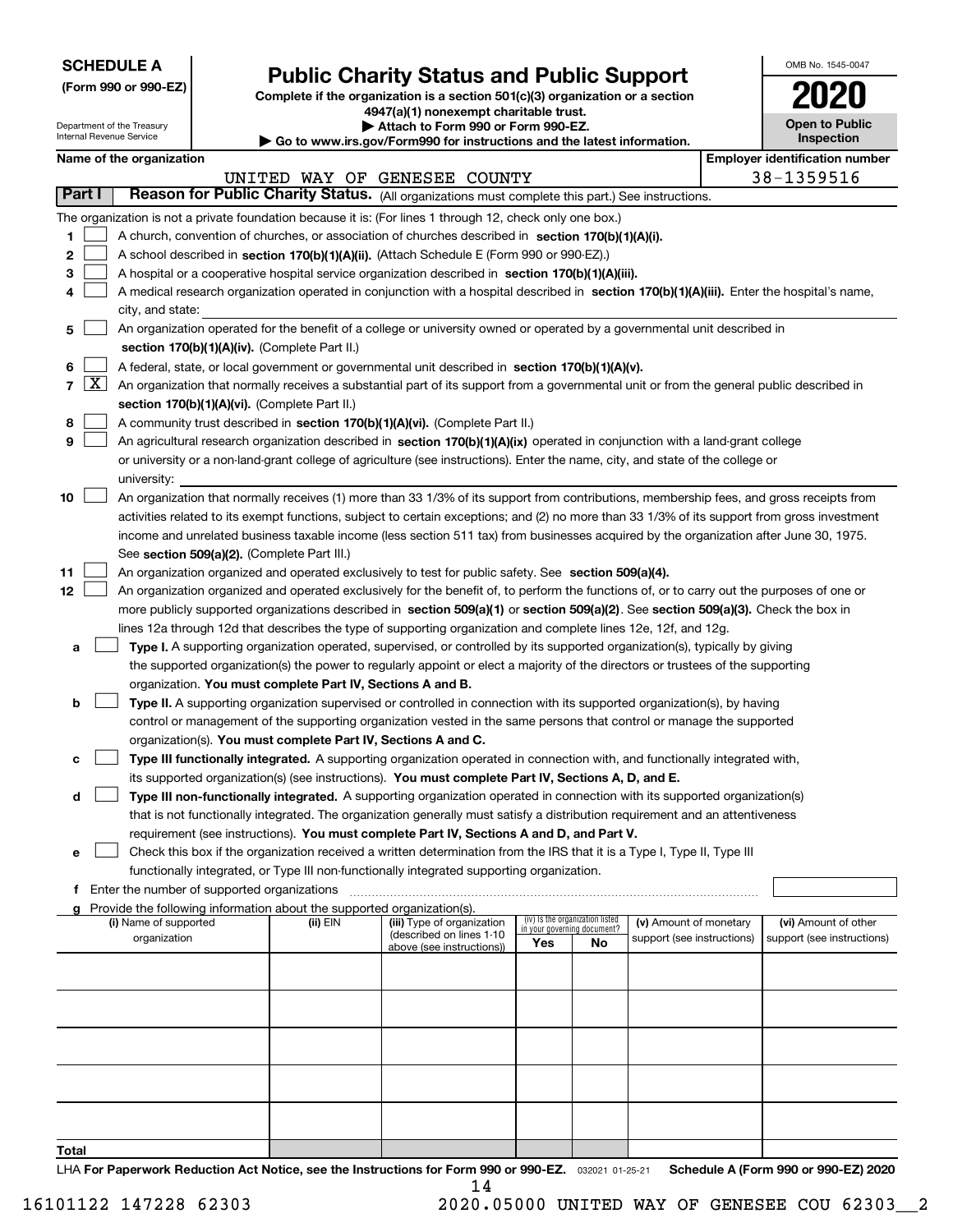#### Schedule A (Form 990 or 990-EZ) 2020 <code>UNITED WAY OF GENESEE COUNTY</code>  $38-1359516$  <code>Page</code>

38-1359516 Page 2

(Complete only if you checked the box on line 5, 7, or 8 of Part I or if the organization failed to qualify under Part III. If the organization fails to qualify under the tests listed below, please complete Part III.) **Part II Support Schedule for Organizations Described in Sections 170(b)(1)(A)(iv) and 170(b)(1)(A)(vi)**

| <b>Section A. Public Support</b> |                                                                                                                                                |          |                      |            |            |          |                                      |  |
|----------------------------------|------------------------------------------------------------------------------------------------------------------------------------------------|----------|----------------------|------------|------------|----------|--------------------------------------|--|
|                                  | Calendar year (or fiscal year beginning in)                                                                                                    | (a) 2016 | (b) 2017             | $(c)$ 2018 | $(d)$ 2019 | (e) 2020 | (f) Total                            |  |
|                                  | 1 Gifts, grants, contributions, and                                                                                                            |          |                      |            |            |          |                                      |  |
|                                  | membership fees received. (Do not                                                                                                              |          |                      |            |            |          |                                      |  |
|                                  | include any "unusual grants.")                                                                                                                 | 6784286. | 7144625.             | 7967215.   |            |          | 7027202.10963302.39886630.           |  |
|                                  | 2 Tax revenues levied for the organ-                                                                                                           |          |                      |            |            |          |                                      |  |
|                                  | ization's benefit and either paid to                                                                                                           |          |                      |            |            |          |                                      |  |
|                                  | or expended on its behalf                                                                                                                      |          |                      |            |            |          |                                      |  |
|                                  | 3 The value of services or facilities                                                                                                          |          |                      |            |            |          |                                      |  |
|                                  | furnished by a governmental unit to                                                                                                            |          |                      |            |            |          |                                      |  |
|                                  | the organization without charge                                                                                                                |          |                      |            |            |          |                                      |  |
|                                  | 4 Total. Add lines 1 through 3                                                                                                                 | 6784286. | 7144625.             | 7967215.   |            |          | 7027202.10963302.39886630.           |  |
|                                  | 5 The portion of total contributions                                                                                                           |          |                      |            |            |          |                                      |  |
|                                  | by each person (other than a                                                                                                                   |          |                      |            |            |          |                                      |  |
|                                  | governmental unit or publicly                                                                                                                  |          |                      |            |            |          |                                      |  |
|                                  | supported organization) included                                                                                                               |          |                      |            |            |          |                                      |  |
|                                  | on line 1 that exceeds 2% of the                                                                                                               |          |                      |            |            |          |                                      |  |
|                                  | amount shown on line 11,                                                                                                                       |          |                      |            |            |          |                                      |  |
|                                  | column (f)                                                                                                                                     |          |                      |            |            |          | 5507935.                             |  |
|                                  | 6 Public support. Subtract line 5 from line 4.                                                                                                 |          |                      |            |            |          | 34378695.                            |  |
|                                  | <b>Section B. Total Support</b>                                                                                                                |          |                      |            |            |          |                                      |  |
|                                  | Calendar year (or fiscal year beginning in)                                                                                                    | (a) 2016 | (b) 2017             | $(c)$ 2018 | $(d)$ 2019 | (e) 2020 | (f) Total                            |  |
|                                  | <b>7</b> Amounts from line 4                                                                                                                   | 6784286. | 7144625.             | 7967215.   |            |          | 7027202.10963302.39886630.           |  |
|                                  | 8 Gross income from interest,                                                                                                                  |          |                      |            |            |          |                                      |  |
|                                  | dividends, payments received on                                                                                                                |          |                      |            |            |          |                                      |  |
|                                  | securities loans, rents, royalties,                                                                                                            |          |                      |            |            |          |                                      |  |
|                                  | and income from similar sources                                                                                                                | 86,825.  | 131,770.             | 111, 153.  | 144, 121.  | 177,129. | 650,998.                             |  |
|                                  | 9 Net income from unrelated business                                                                                                           |          |                      |            |            |          |                                      |  |
|                                  | activities, whether or not the                                                                                                                 |          |                      |            |            |          |                                      |  |
|                                  | business is regularly carried on                                                                                                               |          |                      |            |            |          |                                      |  |
|                                  | 10 Other income. Do not include gain                                                                                                           |          |                      |            |            |          |                                      |  |
|                                  | or loss from the sale of capital                                                                                                               |          |                      |            |            |          |                                      |  |
|                                  | assets (Explain in Part VI.)                                                                                                                   |          | $160, 841.$ 106,799. | 18,195.    | 5,410.     |          | 291,245.                             |  |
|                                  | <b>11 Total support.</b> Add lines 7 through 10                                                                                                |          |                      |            |            |          | 40828873.                            |  |
|                                  | 12 Gross receipts from related activities, etc. (see instructions)                                                                             |          |                      |            |            | 12       | 411, 153.                            |  |
|                                  | 13 First 5 years. If the Form 990 is for the organization's first, second, third, fourth, or fifth tax year as a section 501(c)(3)             |          |                      |            |            |          |                                      |  |
|                                  | organization, check this box and stop here                                                                                                     |          |                      |            |            |          |                                      |  |
|                                  | <b>Section C. Computation of Public Support Percentage</b>                                                                                     |          |                      |            |            |          |                                      |  |
|                                  | 14 Public support percentage for 2020 (line 6, column (f), divided by line 11, column (f) <i>mummumumum</i>                                    |          |                      |            |            | 14       | 84.20<br>%                           |  |
|                                  |                                                                                                                                                |          |                      |            |            | 15       | 85.00<br>%                           |  |
|                                  | 16a 33 1/3% support test - 2020. If the organization did not check the box on line 13, and line 14 is 33 1/3% or more, check this box and      |          |                      |            |            |          |                                      |  |
|                                  | stop here. The organization qualifies as a publicly supported organization                                                                     |          |                      |            |            |          | $\blacktriangleright$ $\mid$ X       |  |
|                                  | b 33 1/3% support test - 2019. If the organization did not check a box on line 13 or 16a, and line 15 is 33 1/3% or more, check this box       |          |                      |            |            |          |                                      |  |
|                                  | and stop here. The organization qualifies as a publicly supported organization                                                                 |          |                      |            |            |          |                                      |  |
|                                  | 17a 10% -facts-and-circumstances test - 2020. If the organization did not check a box on line 13, 16a, or 16b, and line 14 is 10% or more,     |          |                      |            |            |          |                                      |  |
|                                  | and if the organization meets the facts-and-circumstances test, check this box and stop here. Explain in Part VI how the organization          |          |                      |            |            |          |                                      |  |
|                                  | meets the facts-and-circumstances test. The organization qualifies as a publicly supported organization                                        |          |                      |            |            |          |                                      |  |
|                                  | <b>b 10% -facts-and-circumstances test - 2019.</b> If the organization did not check a box on line 13, 16a, 16b, or 17a, and line 15 is 10% or |          |                      |            |            |          |                                      |  |
|                                  | more, and if the organization meets the facts-and-circumstances test, check this box and stop here. Explain in Part VI how the                 |          |                      |            |            |          |                                      |  |
|                                  | organization meets the facts-and-circumstances test. The organization qualifies as a publicly supported organization                           |          |                      |            |            |          |                                      |  |
| 18                               | Private foundation. If the organization did not check a box on line 13, 16a, 16b, 17a, or 17b, check this box and see instructions             |          |                      |            |            |          |                                      |  |
|                                  |                                                                                                                                                |          |                      |            |            |          | Schedule A (Form 990 or 990-EZ) 2020 |  |

**Schedule A (Form 990 or 990-EZ) 2020**

032022 01-25-21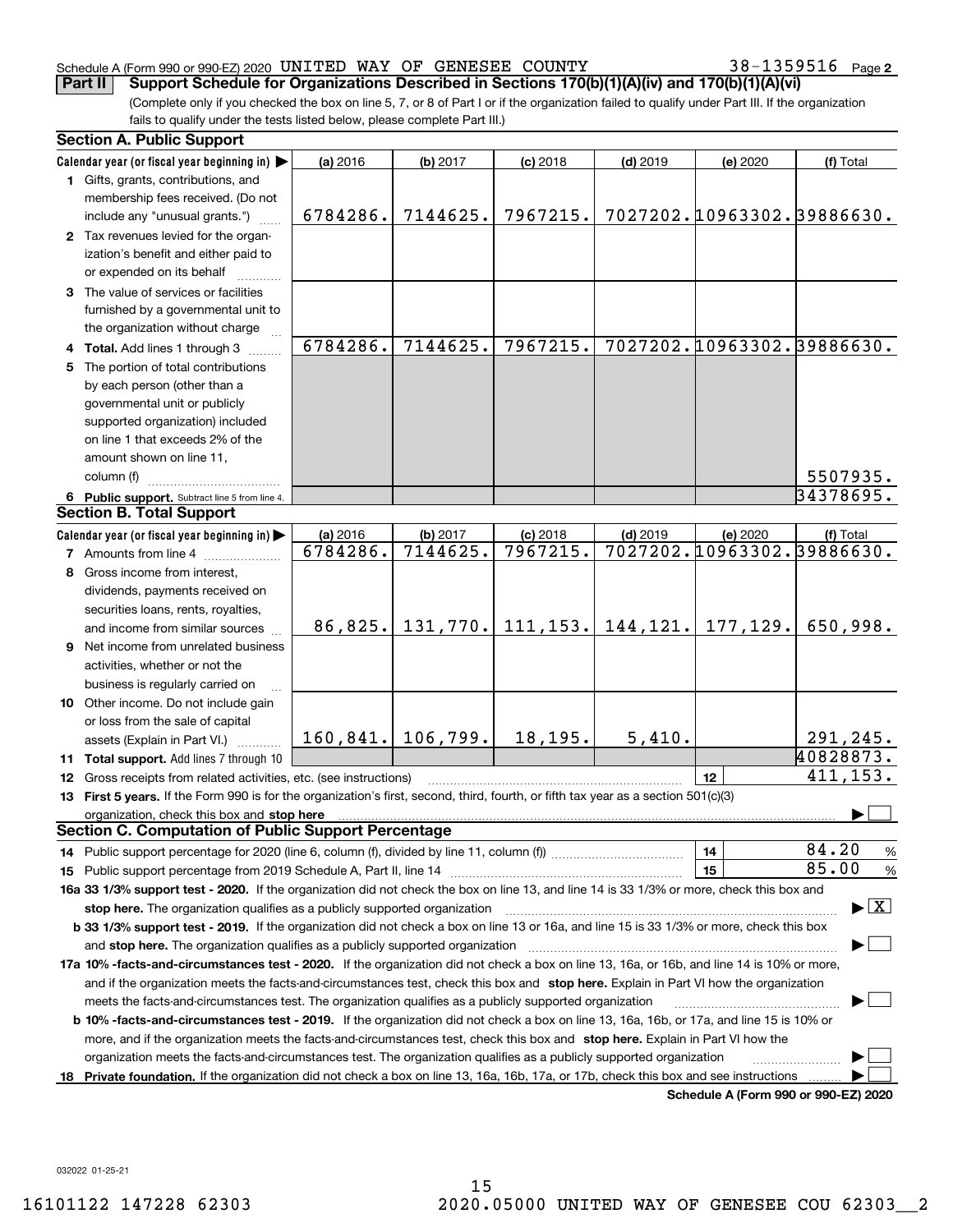#### Schedule A (Form 990 or 990-EZ) 2020 <code>UNITED WAY OF GENESEE COUNTY</code>  $38-1359516$  <code>Page</code> **Part III Support Schedule for Organizations Described in Section 509(a)(2)**

(Complete only if you checked the box on line 10 of Part I or if the organization failed to qualify under Part II. If the organization fails to qualify under the tests listed below, please complete Part II.)

|    | <b>Section A. Public Support</b>                                                                                                                                                                                              |          |          |            |            |          |                                      |
|----|-------------------------------------------------------------------------------------------------------------------------------------------------------------------------------------------------------------------------------|----------|----------|------------|------------|----------|--------------------------------------|
|    | Calendar year (or fiscal year beginning in) $\blacktriangleright$                                                                                                                                                             | (a) 2016 | (b) 2017 | $(c)$ 2018 | $(d)$ 2019 | (e) 2020 | (f) Total                            |
|    | 1 Gifts, grants, contributions, and                                                                                                                                                                                           |          |          |            |            |          |                                      |
|    | membership fees received. (Do not                                                                                                                                                                                             |          |          |            |            |          |                                      |
|    | include any "unusual grants.")                                                                                                                                                                                                |          |          |            |            |          |                                      |
|    | 2 Gross receipts from admissions,<br>merchandise sold or services per-<br>formed, or facilities furnished in<br>any activity that is related to the<br>organization's tax-exempt purpose                                      |          |          |            |            |          |                                      |
|    | 3 Gross receipts from activities that<br>are not an unrelated trade or bus-                                                                                                                                                   |          |          |            |            |          |                                      |
|    | iness under section 513                                                                                                                                                                                                       |          |          |            |            |          |                                      |
|    | 4 Tax revenues levied for the organ-                                                                                                                                                                                          |          |          |            |            |          |                                      |
|    | ization's benefit and either paid to<br>or expended on its behalf<br>.                                                                                                                                                        |          |          |            |            |          |                                      |
|    | 5 The value of services or facilities                                                                                                                                                                                         |          |          |            |            |          |                                      |
|    | furnished by a governmental unit to                                                                                                                                                                                           |          |          |            |            |          |                                      |
|    | the organization without charge                                                                                                                                                                                               |          |          |            |            |          |                                      |
|    | <b>6 Total.</b> Add lines 1 through 5                                                                                                                                                                                         |          |          |            |            |          |                                      |
|    | 7a Amounts included on lines 1, 2, and                                                                                                                                                                                        |          |          |            |            |          |                                      |
|    | 3 received from disqualified persons                                                                                                                                                                                          |          |          |            |            |          |                                      |
|    | <b>b</b> Amounts included on lines 2 and 3 received<br>from other than disqualified persons that<br>exceed the greater of \$5,000 or 1% of the<br>amount on line 13 for the year                                              |          |          |            |            |          |                                      |
|    | c Add lines 7a and 7b                                                                                                                                                                                                         |          |          |            |            |          |                                      |
|    | 8 Public support. (Subtract line 7c from line 6.)                                                                                                                                                                             |          |          |            |            |          |                                      |
|    | <b>Section B. Total Support</b>                                                                                                                                                                                               |          |          |            |            |          |                                      |
|    | Calendar year (or fiscal year beginning in) $\blacktriangleright$                                                                                                                                                             | (a) 2016 | (b) 2017 | $(c)$ 2018 | $(d)$ 2019 | (e) 2020 | (f) Total                            |
|    | 9 Amounts from line 6                                                                                                                                                                                                         |          |          |            |            |          |                                      |
|    | 10a Gross income from interest,<br>dividends, payments received on<br>securities loans, rents, royalties,<br>and income from similar sources                                                                                  |          |          |            |            |          |                                      |
|    | <b>b</b> Unrelated business taxable income<br>(less section 511 taxes) from businesses                                                                                                                                        |          |          |            |            |          |                                      |
|    | acquired after June 30, 1975                                                                                                                                                                                                  |          |          |            |            |          |                                      |
|    | c Add lines 10a and 10b<br>11 Net income from unrelated business<br>activities not included in line 10b,<br>whether or not the business is<br>regularly carried on                                                            |          |          |            |            |          |                                      |
|    | 12 Other income. Do not include gain<br>or loss from the sale of capital<br>assets (Explain in Part VI.)                                                                                                                      |          |          |            |            |          |                                      |
|    | <b>13</b> Total support. (Add lines 9, 10c, 11, and 12.)                                                                                                                                                                      |          |          |            |            |          |                                      |
|    | 14 First 5 years. If the Form 990 is for the organization's first, second, third, fourth, or fifth tax year as a section 501(c)(3) organization,                                                                              |          |          |            |            |          |                                      |
|    | check this box and stop here with the continuum control to the control of the state of the state of the control of the state of the control of the control of the control of the control of the control of the control of the |          |          |            |            |          |                                      |
|    | <b>Section C. Computation of Public Support Percentage</b>                                                                                                                                                                    |          |          |            |            |          |                                      |
|    | 15 Public support percentage for 2020 (line 8, column (f), divided by line 13, column (f))                                                                                                                                    |          |          |            |            | 15       | %                                    |
|    | 16 Public support percentage from 2019 Schedule A, Part III, line 15                                                                                                                                                          |          |          |            |            | 16       | %                                    |
|    | <b>Section D. Computation of Investment Income Percentage</b>                                                                                                                                                                 |          |          |            |            |          |                                      |
|    | 17 Investment income percentage for 2020 (line 10c, column (f), divided by line 13, column (f))                                                                                                                               |          |          |            |            | 17       | %                                    |
|    | <b>18</b> Investment income percentage from <b>2019</b> Schedule A, Part III, line 17                                                                                                                                         |          |          |            |            | 18       | %                                    |
|    | 19a 33 1/3% support tests - 2020. If the organization did not check the box on line 14, and line 15 is more than 33 1/3%, and line 17 is not                                                                                  |          |          |            |            |          |                                      |
|    | more than 33 1/3%, check this box and stop here. The organization qualifies as a publicly supported organization                                                                                                              |          |          |            |            |          | ▶                                    |
|    | b 33 1/3% support tests - 2019. If the organization did not check a box on line 14 or line 19a, and line 16 is more than 33 1/3%, and                                                                                         |          |          |            |            |          |                                      |
|    | line 18 is not more than 33 1/3%, check this box and stop here. The organization qualifies as a publicly supported organization                                                                                               |          |          |            |            |          |                                      |
| 20 | <b>Private foundation.</b> If the organization did not check a box on line 14, 19a, or 19b, check this box and see instructions                                                                                               |          |          |            |            |          |                                      |
|    | 032023 01-25-21                                                                                                                                                                                                               |          | 16       |            |            |          | Schedule A (Form 990 or 990-EZ) 2020 |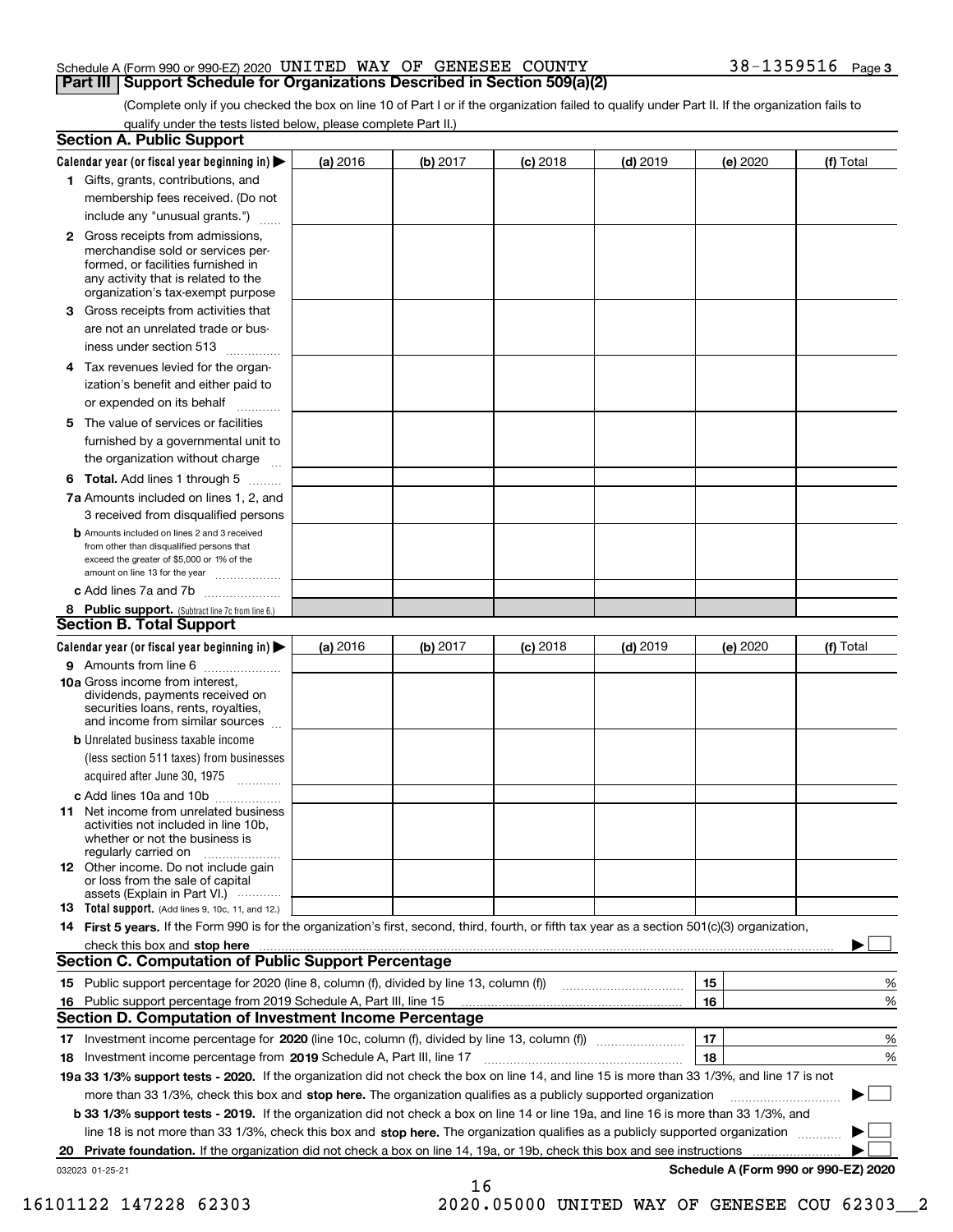#### Schedule A (Form 990 or 990-EZ) 2020 <code>UNITED WAY OF GENESEE COUNTY</code>  $38-1359516$  <code>Page</code>

### **Part IV Supporting Organizations**

(Complete only if you checked a box in line 12 on Part I. If you checked box 12a, Part I, complete Sections A and B. If you checked box 12b, Part I, complete Sections A and C. If you checked box 12c, Part I, complete Sections A, D, and E. If you checked box 12d, Part I, complete Sections A and D, and complete Part V.)

### **Section A. All Supporting Organizations**

- **1** Are all of the organization's supported organizations listed by name in the organization's governing documents? If "No," describe in **Part VI** how the supported organizations are designated. If designated by *class or purpose, describe the designation. If historic and continuing relationship, explain.*
- **2** Did the organization have any supported organization that does not have an IRS determination of status under section 509(a)(1) or (2)? If "Yes," explain in Part VI how the organization determined that the supported *organization was described in section 509(a)(1) or (2).*
- **3a** Did the organization have a supported organization described in section 501(c)(4), (5), or (6)? If "Yes," answer *lines 3b and 3c below.*
- **b** Did the organization confirm that each supported organization qualified under section 501(c)(4), (5), or (6) and satisfied the public support tests under section 509(a)(2)? If "Yes," describe in **Part VI** when and how the *organization made the determination.*
- **c**Did the organization ensure that all support to such organizations was used exclusively for section 170(c)(2)(B) purposes? If "Yes," explain in **Part VI** what controls the organization put in place to ensure such use.
- **4a***If* Was any supported organization not organized in the United States ("foreign supported organization")? *"Yes," and if you checked box 12a or 12b in Part I, answer lines 4b and 4c below.*
- **b** Did the organization have ultimate control and discretion in deciding whether to make grants to the foreign supported organization? If "Yes," describe in **Part VI** how the organization had such control and discretion *despite being controlled or supervised by or in connection with its supported organizations.*
- **c** Did the organization support any foreign supported organization that does not have an IRS determination under sections 501(c)(3) and 509(a)(1) or (2)? If "Yes," explain in **Part VI** what controls the organization used *to ensure that all support to the foreign supported organization was used exclusively for section 170(c)(2)(B) purposes.*
- **5a** Did the organization add, substitute, or remove any supported organizations during the tax year? If "Yes," answer lines 5b and 5c below (if applicable). Also, provide detail in **Part VI,** including (i) the names and EIN *numbers of the supported organizations added, substituted, or removed; (ii) the reasons for each such action; (iii) the authority under the organization's organizing document authorizing such action; and (iv) how the action was accomplished (such as by amendment to the organizing document).*
- **b** Type I or Type II only. Was any added or substituted supported organization part of a class already designated in the organization's organizing document?
- **cSubstitutions only.**  Was the substitution the result of an event beyond the organization's control?
- **6** Did the organization provide support (whether in the form of grants or the provision of services or facilities) to **Part VI.** *If "Yes," provide detail in* support or benefit one or more of the filing organization's supported organizations? anyone other than (i) its supported organizations, (ii) individuals that are part of the charitable class benefited by one or more of its supported organizations, or (iii) other supporting organizations that also
- **7**Did the organization provide a grant, loan, compensation, or other similar payment to a substantial contributor *If "Yes," complete Part I of Schedule L (Form 990 or 990-EZ).* regard to a substantial contributor? (as defined in section 4958(c)(3)(C)), a family member of a substantial contributor, or a 35% controlled entity with
- **8** Did the organization make a loan to a disqualified person (as defined in section 4958) not described in line 7? *If "Yes," complete Part I of Schedule L (Form 990 or 990-EZ).*
- **9a** Was the organization controlled directly or indirectly at any time during the tax year by one or more in section 509(a)(1) or (2))? If "Yes," *provide detail in* <code>Part VI.</code> disqualified persons, as defined in section 4946 (other than foundation managers and organizations described
- **b** Did one or more disqualified persons (as defined in line 9a) hold a controlling interest in any entity in which the supporting organization had an interest? If "Yes," provide detail in P**art VI**.
- **c**Did a disqualified person (as defined in line 9a) have an ownership interest in, or derive any personal benefit from, assets in which the supporting organization also had an interest? If "Yes," provide detail in P**art VI.**
- **10a** Was the organization subject to the excess business holdings rules of section 4943 because of section supporting organizations)? If "Yes," answer line 10b below. 4943(f) (regarding certain Type II supporting organizations, and all Type III non-functionally integrated
- **b** Did the organization have any excess business holdings in the tax year? (Use Schedule C, Form 4720, to *determine whether the organization had excess business holdings.)*

032024 01-25-21



**1**

**2**

**YesNo**

**Schedule A (Form 990 or 990-EZ) 2020**

17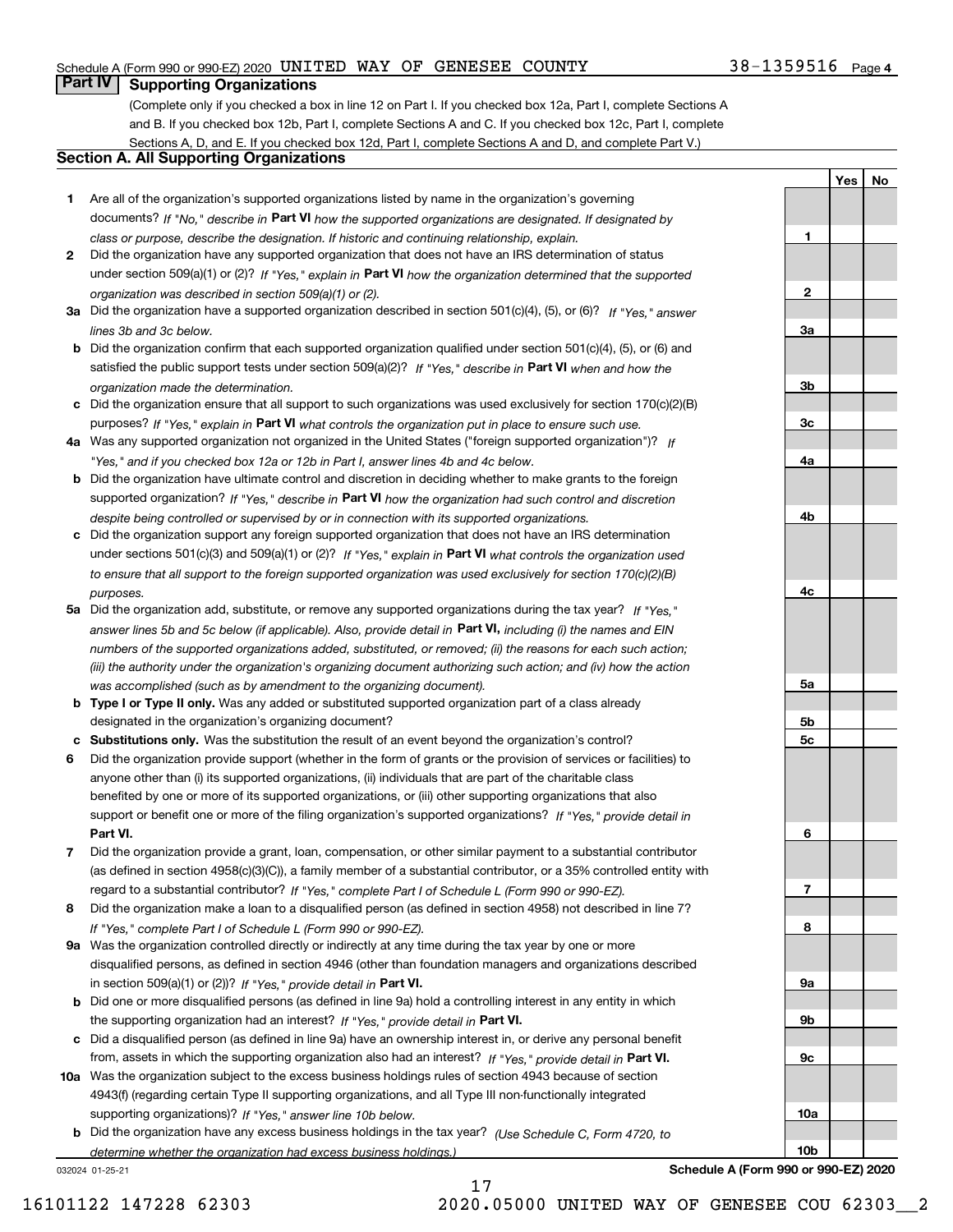#### Schedule A (Form 990 or 990-EZ) 2020 <code>UNITED WAY OF GENESEE COUNTY</code>  $38-1359516$  <code>Page</code>

|    | <b>Supporting Organizations (continued)</b><br>Part IV                                                                                                                                                                                                      |              |     |           |
|----|-------------------------------------------------------------------------------------------------------------------------------------------------------------------------------------------------------------------------------------------------------------|--------------|-----|-----------|
|    |                                                                                                                                                                                                                                                             |              | Yes | No        |
| 11 | Has the organization accepted a gift or contribution from any of the following persons?                                                                                                                                                                     |              |     |           |
|    | a A person who directly or indirectly controls, either alone or together with persons described in lines 11b and                                                                                                                                            |              |     |           |
|    | 11c below, the governing body of a supported organization?                                                                                                                                                                                                  | 11a          |     |           |
|    | <b>b</b> A family member of a person described in line 11a above?                                                                                                                                                                                           | 11b          |     |           |
|    | c A 35% controlled entity of a person described in line 11a or 11b above? If "Yes" to line 11a, 11b, or 11c, provide                                                                                                                                        |              |     |           |
|    | detail in Part VI.                                                                                                                                                                                                                                          | 11c          |     |           |
|    | <b>Section B. Type I Supporting Organizations</b>                                                                                                                                                                                                           |              |     |           |
|    |                                                                                                                                                                                                                                                             |              | Yes | No        |
| 1. | Did the governing body, members of the governing body, officers acting in their official capacity, or membership of one or<br>more supported organizations have the power to regularly appoint or elect at least a majority of the organization's officers, |              |     |           |
|    | directors, or trustees at all times during the tax year? If "No," describe in Part VI how the supported organization(s)                                                                                                                                     |              |     |           |
|    | effectively operated, supervised, or controlled the organization's activities. If the organization had more than one supported                                                                                                                              |              |     |           |
|    | organization, describe how the powers to appoint and/or remove officers, directors, or trustees were allocated among the                                                                                                                                    |              |     |           |
|    | supported organizations and what conditions or restrictions, if any, applied to such powers during the tax year.<br>Did the organization operate for the benefit of any supported organization other than the supported                                     | 1            |     |           |
| 2  | organization(s) that operated, supervised, or controlled the supporting organization? If "Yes," explain in                                                                                                                                                  |              |     |           |
|    |                                                                                                                                                                                                                                                             |              |     |           |
|    | Part VI how providing such benefit carried out the purposes of the supported organization(s) that operated,<br>supervised, or controlled the supporting organization.                                                                                       | $\mathbf{2}$ |     |           |
|    | <b>Section C. Type II Supporting Organizations</b>                                                                                                                                                                                                          |              |     |           |
|    |                                                                                                                                                                                                                                                             |              | Yes | No        |
| 1. | Were a majority of the organization's directors or trustees during the tax year also a majority of the directors                                                                                                                                            |              |     |           |
|    | or trustees of each of the organization's supported organization(s)? If "No," describe in Part VI how control                                                                                                                                               |              |     |           |
|    | or management of the supporting organization was vested in the same persons that controlled or managed                                                                                                                                                      |              |     |           |
|    | the supported organization(s).                                                                                                                                                                                                                              | 1            |     |           |
|    | Section D. All Type III Supporting Organizations                                                                                                                                                                                                            |              |     |           |
|    |                                                                                                                                                                                                                                                             |              | Yes | No        |
| 1  | Did the organization provide to each of its supported organizations, by the last day of the fifth month of the                                                                                                                                              |              |     |           |
|    | organization's tax year, (i) a written notice describing the type and amount of support provided during the prior tax                                                                                                                                       |              |     |           |
|    | year, (ii) a copy of the Form 990 that was most recently filed as of the date of notification, and (iii) copies of the                                                                                                                                      |              |     |           |
|    | organization's governing documents in effect on the date of notification, to the extent not previously provided?                                                                                                                                            | 1            |     |           |
| 2  | Were any of the organization's officers, directors, or trustees either (i) appointed or elected by the supported                                                                                                                                            |              |     |           |
|    | organization(s) or (ii) serving on the governing body of a supported organization? If "No," explain in Part VI how                                                                                                                                          |              |     |           |
|    | the organization maintained a close and continuous working relationship with the supported organization(s).                                                                                                                                                 | $\mathbf{2}$ |     |           |
| 3  | By reason of the relationship described in line 2, above, did the organization's supported organizations have a                                                                                                                                             |              |     |           |
|    | significant voice in the organization's investment policies and in directing the use of the organization's                                                                                                                                                  |              |     |           |
|    | income or assets at all times during the tax year? If "Yes," describe in Part VI the role the organization's                                                                                                                                                | з            |     |           |
|    | supported organizations played in this regard.<br>Section E. Type III Functionally Integrated Supporting Organizations                                                                                                                                      |              |     |           |
| 1  | Check the box next to the method that the organization used to satisfy the Integral Part Test during the year (see instructions).                                                                                                                           |              |     |           |
| a  | The organization satisfied the Activities Test. Complete line 2 below.                                                                                                                                                                                      |              |     |           |
| b  | The organization is the parent of each of its supported organizations. Complete line 3 below.                                                                                                                                                               |              |     |           |
| с  | The organization supported a governmental entity. Describe in Part VI how you supported a governmental entity (see instructions)                                                                                                                            |              |     |           |
| 2  | Activities Test. Answer lines 2a and 2b below.                                                                                                                                                                                                              |              | Yes | <u>No</u> |
| а  | Did substantially all of the organization's activities during the tax year directly further the exempt purposes of                                                                                                                                          |              |     |           |
|    | the supported organization(s) to which the organization was responsive? If "Yes," then in Part VI identify                                                                                                                                                  |              |     |           |
|    | those supported organizations and explain how these activities directly furthered their exempt purposes,                                                                                                                                                    |              |     |           |

**b** Did the activities described in line 2a, above, constitute activities that, but for the organization's involvement, **Part VI**  *the reasons for the organization's position that its supported organization(s) would have engaged in how the organization was responsive to those supported organizations, and how the organization determined that these activities constituted substantially all of its activities.* one or more of the organization's supported organization(s) would have been engaged in? If "Yes," e*xplain in* 



**3** Parent of Supported Organizations. Answer lines 3a and 3b below.

*these activities but for the organization's involvement.*

**a** Did the organization have the power to regularly appoint or elect a majority of the officers, directors, or trustees of each of the supported organizations? If "Yes" or "No" provide details in **Part VI.** 

**b** Did the organization exercise a substantial degree of direction over the policies, programs, and activities of each of its supported organizations? If "Yes," describe in Part VI the role played by the organization in this regard.

032025 01-25-21

**Schedule A (Form 990 or 990-EZ) 2020**

16101122 147228 62303 2020.05000 UNITED WAY OF GENESEE COU 62303\_\_2

18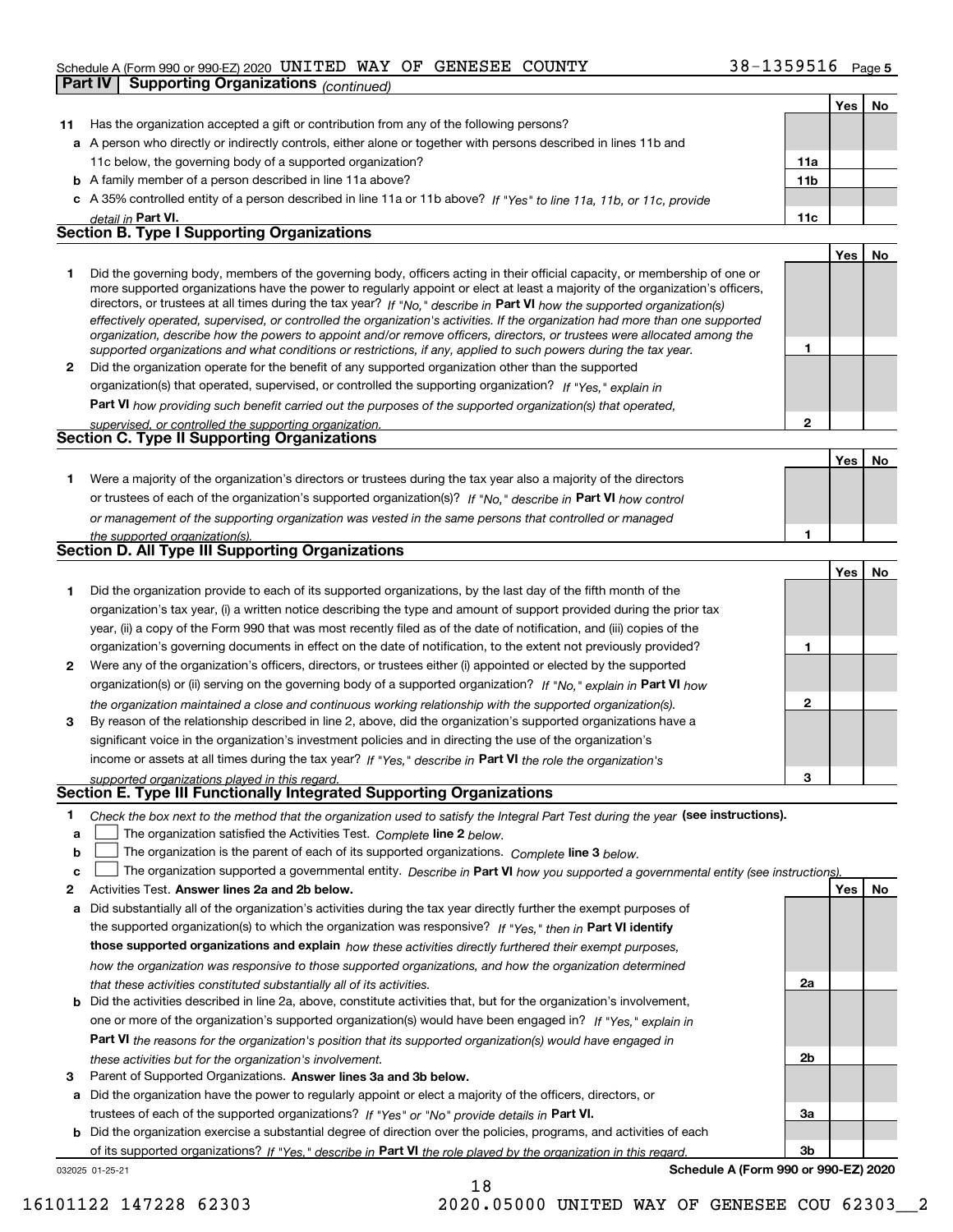|              | Schedule A (Form 990 or 990-EZ) 2020 UNITED WAY OF GENESEE COUNTY                                                                              | $38 - 1359516$ Page 6 |                |                                |
|--------------|------------------------------------------------------------------------------------------------------------------------------------------------|-----------------------|----------------|--------------------------------|
|              | Type III Non-Functionally Integrated 509(a)(3) Supporting Organizations<br><b>Part V</b>                                                       |                       |                |                                |
| 1            | Check here if the organization satisfied the Integral Part Test as a qualifying trust on Nov. 20, 1970 (explain in Part VI). See instructions. |                       |                |                                |
|              | All other Type III non-functionally integrated supporting organizations must complete Sections A through E.                                    |                       |                |                                |
|              | Section A - Adjusted Net Income                                                                                                                |                       | (A) Prior Year | (B) Current Year<br>(optional) |
|              | Net short-term capital gain                                                                                                                    | 1                     |                |                                |
| $\mathbf{2}$ | Recoveries of prior-year distributions                                                                                                         | $\mathbf{2}$          |                |                                |
| 3            | Other gross income (see instructions)                                                                                                          | 3                     |                |                                |
| 4            | Add lines 1 through 3.                                                                                                                         | 4                     |                |                                |
| 5            | Depreciation and depletion                                                                                                                     | 5                     |                |                                |
| 6            | Portion of operating expenses paid or incurred for production or                                                                               |                       |                |                                |
|              | collection of gross income or for management, conservation, or                                                                                 |                       |                |                                |
|              | maintenance of property held for production of income (see instructions)                                                                       | 6                     |                |                                |
| 7            | Other expenses (see instructions)                                                                                                              | 7                     |                |                                |
| 8            | Adjusted Net Income (subtract lines 5, 6, and 7 from line 4)                                                                                   | 8                     |                |                                |
|              | <b>Section B - Minimum Asset Amount</b>                                                                                                        |                       | (A) Prior Year | (B) Current Year<br>(optional) |
| 1            | Aggregate fair market value of all non-exempt-use assets (see                                                                                  |                       |                |                                |
|              | instructions for short tax year or assets held for part of year):                                                                              |                       |                |                                |
|              | a Average monthly value of securities                                                                                                          | 1a                    |                |                                |
|              | <b>b</b> Average monthly cash balances                                                                                                         | 1 <sub>b</sub>        |                |                                |
| c.           | Fair market value of other non-exempt-use assets                                                                                               | 1c                    |                |                                |
|              | d Total (add lines 1a, 1b, and 1c)                                                                                                             | 1d                    |                |                                |
|              | e Discount claimed for blockage or other factors                                                                                               |                       |                |                                |
|              | (explain in detail in Part VI):                                                                                                                |                       |                |                                |
| $\mathbf{2}$ | Acquisition indebtedness applicable to non-exempt-use assets                                                                                   | 2                     |                |                                |
| 3            | Subtract line 2 from line 1d.                                                                                                                  | 3                     |                |                                |
| 4            | Cash deemed held for exempt use. Enter 0.015 of line 3 (for greater amount,                                                                    |                       |                |                                |
|              | see instructions).                                                                                                                             | 4                     |                |                                |
| 5            | Net value of non-exempt-use assets (subtract line 4 from line 3)                                                                               | 5                     |                |                                |
| 6            | Multiply line 5 by 0.035.                                                                                                                      | 6                     |                |                                |

**Minimum Asset Amount**  (add line 7 to line 6)

Recoveries of prior-year distributions

**78**

|   | <b>Section C - Distributable Amount</b>                                                                                           |   | <b>Current Year</b> |  |  |
|---|-----------------------------------------------------------------------------------------------------------------------------------|---|---------------------|--|--|
|   | Adjusted net income for prior year (from Section A, line 8, column A)                                                             |   |                     |  |  |
|   | Enter 0.85 of line 1                                                                                                              |   |                     |  |  |
|   | Minimum asset amount for prior year (from Section B, line 8, column A)                                                            |   |                     |  |  |
| 4 | Enter greater of line 2 or line 3.                                                                                                | 4 |                     |  |  |
| 5 | Income tax imposed in prior year                                                                                                  |   |                     |  |  |
| 6 | <b>Distributable Amount.</b> Subtract line 5 from line 4, unless subject to                                                       |   |                     |  |  |
|   | emergency temporary reduction (see instructions).                                                                                 | 6 |                     |  |  |
|   | Check here if the current year is the organization's first as a non-functionally integrated Type III supporting organization (see |   |                     |  |  |

**78**

instructions).

**Schedule A (Form 990 or 990-EZ) 2020**

032026 01-25-21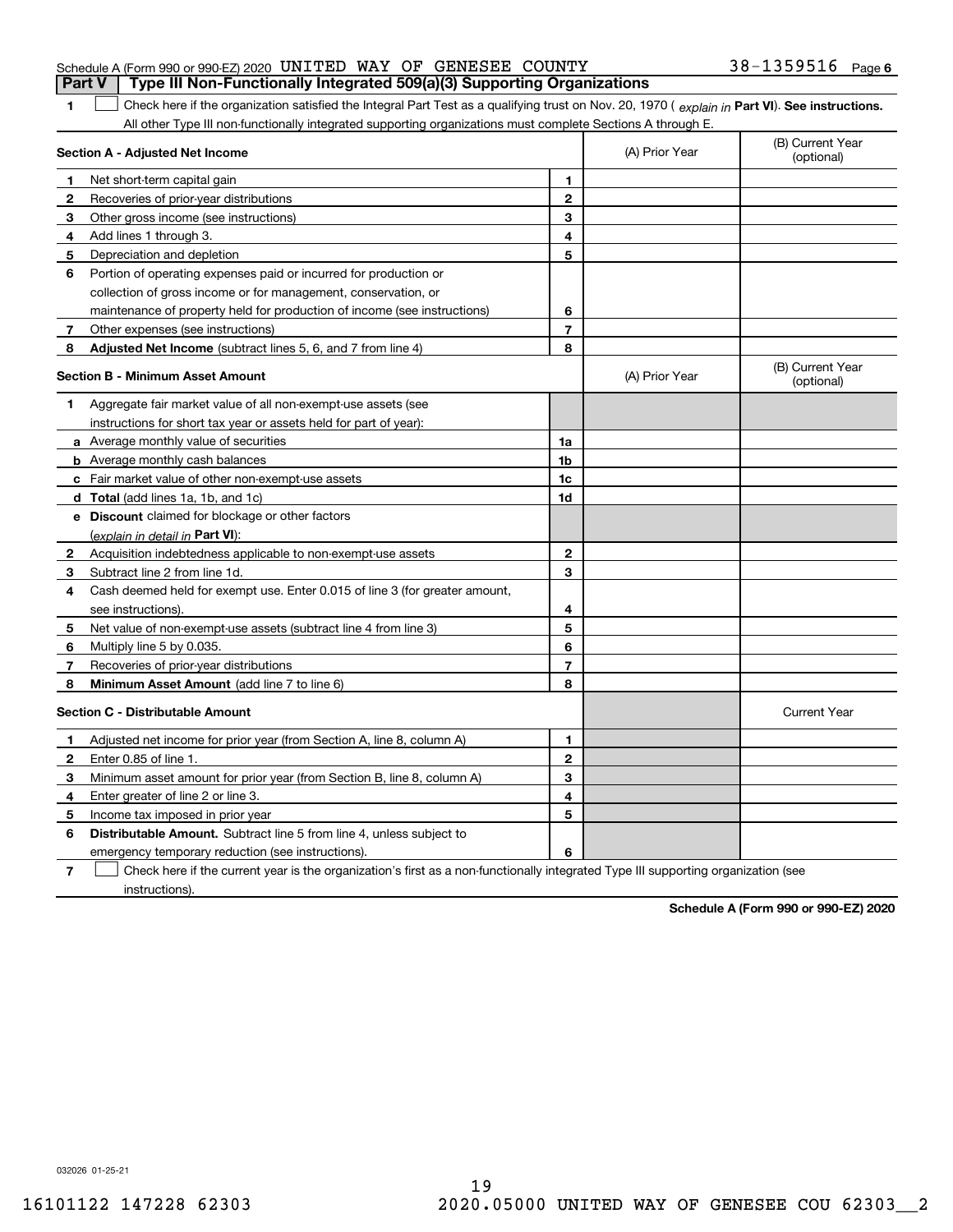#### Schedule A (Form 990 or 990-EZ) 2020 <code>UNITED WAY OF GENESEE COUNTY</code>  $38-1359516$  <code>Page</code>

| <b>Part V</b> | Type III Non-Functionally Integrated 509(a)(3) Supporting Organizations                    |                             | (continued)                           |              |                                         |
|---------------|--------------------------------------------------------------------------------------------|-----------------------------|---------------------------------------|--------------|-----------------------------------------|
|               | <b>Section D - Distributions</b>                                                           |                             |                                       |              | <b>Current Year</b>                     |
| 1             | Amounts paid to supported organizations to accomplish exempt purposes                      |                             |                                       | 1            |                                         |
| 2             | Amounts paid to perform activity that directly furthers exempt purposes of supported       |                             |                                       |              |                                         |
|               | organizations, in excess of income from activity                                           |                             |                                       | $\mathbf{2}$ |                                         |
| 3             | Administrative expenses paid to accomplish exempt purposes of supported organizations      |                             |                                       | 3            |                                         |
| 4             | Amounts paid to acquire exempt-use assets                                                  |                             |                                       | 4            |                                         |
| 5             | Qualified set-aside amounts (prior IRS approval required - provide details in Part VI)     |                             |                                       | 5            |                                         |
| 6             | Other distributions ( <i>describe in</i> Part VI). See instructions.                       |                             |                                       | 6            |                                         |
| 7             | Total annual distributions. Add lines 1 through 6.                                         |                             |                                       | 7            |                                         |
| 8             | Distributions to attentive supported organizations to which the organization is responsive |                             |                                       |              |                                         |
|               | (provide details in Part VI). See instructions.                                            |                             |                                       | 8            |                                         |
| 9             | Distributable amount for 2020 from Section C, line 6                                       |                             |                                       | 9            |                                         |
| 10            | Line 8 amount divided by line 9 amount                                                     |                             |                                       | 10           |                                         |
|               |                                                                                            | (i)                         | (ii)                                  |              | (iii)                                   |
|               | Section E - Distribution Allocations (see instructions)                                    | <b>Excess Distributions</b> | <b>Underdistributions</b><br>Pre-2020 |              | <b>Distributable</b><br>Amount for 2020 |
| 1             | Distributable amount for 2020 from Section C, line 6                                       |                             |                                       |              |                                         |
| 2             | Underdistributions, if any, for years prior to 2020 (reason-                               |                             |                                       |              |                                         |
|               | able cause required - explain in Part VI). See instructions.                               |                             |                                       |              |                                         |
| 3             | Excess distributions carryover, if any, to 2020                                            |                             |                                       |              |                                         |
|               | <b>a</b> From 2015                                                                         |                             |                                       |              |                                         |
|               | <b>b</b> From 2016                                                                         |                             |                                       |              |                                         |
|               | c From 2017                                                                                |                             |                                       |              |                                         |
|               | <b>d</b> From 2018                                                                         |                             |                                       |              |                                         |
|               | e From 2019                                                                                |                             |                                       |              |                                         |
|               | f Total of lines 3a through 3e                                                             |                             |                                       |              |                                         |
|               | g Applied to underdistributions of prior years                                             |                             |                                       |              |                                         |
|               | <b>h</b> Applied to 2020 distributable amount                                              |                             |                                       |              |                                         |
|               | Carryover from 2015 not applied (see instructions)                                         |                             |                                       |              |                                         |
|               | Remainder. Subtract lines 3g, 3h, and 3i from line 3f.                                     |                             |                                       |              |                                         |
| 4             | Distributions for 2020 from Section D,                                                     |                             |                                       |              |                                         |
|               | line $7:$                                                                                  |                             |                                       |              |                                         |
|               | a Applied to underdistributions of prior years                                             |                             |                                       |              |                                         |
|               | <b>b</b> Applied to 2020 distributable amount                                              |                             |                                       |              |                                         |
|               | c Remainder. Subtract lines 4a and 4b from line 4.                                         |                             |                                       |              |                                         |
| 5             | Remaining underdistributions for years prior to 2020, if                                   |                             |                                       |              |                                         |
|               | any. Subtract lines 3g and 4a from line 2. For result greater                              |                             |                                       |              |                                         |
|               | than zero, explain in Part VI. See instructions.                                           |                             |                                       |              |                                         |
| 6             | Remaining underdistributions for 2020. Subtract lines 3h                                   |                             |                                       |              |                                         |
|               | and 4b from line 1. For result greater than zero, explain in                               |                             |                                       |              |                                         |
|               | Part VI. See instructions.                                                                 |                             |                                       |              |                                         |
| 7             | Excess distributions carryover to 2021. Add lines 3j                                       |                             |                                       |              |                                         |
|               | and 4c.                                                                                    |                             |                                       |              |                                         |
| 8             | Breakdown of line 7:                                                                       |                             |                                       |              |                                         |
|               | a Excess from 2016                                                                         |                             |                                       |              |                                         |
|               | <b>b</b> Excess from 2017                                                                  |                             |                                       |              |                                         |
|               | c Excess from 2018                                                                         |                             |                                       |              |                                         |
|               | d Excess from 2019                                                                         |                             |                                       |              |                                         |
|               | e Excess from 2020                                                                         |                             |                                       |              |                                         |

**Schedule A (Form 990 or 990-EZ) 2020**

032027 01-25-21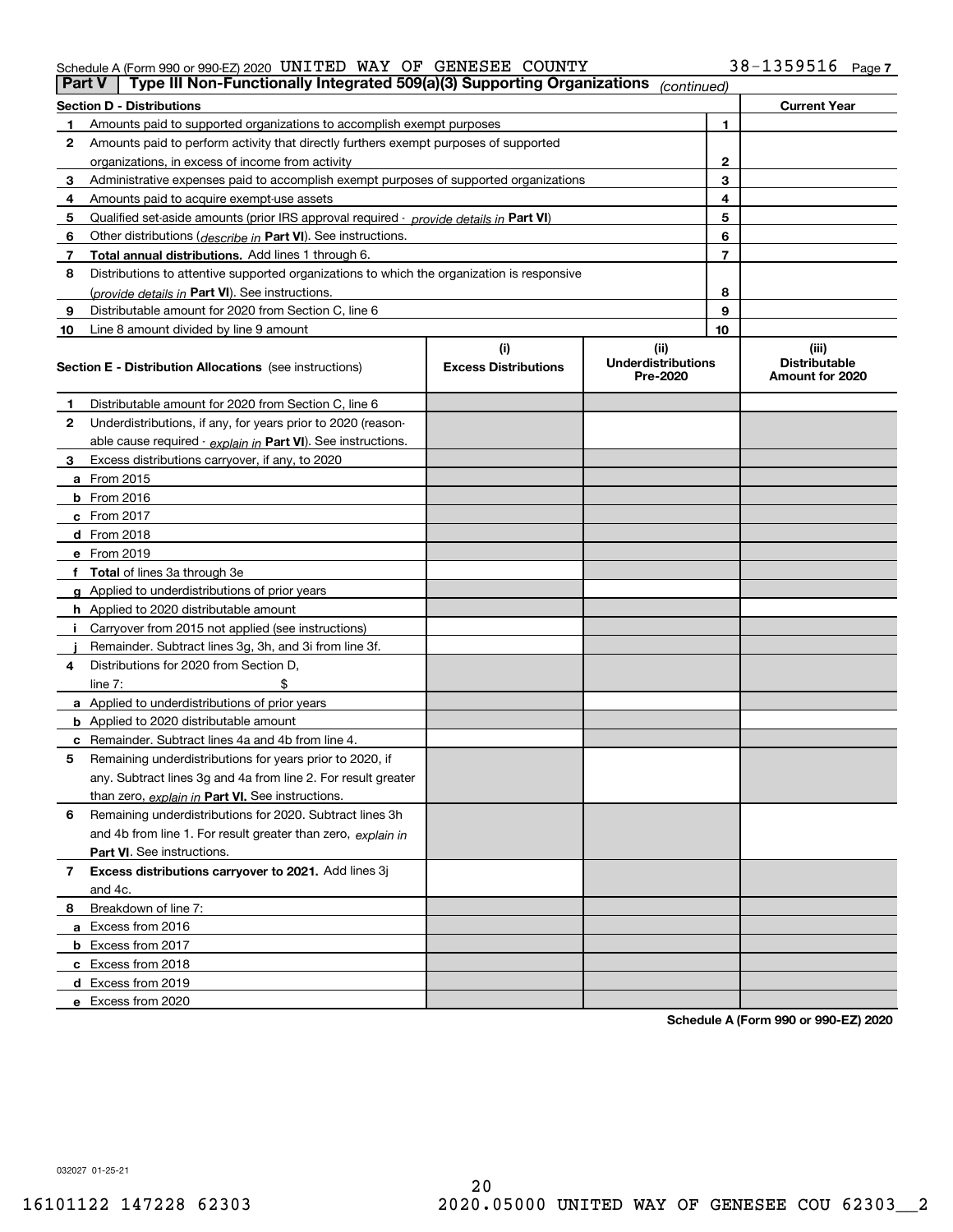|                 | Schedule A (Form 990 or 990-EZ) 2020 UNITED WAY OF GENESEE COUNTY |  |    | $38 - 1359516$ Page 8                                                                                                                                                                                                                                                                                                                                                                                                                                                                                                                                                |
|-----------------|-------------------------------------------------------------------|--|----|----------------------------------------------------------------------------------------------------------------------------------------------------------------------------------------------------------------------------------------------------------------------------------------------------------------------------------------------------------------------------------------------------------------------------------------------------------------------------------------------------------------------------------------------------------------------|
| Part VI         | (See instructions.)                                               |  |    | Supplemental Information. Provide the explanations required by Part II, line 10; Part II, line 17a or 17b; Part III, line 12;<br>Part IV, Section A, lines 1, 2, 3b, 3c, 4b, 4c, 5a, 6, 9a, 9b, 9c, 11a, 11b, and 11c; Part IV, Section B, lines 1 and 2; Part IV, Section C,<br>line 1; Part IV, Section D, lines 2 and 3; Part IV, Section E, lines 1c, 2a, 2b, 3a, and 3b; Part V, line 1; Part V, Section B, line 1e; Part V,<br>Section D, lines 5, 6, and 8; and Part V, Section E, lines 2, 5, and 6. Also complete this part for any additional information. |
|                 |                                                                   |  |    |                                                                                                                                                                                                                                                                                                                                                                                                                                                                                                                                                                      |
|                 |                                                                   |  |    |                                                                                                                                                                                                                                                                                                                                                                                                                                                                                                                                                                      |
|                 |                                                                   |  |    |                                                                                                                                                                                                                                                                                                                                                                                                                                                                                                                                                                      |
|                 |                                                                   |  |    |                                                                                                                                                                                                                                                                                                                                                                                                                                                                                                                                                                      |
|                 |                                                                   |  |    |                                                                                                                                                                                                                                                                                                                                                                                                                                                                                                                                                                      |
|                 |                                                                   |  |    |                                                                                                                                                                                                                                                                                                                                                                                                                                                                                                                                                                      |
|                 |                                                                   |  |    |                                                                                                                                                                                                                                                                                                                                                                                                                                                                                                                                                                      |
|                 |                                                                   |  |    |                                                                                                                                                                                                                                                                                                                                                                                                                                                                                                                                                                      |
|                 |                                                                   |  |    |                                                                                                                                                                                                                                                                                                                                                                                                                                                                                                                                                                      |
|                 |                                                                   |  |    |                                                                                                                                                                                                                                                                                                                                                                                                                                                                                                                                                                      |
|                 |                                                                   |  |    |                                                                                                                                                                                                                                                                                                                                                                                                                                                                                                                                                                      |
|                 |                                                                   |  |    |                                                                                                                                                                                                                                                                                                                                                                                                                                                                                                                                                                      |
|                 |                                                                   |  |    |                                                                                                                                                                                                                                                                                                                                                                                                                                                                                                                                                                      |
|                 |                                                                   |  |    |                                                                                                                                                                                                                                                                                                                                                                                                                                                                                                                                                                      |
|                 |                                                                   |  |    |                                                                                                                                                                                                                                                                                                                                                                                                                                                                                                                                                                      |
|                 |                                                                   |  |    |                                                                                                                                                                                                                                                                                                                                                                                                                                                                                                                                                                      |
|                 |                                                                   |  |    |                                                                                                                                                                                                                                                                                                                                                                                                                                                                                                                                                                      |
|                 |                                                                   |  |    |                                                                                                                                                                                                                                                                                                                                                                                                                                                                                                                                                                      |
|                 |                                                                   |  |    |                                                                                                                                                                                                                                                                                                                                                                                                                                                                                                                                                                      |
|                 |                                                                   |  |    |                                                                                                                                                                                                                                                                                                                                                                                                                                                                                                                                                                      |
|                 |                                                                   |  |    |                                                                                                                                                                                                                                                                                                                                                                                                                                                                                                                                                                      |
|                 |                                                                   |  |    |                                                                                                                                                                                                                                                                                                                                                                                                                                                                                                                                                                      |
|                 |                                                                   |  |    |                                                                                                                                                                                                                                                                                                                                                                                                                                                                                                                                                                      |
|                 |                                                                   |  |    |                                                                                                                                                                                                                                                                                                                                                                                                                                                                                                                                                                      |
|                 |                                                                   |  |    |                                                                                                                                                                                                                                                                                                                                                                                                                                                                                                                                                                      |
|                 |                                                                   |  |    |                                                                                                                                                                                                                                                                                                                                                                                                                                                                                                                                                                      |
|                 |                                                                   |  |    |                                                                                                                                                                                                                                                                                                                                                                                                                                                                                                                                                                      |
|                 |                                                                   |  |    |                                                                                                                                                                                                                                                                                                                                                                                                                                                                                                                                                                      |
|                 |                                                                   |  |    |                                                                                                                                                                                                                                                                                                                                                                                                                                                                                                                                                                      |
| 032028 01-25-21 |                                                                   |  | 21 | Schedule A (Form 990 or 990-EZ) 2020                                                                                                                                                                                                                                                                                                                                                                                                                                                                                                                                 |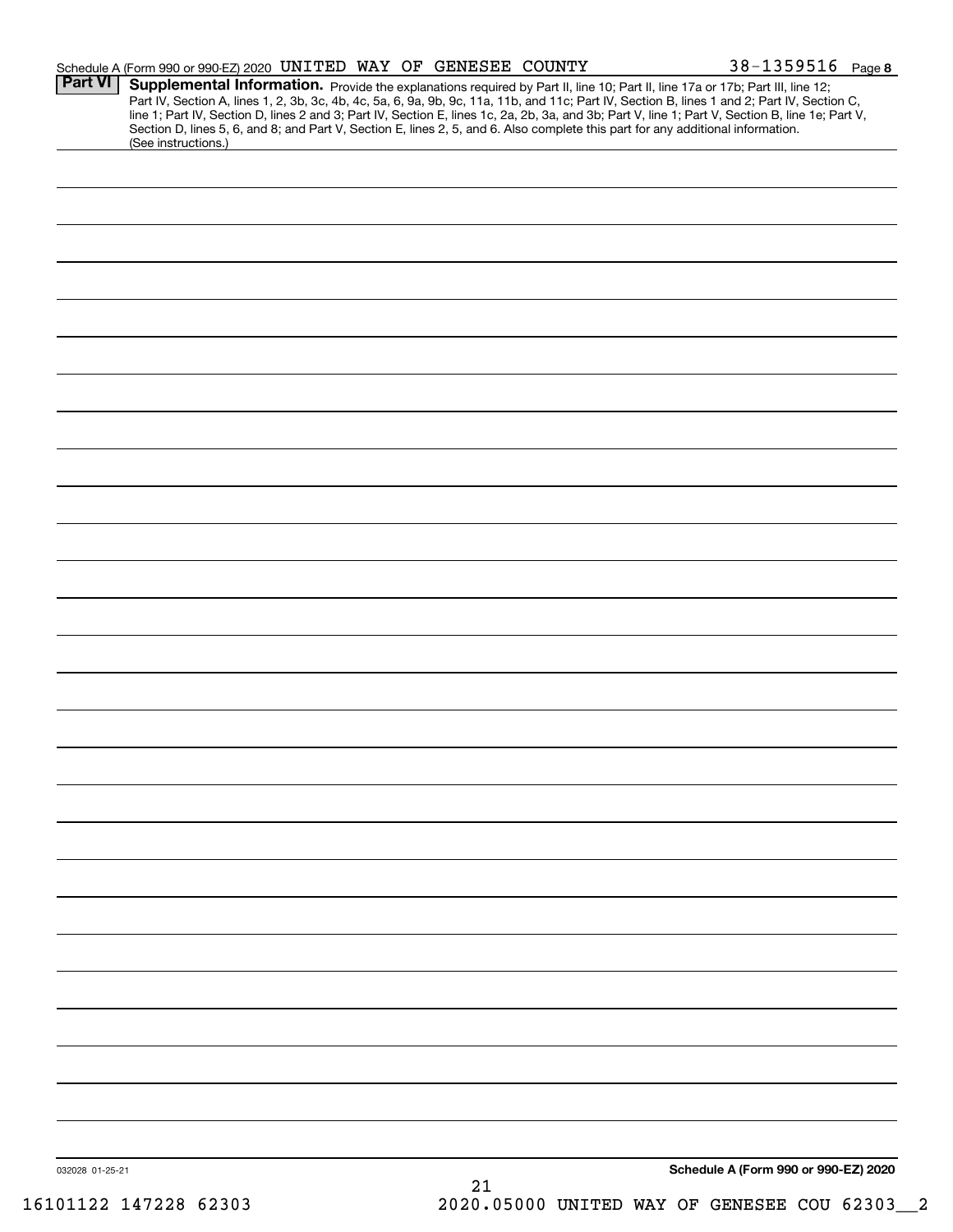Department of the Treasury Internal Revenue Service **(Form 990, 990-EZ, or 990-PF)**

Name of the organization

### \*\* PUBLIC DISCLOSURE COPY \*\*

# **Schedule B Schedule of Contributors**

**| Attach to Form 990, Form 990-EZ, or Form 990-PF. | Go to www.irs.gov/Form990 for the latest information.** OMB No. 1545-0047

**2020**

**Employer identification number**

|  |  |  |  | 38-1359516 |  |
|--|--|--|--|------------|--|
|  |  |  |  |            |  |

|                                       | WAY OF GENESEE COUNTY<br>UNITED                                           | 38-1359516 |
|---------------------------------------|---------------------------------------------------------------------------|------------|
| <b>Organization type (check one):</b> |                                                                           |            |
| Filers of:                            | Section:                                                                  |            |
| Form 990 or 990-EZ                    | $3$ ) (enter number) organization<br>$\mathbf{X}$ 501(c)(                 |            |
|                                       | 4947(a)(1) nonexempt charitable trust not treated as a private foundation |            |
|                                       | 527 political organization                                                |            |
| Form 990-PF                           | 501(c)(3) exempt private foundation                                       |            |
|                                       | 4947(a)(1) nonexempt charitable trust treated as a private foundation     |            |
|                                       | 501(c)(3) taxable private foundation                                      |            |

Check if your organization is covered by the **General Rule** or a **Special Rule. Note:**  Only a section 501(c)(7), (8), or (10) organization can check boxes for both the General Rule and a Special Rule. See instructions.

#### **General Rule**

 $\mathcal{L}^{\text{max}}$ 

For an organization filing Form 990, 990-EZ, or 990-PF that received, during the year, contributions totaling \$5,000 or more (in money or property) from any one contributor. Complete Parts I and II. See instructions for determining a contributor's total contributions.

#### **Special Rules**

any one contributor, during the year, total contributions of the greater of  $\,$  (1) \$5,000; or **(2)** 2% of the amount on (i) Form 990, Part VIII, line 1h;  $\boxed{\textbf{X}}$  For an organization described in section 501(c)(3) filing Form 990 or 990-EZ that met the 33 1/3% support test of the regulations under sections 509(a)(1) and 170(b)(1)(A)(vi), that checked Schedule A (Form 990 or 990-EZ), Part II, line 13, 16a, or 16b, and that received from or (ii) Form 990-EZ, line 1. Complete Parts I and II.

For an organization described in section 501(c)(7), (8), or (10) filing Form 990 or 990-EZ that received from any one contributor, during the year, total contributions of more than \$1,000 exclusively for religious, charitable, scientific, literary, or educational purposes, or for the prevention of cruelty to children or animals. Complete Parts I (entering "N/A" in column (b) instead of the contributor name and address), II, and III.  $\mathcal{L}^{\text{max}}$ 

purpose. Don't complete any of the parts unless the **General Rule** applies to this organization because it received *nonexclusively* year, contributions <sub>exclusively</sub> for religious, charitable, etc., purposes, but no such contributions totaled more than \$1,000. If this box is checked, enter here the total contributions that were received during the year for an  $\;$ exclusively religious, charitable, etc., For an organization described in section 501(c)(7), (8), or (10) filing Form 990 or 990-EZ that received from any one contributor, during the religious, charitable, etc., contributions totaling \$5,000 or more during the year  $\Box$ — $\Box$   $\Box$  $\mathcal{L}^{\text{max}}$ 

**Caution:**  An organization that isn't covered by the General Rule and/or the Special Rules doesn't file Schedule B (Form 990, 990-EZ, or 990-PF),  **must** but it answer "No" on Part IV, line 2, of its Form 990; or check the box on line H of its Form 990-EZ or on its Form 990-PF, Part I, line 2, to certify that it doesn't meet the filing requirements of Schedule B (Form 990, 990-EZ, or 990-PF).

**For Paperwork Reduction Act Notice, see the instructions for Form 990, 990-EZ, or 990-PF. Schedule B (Form 990, 990-EZ, or 990-PF) (2020)** LHA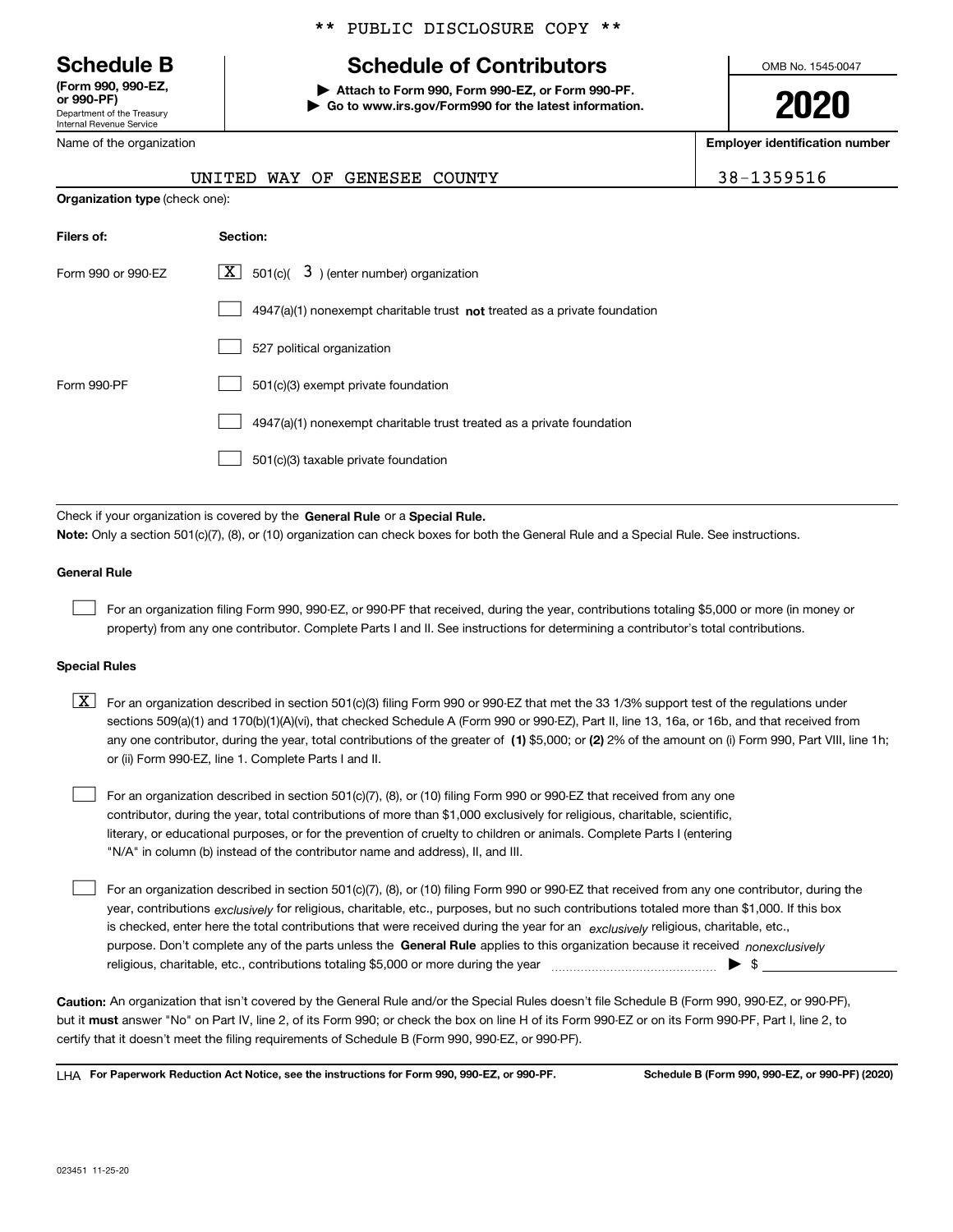$|X|$  X  $\mathcal{L}^{\text{max}}$ 

 $\boxed{\text{X}}$  X  $\mathcal{L}^{\text{max}}$ 

 $|X|$  X  $\mathcal{L}^{\text{max}}$ 

 $|X|$  X  $\mathcal{L}^{\text{max}}$ 

 $\boxed{\text{X}}$  X  $\mathcal{L}^{\text{max}}$ 

**Employer identification number**

**(a)No.(b)Name, address, and ZIP + 4 (c)Total contributions (d)Type of contribution PersonPayrollNoncash (a)No.(b)Name, address, and ZIP + 4 (c)Total contributions (d)Type of contribution PersonPayrollNoncash (a)No.(b)Name, address, and ZIP + 4 (c)Total contributions (d)Type of contribution PersonPayrollNoncash (a) No.(b) Name, address, and ZIP + 4 (c) Total contributions Type of contribution PersonPayrollNoncash (a) No.(b) Name, address, and ZIP + 4 (c) Total contributions Type of contribution PersonPayrollNoncash (a) No.(b)Name, address, and ZIP + 4 (c) Total contributions (d)Type of contribution** Schedule B (Form 990, 990-EZ, or 990-PF) (2020) **Page 2** Page 2 and the state of the state of the state of the state of the state of the state of the state of the state of the state of the state of the state of the state o Name of organization Contributors (see instructions). Use duplicate copies of Part I if additional space is needed. \$(Complete Part II for noncash contributions.) \$(Complete Part II for noncash contributions.) \$(Complete Part II for noncash contributions.) \$(Complete Part II for noncash contributions.) \$(Complete Part II for noncash contributions.) Employer identification Page 2<br>
Iame of organization<br> **2Part I 2Part I Contributors** (see instructions). Use duplicate copies of Part I if additional space is needed.<br>
2Part I **Contributors** (see instructions). Use dup  $\begin{array}{c|c|c|c|c|c} 1 & \hspace{1.5cm} & \hspace{1.5cm} & \hspace{1.5cm} & \hspace{1.5cm} & \hspace{1.5cm} & \hspace{1.5cm} & \hspace{1.5cm} & \hspace{1.5cm} & \hspace{1.5cm} & \hspace{1.5cm} & \hspace{1.5cm} & \hspace{1.5cm} & \hspace{1.5cm} & \hspace{1.5cm} & \hspace{1.5cm} & \hspace{1.5cm} & \hspace{1.5cm} & \hspace{1.5cm} & \hspace{1.5cm} & \hspace{1.5cm} &$ 988,065.  $2$  | Person  $\overline{\text{X}}$ 1,764,420.  $\overline{3}$  | Person  $\overline{X}$ 352,410.  $4$  | Person  $\overline{\text{X}}$ 447,954.  $\sim$  5 | Person X 488,727. UNITED WAY OF GENESEE COUNTY **38-1359516** 

**PersonPayrollNoncash** (Complete Part II for noncash contributions.)  $\lfloor x \rfloor$  $\mathcal{L}^{\text{max}}$  $\mathcal{L}^{\text{max}}$  $\sim$  6 | Person X 5,000,000.

**(d)**

**(d)**

| $-25-20$ |  |
|----------|--|
|          |  |

023452 11-25-20 **Schedule B (Form 990, 990-EZ, or 990-PF) (2020)**

24

 $$$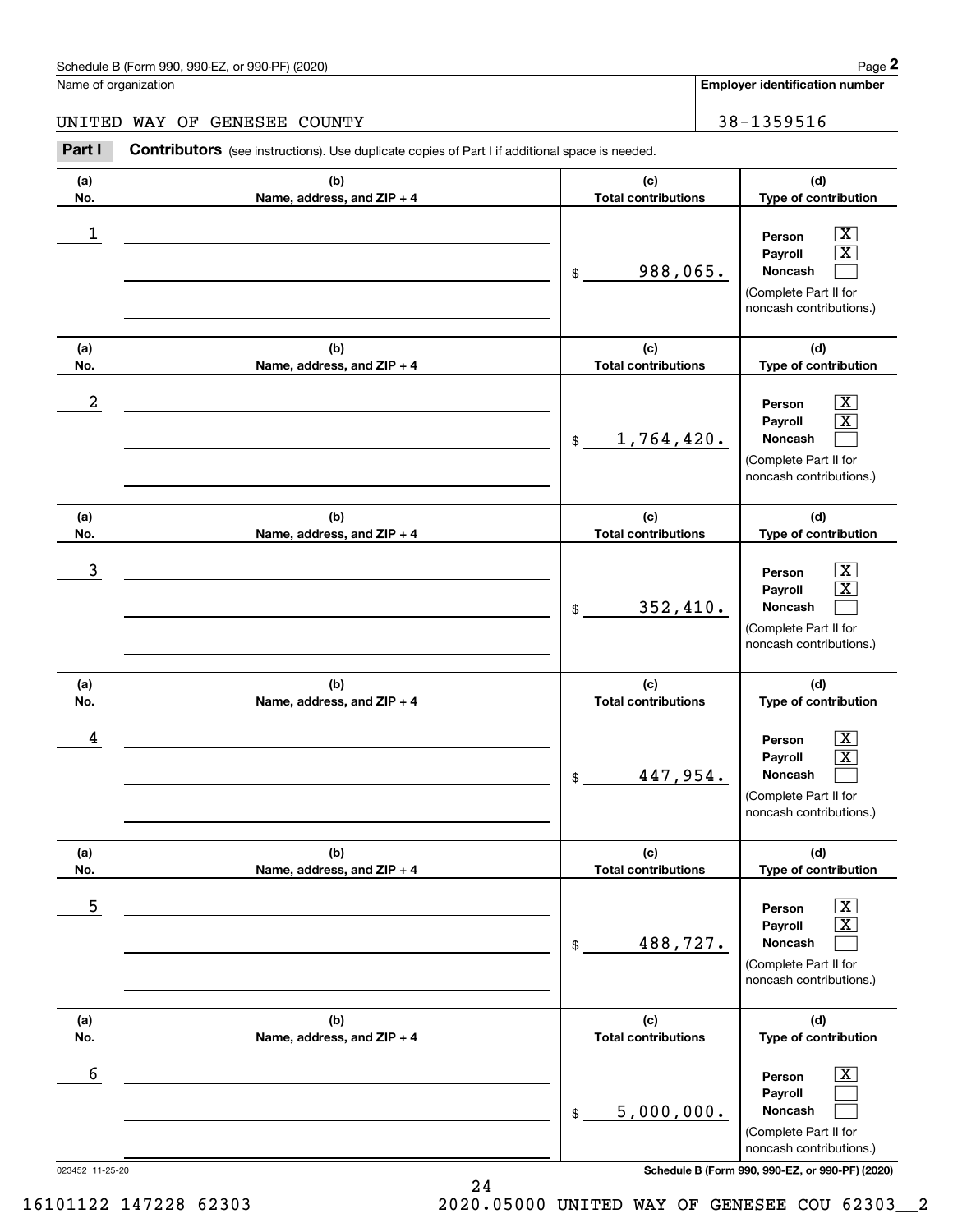**Employer identification number**

#### UNITED WAY OF GENESEE COUNTY **1990 120 120 139 139 1359516**

**(a)No.(b)Name, address, and ZIP + 4 (c)Total contributions (d)Type of contribution PersonPayrollNoncash (a)No.(b)Name, address, and ZIP + 4 (c)Total contributions (d)Type of contribution PersonPayrollNoncash (a)No.(b)Name, address, and ZIP + 4 (c)Total contributions (d)Type of contribution PersonPayrollNoncash (a) No.(b) Name, address, and ZIP + 4 (c) Total contributions (d) Type of contribution PersonPayrollNoncash(a) No.(b) Name, address, and ZIP + 4 (c) Total contributions (d) Type of contribution PersonPayrollNoncash(a) No.(b)Name, address, and ZIP + 4 (c) Total contributions (d)Type of contribution PersonPayrollNoncash** Contributors (see instructions). Use duplicate copies of Part I if additional space is needed. \$(Complete Part II for noncash contributions.) \$(Complete Part II for noncash contributions.) \$(Complete Part II for noncash contributions.) \$(Complete Part II for noncash contributions.) \$(Complete Part II for noncash contributions.) \$(Complete Part II for noncash contributions.) Employer identification Page 2<br>
Iame of organization<br> **2Part I 2Part I Contributors** (see instructions). Use duplicate copies of Part I if additional space is needed.<br>
2Part I **Contributors** (see instructions). Use dup  $|X|$  $\mathcal{L}^{\text{max}}$  $\mathcal{L}^{\text{max}}$  $\mathcal{L}^{\text{max}}$  $\mathcal{L}^{\text{max}}$  $\mathcal{L}^{\text{max}}$  $\mathcal{L}^{\text{max}}$  $\mathcal{L}^{\text{max}}$  $\mathcal{L}^{\text{max}}$  $\mathcal{L}^{\text{max}}$  $\mathcal{L}^{\text{max}}$  $\mathcal{L}^{\text{max}}$  $\mathcal{L}^{\text{max}}$  $\mathcal{L}^{\text{max}}$  $\mathcal{L}^{\text{max}}$  $\mathcal{L}^{\text{max}}$  $\mathcal{L}^{\text{max}}$  $\mathcal{L}^{\text{max}}$ 7 X 338,690.

023452 11-25-20 **Schedule B (Form 990, 990-EZ, or 990-PF) (2020)**

16101122 147228 62303 2020.05000 UNITED WAY OF GENESEE COU 62303\_\_2

25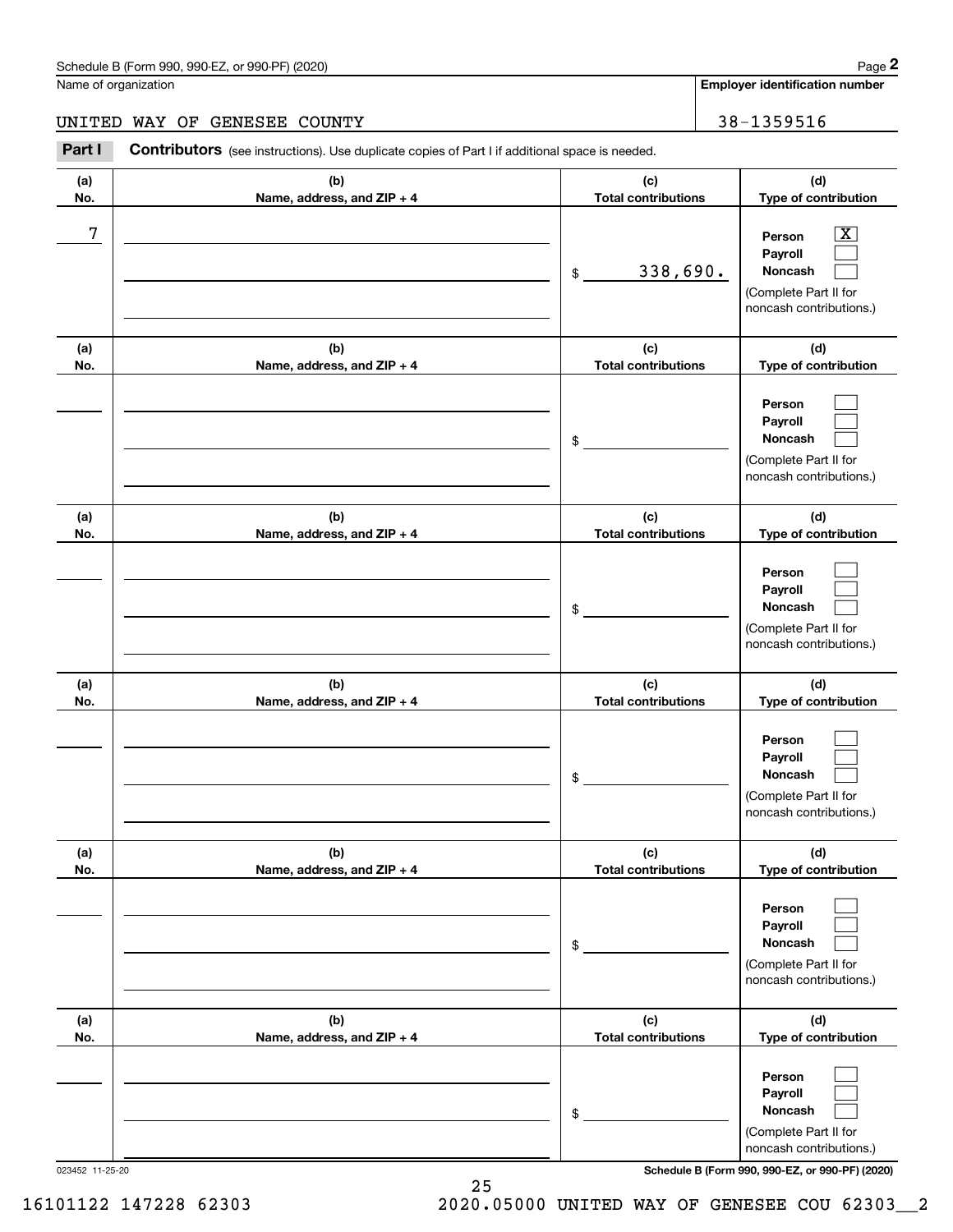Name of organization

**Employer identification number**

UNITED WAY OF GENESEE COUNTY 38-1359516

(see instructions). Use duplicate copies of Part II if additional space is needed.<br> **2Part II Noncash Property** (see instructions). Use duplicate copies of Part II if additional space is needed.<br> **Part II Noncash Prope** 

| (a)<br>No.<br>from<br>Part I | (b)<br>Description of noncash property given | (c)<br>FMV (or estimate)<br>(See instructions.) | (d)<br>Date received                            |
|------------------------------|----------------------------------------------|-------------------------------------------------|-------------------------------------------------|
|                              |                                              |                                                 |                                                 |
|                              |                                              |                                                 |                                                 |
|                              |                                              | \$                                              |                                                 |
| (a)<br>No.<br>from<br>Part I | (b)<br>Description of noncash property given | (c)<br>FMV (or estimate)<br>(See instructions.) | (d)<br>Date received                            |
|                              |                                              |                                                 |                                                 |
|                              |                                              |                                                 |                                                 |
|                              |                                              | \$                                              |                                                 |
| (a)<br>No.<br>from<br>Part I | (b)<br>Description of noncash property given | (c)<br>FMV (or estimate)<br>(See instructions.) | (d)<br>Date received                            |
|                              |                                              |                                                 |                                                 |
|                              |                                              |                                                 |                                                 |
|                              |                                              | \$                                              |                                                 |
| (a)<br>No.<br>from<br>Part I | (b)<br>Description of noncash property given | (c)<br>FMV (or estimate)<br>(See instructions.) | (d)<br>Date received                            |
|                              |                                              |                                                 |                                                 |
|                              |                                              |                                                 |                                                 |
|                              |                                              | \$                                              |                                                 |
| (a)<br>No.<br>from<br>Part I | (b)<br>Description of noncash property given | (c)<br>FMV (or estimate)<br>(See instructions.) | (d)<br>Date received                            |
|                              |                                              |                                                 |                                                 |
|                              |                                              |                                                 |                                                 |
|                              |                                              | \$                                              |                                                 |
| (a)                          |                                              | (c)                                             |                                                 |
| No.<br>from                  | (b)<br>Description of noncash property given | FMV (or estimate)                               | (d)<br>Date received                            |
| Part I                       |                                              | (See instructions.)                             |                                                 |
|                              |                                              |                                                 |                                                 |
|                              |                                              |                                                 |                                                 |
| 023453 11-25-20              |                                              | \$                                              | Schedule B (Form 990, 990-EZ, or 990-PF) (2020) |

26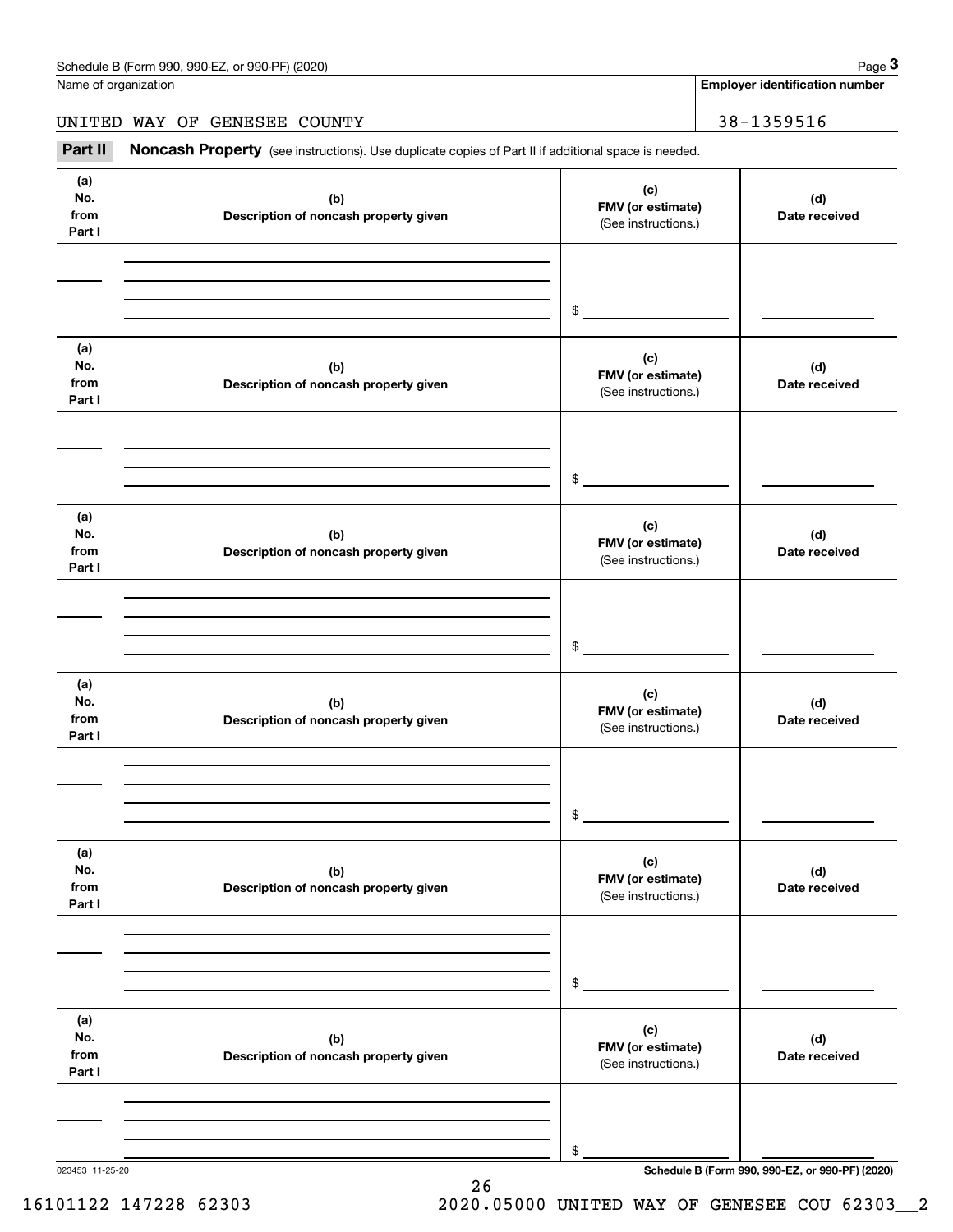|                           | Schedule B (Form 990, 990-EZ, or 990-PF) (2020)                                                                                                                                                                                                                              |                      |                                          | Page 4                                   |  |  |
|---------------------------|------------------------------------------------------------------------------------------------------------------------------------------------------------------------------------------------------------------------------------------------------------------------------|----------------------|------------------------------------------|------------------------------------------|--|--|
|                           | Name of organization                                                                                                                                                                                                                                                         |                      |                                          | <b>Employer identification number</b>    |  |  |
|                           | UNITED WAY OF GENESEE COUNTY                                                                                                                                                                                                                                                 |                      |                                          | 38-1359516                               |  |  |
| Part III                  | Exclusively religious, charitable, etc., contributions to organizations described in section 501(c)(7), (8), or (10) that total more than \$1,000 for the year<br>from any one contributor. Complete columns (a) through (e) and the following line entry. For organizations |                      |                                          |                                          |  |  |
|                           | completing Part III, enter the total of exclusively religious, charitable, etc., contributions of \$1,000 or less for the year. (Enter this info. once.) $\blacktriangleright$ \$<br>Use duplicate copies of Part III if additional space is needed.                         |                      |                                          |                                          |  |  |
| (a) No.<br>from<br>Part I | (b) Purpose of gift                                                                                                                                                                                                                                                          | (c) Use of gift      |                                          | (d) Description of how gift is held      |  |  |
|                           |                                                                                                                                                                                                                                                                              |                      |                                          |                                          |  |  |
|                           |                                                                                                                                                                                                                                                                              |                      |                                          |                                          |  |  |
|                           |                                                                                                                                                                                                                                                                              | (e) Transfer of gift |                                          |                                          |  |  |
|                           | Transferee's name, address, and ZIP + 4                                                                                                                                                                                                                                      |                      |                                          | Relationship of transferor to transferee |  |  |
|                           |                                                                                                                                                                                                                                                                              |                      |                                          |                                          |  |  |
| (a) No.<br>from<br>Part I | (b) Purpose of gift                                                                                                                                                                                                                                                          | (c) Use of gift      |                                          | (d) Description of how gift is held      |  |  |
|                           |                                                                                                                                                                                                                                                                              |                      |                                          |                                          |  |  |
|                           |                                                                                                                                                                                                                                                                              | (e) Transfer of gift |                                          |                                          |  |  |
|                           |                                                                                                                                                                                                                                                                              |                      |                                          |                                          |  |  |
|                           | Transferee's name, address, and ZIP + 4                                                                                                                                                                                                                                      |                      |                                          | Relationship of transferor to transferee |  |  |
|                           |                                                                                                                                                                                                                                                                              |                      |                                          |                                          |  |  |
| (a) No.<br>from<br>Part I | (b) Purpose of gift                                                                                                                                                                                                                                                          | (c) Use of gift      |                                          | (d) Description of how gift is held      |  |  |
|                           |                                                                                                                                                                                                                                                                              |                      |                                          |                                          |  |  |
|                           |                                                                                                                                                                                                                                                                              |                      |                                          |                                          |  |  |
|                           |                                                                                                                                                                                                                                                                              | (e) Transfer of gift |                                          |                                          |  |  |
|                           | Transferee's name, address, and $ZIP + 4$                                                                                                                                                                                                                                    |                      |                                          | Relationship of transferor to transferee |  |  |
|                           |                                                                                                                                                                                                                                                                              |                      |                                          |                                          |  |  |
| (a) No.<br>from<br>Part I | (b) Purpose of gift                                                                                                                                                                                                                                                          | (c) Use of gift      |                                          | (d) Description of how gift is held      |  |  |
|                           |                                                                                                                                                                                                                                                                              |                      |                                          |                                          |  |  |
|                           |                                                                                                                                                                                                                                                                              |                      |                                          |                                          |  |  |
|                           | (e) Transfer of gift                                                                                                                                                                                                                                                         |                      |                                          |                                          |  |  |
|                           | Transferee's name, address, and ZIP + 4                                                                                                                                                                                                                                      |                      | Relationship of transferor to transferee |                                          |  |  |
|                           |                                                                                                                                                                                                                                                                              |                      |                                          |                                          |  |  |
|                           |                                                                                                                                                                                                                                                                              |                      |                                          |                                          |  |  |

27

**Schedule B (Form 990, 990-EZ, or 990-PF) (2020)**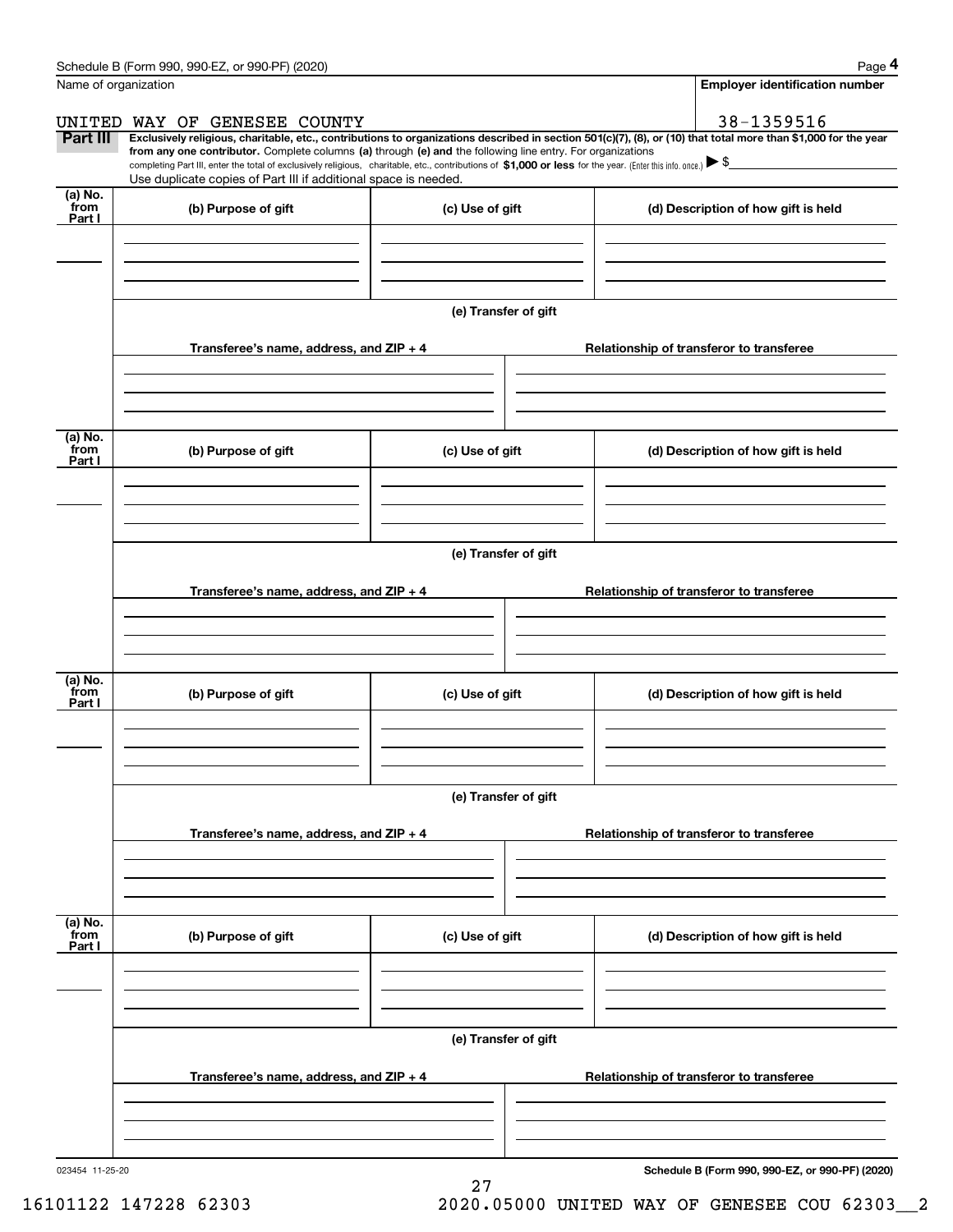| <b>SCHEDULE D</b> |  |
|-------------------|--|
|-------------------|--|

| (Form 990) |  |
|------------|--|
|------------|--|

## **SCHEDULE D Supplemental Financial Statements**

(Form 990)<br>
Pepartment of the Treasury<br>
Department of the Treasury<br>
Department of the Treasury<br>
Department of the Treasury<br> **Co to www.irs.gov/Form990 for instructions and the latest information.**<br> **Co to www.irs.gov/Form9** 

UNITED WAY OF GENESEE COUNTY THE SEPTED MAY OF SERIES AND THE SERIES OF SERIES AND INCREASE IN SERIES AND THE



Department of the Treasury Internal Revenue Service **Name of the organization Employer identification number**

| Part I  | Organizations Maintaining Donor Advised Funds or Other Similar Funds or Accounts. Complete if the                                                                                                                             |                         |                                                    |
|---------|-------------------------------------------------------------------------------------------------------------------------------------------------------------------------------------------------------------------------------|-------------------------|----------------------------------------------------|
|         | organization answered "Yes" on Form 990, Part IV, line 6.                                                                                                                                                                     |                         |                                                    |
|         |                                                                                                                                                                                                                               | (a) Donor advised funds | (b) Funds and other accounts                       |
| 1       |                                                                                                                                                                                                                               |                         |                                                    |
| 2       | Aggregate value of contributions to (during year)                                                                                                                                                                             |                         |                                                    |
| з       | Aggregate value of grants from (during year)                                                                                                                                                                                  |                         |                                                    |
| 4       |                                                                                                                                                                                                                               |                         |                                                    |
| 5       | Did the organization inform all donors and donor advisors in writing that the assets held in donor advised funds                                                                                                              |                         |                                                    |
|         |                                                                                                                                                                                                                               |                         | Yes<br>No                                          |
| 6       | Did the organization inform all grantees, donors, and donor advisors in writing that grant funds can be used only                                                                                                             |                         |                                                    |
|         | for charitable purposes and not for the benefit of the donor or donor advisor, or for any other purpose conferring                                                                                                            |                         |                                                    |
|         | impermissible private benefit?                                                                                                                                                                                                |                         | Yes<br>No                                          |
| Part II | Conservation Easements. Complete if the organization answered "Yes" on Form 990, Part IV, line 7.                                                                                                                             |                         |                                                    |
| 1       | Purpose(s) of conservation easements held by the organization (check all that apply).                                                                                                                                         |                         |                                                    |
|         | Preservation of land for public use (for example, recreation or education)                                                                                                                                                    |                         | Preservation of a historically important land area |
|         | Protection of natural habitat                                                                                                                                                                                                 |                         | Preservation of a certified historic structure     |
|         | Preservation of open space                                                                                                                                                                                                    |                         |                                                    |
| 2       | Complete lines 2a through 2d if the organization held a qualified conservation contribution in the form of a conservation easement on the last                                                                                |                         |                                                    |
|         | day of the tax year.                                                                                                                                                                                                          |                         | Held at the End of the Tax Year                    |
| а       |                                                                                                                                                                                                                               |                         | 2a                                                 |
|         | Total acreage restricted by conservation easements                                                                                                                                                                            |                         | 2 <sub>b</sub>                                     |
|         | Number of conservation easements on a certified historic structure included in (a) manufacture included in (a)                                                                                                                |                         | 2c                                                 |
| d       | Number of conservation easements included in (c) acquired after 7/25/06, and not on a historic structure                                                                                                                      |                         |                                                    |
|         | listed in the National Register [111] Marshall Register [11] Marshall Register [11] Marshall Register [11] Marshall Register [11] Marshall Register [11] Marshall Register [11] Marshall Register [11] Marshall Register [11] |                         | 2d                                                 |
| з       | Number of conservation easements modified, transferred, released, extinguished, or terminated by the organization during the tax                                                                                              |                         |                                                    |
|         | $year \triangleright$                                                                                                                                                                                                         |                         |                                                    |
| 4       | Number of states where property subject to conservation easement is located >                                                                                                                                                 |                         |                                                    |
| 5       | Does the organization have a written policy regarding the periodic monitoring, inspection, handling of                                                                                                                        |                         |                                                    |
|         | violations, and enforcement of the conservation easements it holds?                                                                                                                                                           |                         | Yes<br>No                                          |
| 6       | Staff and volunteer hours devoted to monitoring, inspecting, handling of violations, and enforcing conservation easements during the year                                                                                     |                         |                                                    |
|         |                                                                                                                                                                                                                               |                         |                                                    |
| 7       | Amount of expenses incurred in monitoring, inspecting, handling of violations, and enforcing conservation easements during the year                                                                                           |                         |                                                    |
|         | $\blacktriangleright$ s                                                                                                                                                                                                       |                         |                                                    |
| 8       | Does each conservation easement reported on line 2(d) above satisfy the requirements of section 170(h)(4)(B)(i)                                                                                                               |                         |                                                    |
|         | and section 170(h)(4)(B)(ii)?                                                                                                                                                                                                 |                         | Yes<br>No                                          |
| 9       | In Part XIII, describe how the organization reports conservation easements in its revenue and expense statement and                                                                                                           |                         |                                                    |
|         | balance sheet, and include, if applicable, the text of the footnote to the organization's financial statements that describes the                                                                                             |                         |                                                    |
|         | organization's accounting for conservation easements.                                                                                                                                                                         |                         |                                                    |
|         | Organizations Maintaining Collections of Art, Historical Treasures, or Other Similar Assets.<br>Part III                                                                                                                      |                         |                                                    |
|         | Complete if the organization answered "Yes" on Form 990, Part IV, line 8.                                                                                                                                                     |                         |                                                    |
|         | 1a If the organization elected, as permitted under FASB ASC 958, not to report in its revenue statement and balance sheet works                                                                                               |                         |                                                    |
|         | of art, historical treasures, or other similar assets held for public exhibition, education, or research in furtherance of public                                                                                             |                         |                                                    |
|         | service, provide in Part XIII the text of the footnote to its financial statements that describes these items.                                                                                                                |                         |                                                    |
|         | <b>b</b> If the organization elected, as permitted under FASB ASC 958, to report in its revenue statement and balance sheet works of                                                                                          |                         |                                                    |
|         | art, historical treasures, or other similar assets held for public exhibition, education, or research in furtherance of public service,                                                                                       |                         |                                                    |
|         | provide the following amounts relating to these items:                                                                                                                                                                        |                         |                                                    |
|         |                                                                                                                                                                                                                               |                         | - \$<br>▶                                          |
|         | (ii) Assets included in Form 990, Part X                                                                                                                                                                                      |                         | $\blacktriangleright$ s                            |
| 2       | If the organization received or held works of art, historical treasures, or other similar assets for financial gain, provide                                                                                                  |                         |                                                    |
|         | the following amounts required to be reported under FASB ASC 958 relating to these items:                                                                                                                                     |                         |                                                    |
| а       |                                                                                                                                                                                                                               |                         | $\blacktriangleright$ \$                           |
|         |                                                                                                                                                                                                                               |                         | $\blacktriangleright$ s                            |
|         | LHA For Paperwork Reduction Act Notice, see the Instructions for Form 990.                                                                                                                                                    |                         | Schedule D (Form 990) 2020                         |
|         | 032051 12-01-20                                                                                                                                                                                                               | 28                      |                                                    |

28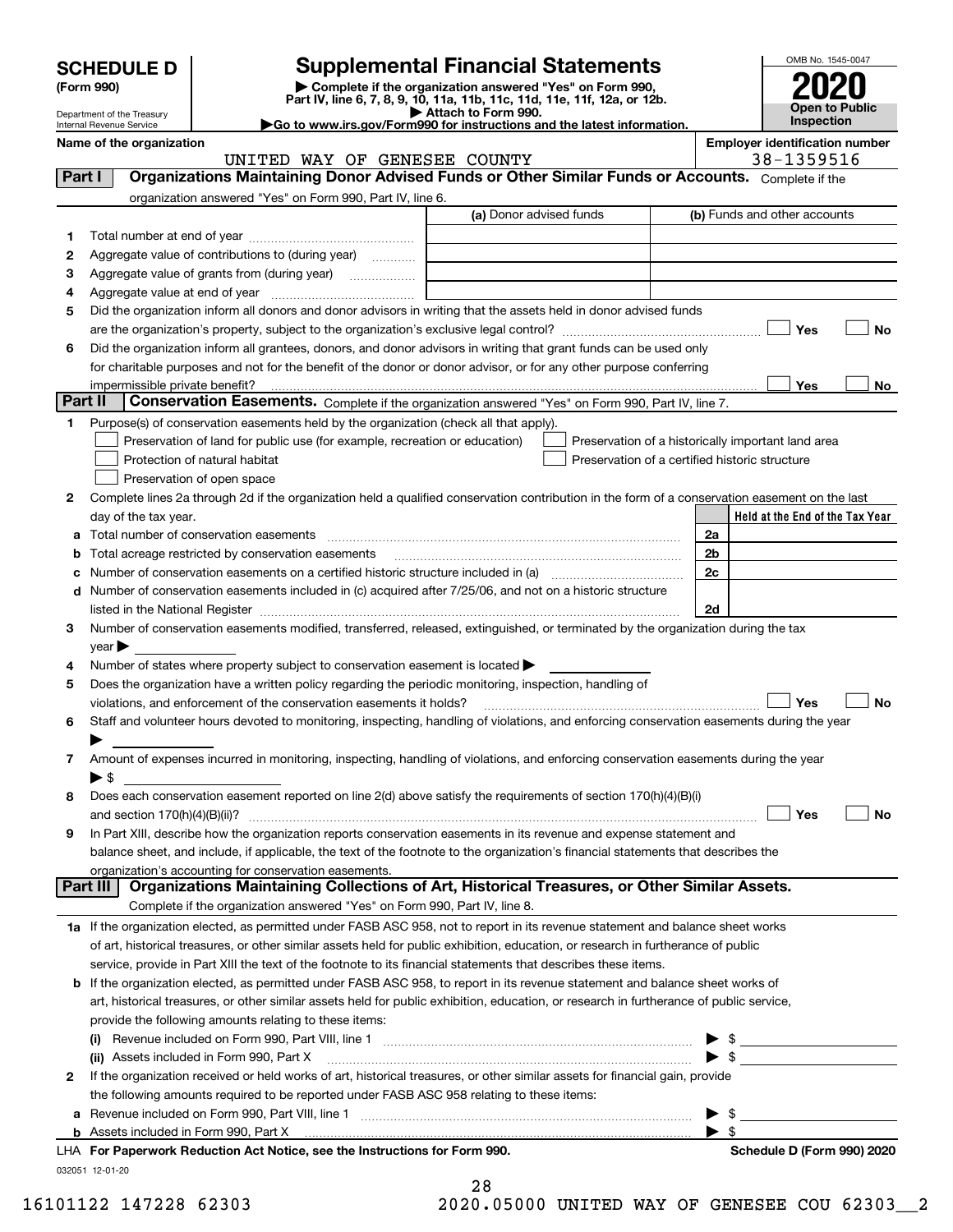|          | Schedule D (Form 990) 2020                                                                                                                                                                                                     | UNITED WAY OF GENESEE COUNTY            |                |                                    |                                 | 38-1359516 Page 2                          |                |            |         |
|----------|--------------------------------------------------------------------------------------------------------------------------------------------------------------------------------------------------------------------------------|-----------------------------------------|----------------|------------------------------------|---------------------------------|--------------------------------------------|----------------|------------|---------|
| Part III | Organizations Maintaining Collections of Art, Historical Treasures, or Other Similar Assets (continued)                                                                                                                        |                                         |                |                                    |                                 |                                            |                |            |         |
| З        | Using the organization's acquisition, accession, and other records, check any of the following that make significant use of its                                                                                                |                                         |                |                                    |                                 |                                            |                |            |         |
|          | collection items (check all that apply):                                                                                                                                                                                       |                                         |                |                                    |                                 |                                            |                |            |         |
| a        | Public exhibition                                                                                                                                                                                                              |                                         |                | Loan or exchange program           |                                 |                                            |                |            |         |
| b        | Scholarly research                                                                                                                                                                                                             | e                                       |                |                                    |                                 |                                            |                |            |         |
| c        | Preservation for future generations                                                                                                                                                                                            |                                         |                |                                    |                                 |                                            |                |            |         |
| 4        | Provide a description of the organization's collections and explain how they further the organization's exempt purpose in Part XIII.                                                                                           |                                         |                |                                    |                                 |                                            |                |            |         |
| 5        | During the year, did the organization solicit or receive donations of art, historical treasures, or other similar assets                                                                                                       |                                         |                |                                    |                                 |                                            |                |            |         |
|          | to be sold to raise funds rather than to be maintained as part of the organization's collection?                                                                                                                               |                                         |                |                                    |                                 |                                            | Yes            |            | No      |
|          | <b>Part IV</b><br>Escrow and Custodial Arrangements. Complete if the organization answered "Yes" on Form 990, Part IV, line 9, or                                                                                              |                                         |                |                                    |                                 |                                            |                |            |         |
|          | reported an amount on Form 990, Part X, line 21.                                                                                                                                                                               |                                         |                |                                    |                                 |                                            |                |            |         |
|          | 1a Is the organization an agent, trustee, custodian or other intermediary for contributions or other assets not included                                                                                                       |                                         |                |                                    |                                 |                                            |                |            |         |
|          | on Form 990, Part X? [11] matter contracts and contracts and contracts are contracted as a form 990, Part X?                                                                                                                   |                                         |                |                                    |                                 |                                            | Yes            |            | No      |
|          | b If "Yes," explain the arrangement in Part XIII and complete the following table:                                                                                                                                             |                                         |                |                                    |                                 |                                            |                |            |         |
|          |                                                                                                                                                                                                                                |                                         |                |                                    |                                 |                                            | Amount         |            |         |
|          |                                                                                                                                                                                                                                |                                         |                |                                    | 1c                              |                                            |                |            |         |
|          | Additions during the year manufactured and an annual contract of the year manufactured and all the year manufactured and all the year manufactured and all the year manufactured and all the year manufactured and all the yea |                                         |                |                                    | 1d                              |                                            |                |            |         |
|          | Distributions during the year manufactured and an account of the state of the state of the state of the state o                                                                                                                |                                         |                |                                    | 1e                              |                                            |                |            |         |
|          |                                                                                                                                                                                                                                |                                         |                |                                    | 1f                              |                                            |                |            |         |
|          | 2a Did the organization include an amount on Form 990, Part X, line 21, for escrow or custodial account liability?                                                                                                             |                                         |                |                                    |                                 |                                            | Yes            |            | No      |
|          | <b>b</b> If "Yes," explain the arrangement in Part XIII. Check here if the explanation has been provided on Part XIII                                                                                                          |                                         |                |                                    |                                 |                                            |                |            |         |
| Part V   | Endowment Funds. Complete if the organization answered "Yes" on Form 990, Part IV, line 10.                                                                                                                                    |                                         |                |                                    |                                 |                                            |                |            |         |
|          |                                                                                                                                                                                                                                | (a) Current year                        | (b) Prior year | (c) Two years back                 |                                 | (d) Three years back   (e) Four years back |                |            |         |
| 1a       | Beginning of year balance                                                                                                                                                                                                      | 1,339,896.                              | 1, 355, 293.   | 1,394,194.                         |                                 | 1,361,234.                                 |                | 1,277,753. |         |
| b        |                                                                                                                                                                                                                                | 15,000.                                 | 1,250.         | 1,250.                             |                                 |                                            |                |            |         |
|          | Net investment earnings, gains, and losses                                                                                                                                                                                     | 335,036.                                | 16,251.        | 11,310.                            |                                 | 68,157.                                    |                |            | 83,481. |
|          | Grants or scholarships                                                                                                                                                                                                         | 24,398.                                 | 25,923.        | 44,261.                            |                                 | 26,844.                                    |                |            |         |
|          | e Other expenditures for facilities                                                                                                                                                                                            |                                         |                |                                    |                                 |                                            |                |            |         |
|          | and programs                                                                                                                                                                                                                   |                                         |                |                                    |                                 |                                            |                |            |         |
|          | Administrative expenses                                                                                                                                                                                                        | 6,878.                                  | 6,975.         | 7,200.                             |                                 | 8,353.                                     |                |            |         |
| g        | End of year balance                                                                                                                                                                                                            | 1,658,656.                              | 1,339,896.     | 1,355,293.                         |                                 | 1,394,194.                                 |                | 1,361,234. |         |
| 2        | Provide the estimated percentage of the current year end balance (line 1g, column (a)) held as:                                                                                                                                |                                         |                |                                    |                                 |                                            |                |            |         |
|          | Board designated or quasi-endowment                                                                                                                                                                                            | .0000                                   | %              |                                    |                                 |                                            |                |            |         |
| b        | 100<br>Permanent endowment >                                                                                                                                                                                                   | %                                       |                |                                    |                                 |                                            |                |            |         |
| c        | .0000<br>Term endowment $\blacktriangleright$                                                                                                                                                                                  | %                                       |                |                                    |                                 |                                            |                |            |         |
|          | The percentages on lines 2a, 2b, and 2c should equal 100%.                                                                                                                                                                     |                                         |                |                                    |                                 |                                            |                |            |         |
|          | 3a Are there endowment funds not in the possession of the organization that are held and administered for the organization                                                                                                     |                                         |                |                                    |                                 |                                            |                |            |         |
|          |                                                                                                                                                                                                                                |                                         |                |                                    |                                 |                                            |                | Yes        | No      |
|          | by:<br>(i)                                                                                                                                                                                                                     |                                         |                |                                    |                                 |                                            | 3a(i)          | X          |         |
|          |                                                                                                                                                                                                                                |                                         |                |                                    |                                 |                                            | 3a(ii)         |            | х       |
|          |                                                                                                                                                                                                                                |                                         |                |                                    |                                 |                                            | 3b             |            |         |
|          |                                                                                                                                                                                                                                |                                         |                |                                    |                                 |                                            |                |            |         |
|          | Describe in Part XIII the intended uses of the organization's endowment funds.<br>Land, Buildings, and Equipment.<br>Part VI                                                                                                   |                                         |                |                                    |                                 |                                            |                |            |         |
|          | Complete if the organization answered "Yes" on Form 990, Part IV, line 11a. See Form 990, Part X, line 10.                                                                                                                     |                                         |                |                                    |                                 |                                            |                |            |         |
|          |                                                                                                                                                                                                                                |                                         |                |                                    |                                 |                                            |                |            |         |
|          | Description of property                                                                                                                                                                                                        | (a) Cost or other<br>basis (investment) |                | (b) Cost or other<br>basis (other) | (c) Accumulated<br>depreciation |                                            | (d) Book value |            |         |
|          |                                                                                                                                                                                                                                |                                         |                |                                    |                                 |                                            |                |            |         |
|          |                                                                                                                                                                                                                                |                                         |                |                                    |                                 |                                            |                |            |         |
| b        |                                                                                                                                                                                                                                |                                         |                | 73,560.                            | 73,560.                         |                                            |                |            |         |
|          |                                                                                                                                                                                                                                |                                         |                | 151,792.                           | 137,700.                        |                                            |                | 14,092.    | $0$ .   |
| d        |                                                                                                                                                                                                                                |                                         |                |                                    |                                 |                                            |                |            |         |
|          |                                                                                                                                                                                                                                |                                         |                |                                    |                                 |                                            |                |            |         |
|          |                                                                                                                                                                                                                                |                                         |                |                                    |                                 |                                            |                | 14,092.    |         |
|          |                                                                                                                                                                                                                                |                                         |                |                                    |                                 | Schedule D (Form 990) 2020                 |                |            |         |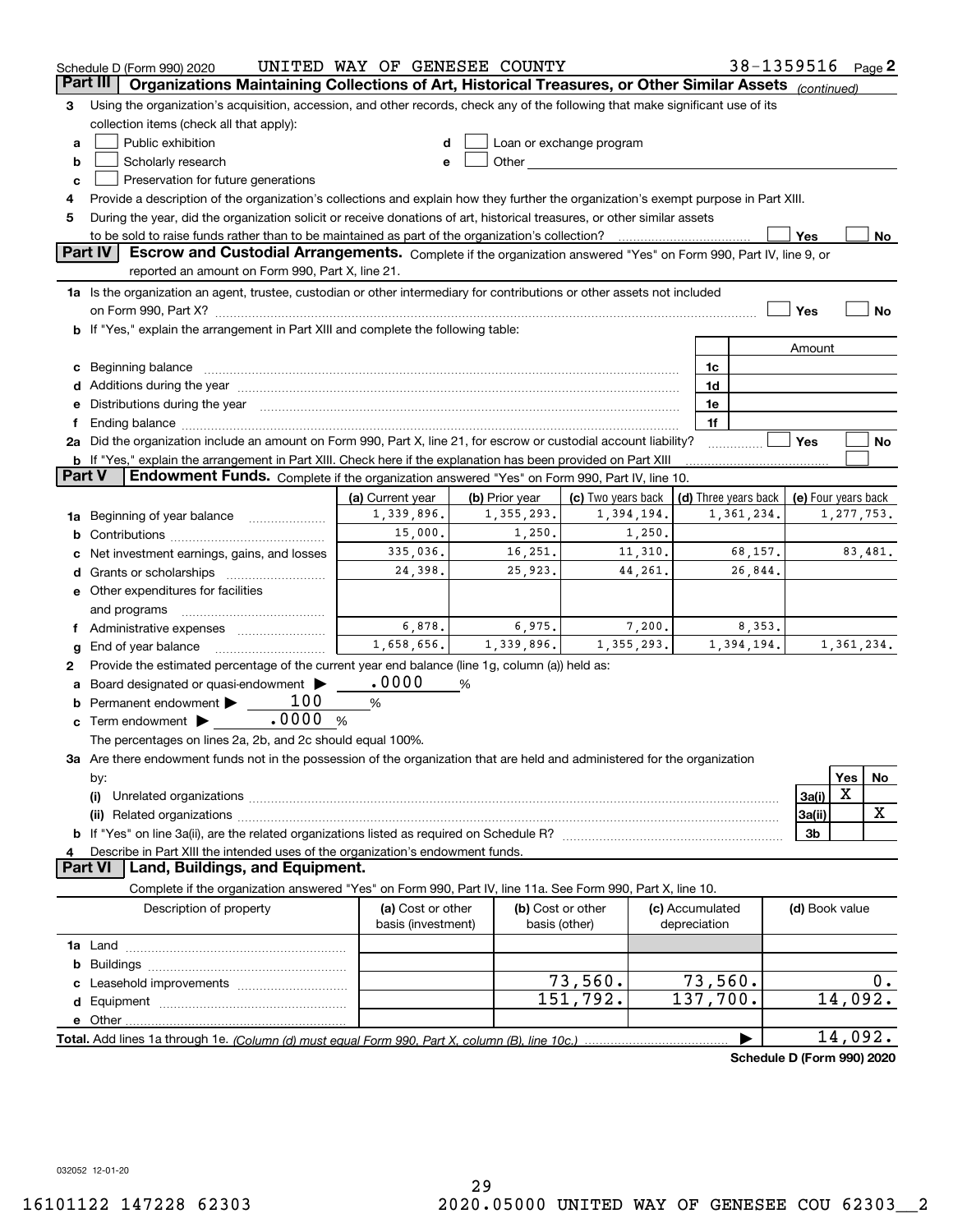| (2) Closely held equity interests                                                                          |                              |                                                                                                                   |                          |
|------------------------------------------------------------------------------------------------------------|------------------------------|-------------------------------------------------------------------------------------------------------------------|--------------------------|
|                                                                                                            |                              |                                                                                                                   |                          |
| (3) Other                                                                                                  |                              |                                                                                                                   |                          |
| (A)                                                                                                        |                              |                                                                                                                   |                          |
| (B)                                                                                                        |                              |                                                                                                                   |                          |
| (C)                                                                                                        |                              |                                                                                                                   |                          |
| (D)                                                                                                        |                              |                                                                                                                   |                          |
| (E)                                                                                                        |                              |                                                                                                                   |                          |
| (F)                                                                                                        |                              |                                                                                                                   |                          |
|                                                                                                            |                              |                                                                                                                   |                          |
| (G)                                                                                                        |                              |                                                                                                                   |                          |
| (H)                                                                                                        |                              |                                                                                                                   |                          |
| Total. (Col. (b) must equal Form 990, Part X, col. (B) line 12.) $\blacktriangleright$                     |                              |                                                                                                                   |                          |
| Part VIII Investments - Program Related.                                                                   |                              |                                                                                                                   |                          |
| Complete if the organization answered "Yes" on Form 990, Part IV, line 11c. See Form 990, Part X, line 13. |                              |                                                                                                                   |                          |
| (a) Description of investment                                                                              | (b) Book value               | (c) Method of valuation: Cost or end-of-year market value                                                         |                          |
| (1)                                                                                                        |                              |                                                                                                                   |                          |
| (2)                                                                                                        |                              |                                                                                                                   |                          |
| (3)                                                                                                        |                              |                                                                                                                   |                          |
| (4)                                                                                                        |                              |                                                                                                                   |                          |
| (5)                                                                                                        |                              |                                                                                                                   |                          |
| (6)                                                                                                        |                              |                                                                                                                   |                          |
| (7)                                                                                                        |                              |                                                                                                                   |                          |
|                                                                                                            |                              |                                                                                                                   |                          |
| (8)                                                                                                        |                              |                                                                                                                   |                          |
| (9)                                                                                                        |                              |                                                                                                                   |                          |
| Total. (Col. (b) must equal Form 990, Part X, col. (B) line 13.)<br>Part IX<br><b>Other Assets.</b>        |                              |                                                                                                                   |                          |
|                                                                                                            |                              |                                                                                                                   |                          |
| Complete if the organization answered "Yes" on Form 990, Part IV, line 11d. See Form 990, Part X, line 15. |                              |                                                                                                                   |                          |
|                                                                                                            | (a) Description              |                                                                                                                   | (b) Book value           |
| <b>BENEFICIAL</b><br>(1)                                                                                   | INTEREST HELD BY THIRD PARTY |                                                                                                                   | 764,611.                 |
| (2)                                                                                                        |                              |                                                                                                                   |                          |
|                                                                                                            |                              |                                                                                                                   |                          |
|                                                                                                            |                              |                                                                                                                   |                          |
| (3)                                                                                                        |                              |                                                                                                                   |                          |
| (4)                                                                                                        |                              |                                                                                                                   |                          |
| (5)                                                                                                        |                              |                                                                                                                   |                          |
| (6)                                                                                                        |                              |                                                                                                                   |                          |
| (7)                                                                                                        |                              |                                                                                                                   |                          |
| (8)                                                                                                        |                              |                                                                                                                   |                          |
| (9)                                                                                                        |                              |                                                                                                                   |                          |
|                                                                                                            |                              |                                                                                                                   | 764,611.                 |
| <b>Other Liabilities.</b>                                                                                  |                              |                                                                                                                   |                          |
|                                                                                                            |                              | Complete if the organization answered "Yes" on Form 990, Part IV, line 11e or 11f. See Form 990, Part X, line 25. |                          |
| Part X<br>(a) Description of liability                                                                     |                              |                                                                                                                   | (b) Book value           |
| (1)<br>Federal income taxes                                                                                |                              |                                                                                                                   |                          |
| POSTRETIREMENT<br>BENEFIT<br>(2)                                                                           | OBLIGATIONS                  |                                                                                                                   |                          |
| (3)                                                                                                        |                              |                                                                                                                   |                          |
|                                                                                                            |                              |                                                                                                                   |                          |
| (4)                                                                                                        |                              |                                                                                                                   |                          |
| (5)                                                                                                        |                              |                                                                                                                   |                          |
| <b>Total.</b> (Column (b) must equal Form 990, Part X, col. (B) line 15.).<br>1.<br>(6)                    |                              |                                                                                                                   |                          |
| (7)                                                                                                        |                              |                                                                                                                   |                          |
| (8)                                                                                                        |                              |                                                                                                                   |                          |
| (9)<br>Total. (Column (b) must equal Form 990, Part X, col. (B) line 25.)                                  |                              |                                                                                                                   | 1,172,580.<br>1,172,580. |

032053 12-01-20

#### Schedule D (Form 990) 2020 UNITED WAY OF GENESEE COUNTY 38-1359516 Page Schedule D (Form 990) 2020 UNITED WA<br>**Part VII Investments - Other Securities.**

(a) Description of security or category (including name of security)  $\vert$  (b) Book value  $\vert$  (c)

Complete if the organization answered "Yes" on Form 990, Part IV, line 11b. See Form 990, Part X, line 12.

38-1359516 Page 3

(b) Book value (c) Method of valuation: Cost or end-of-year market value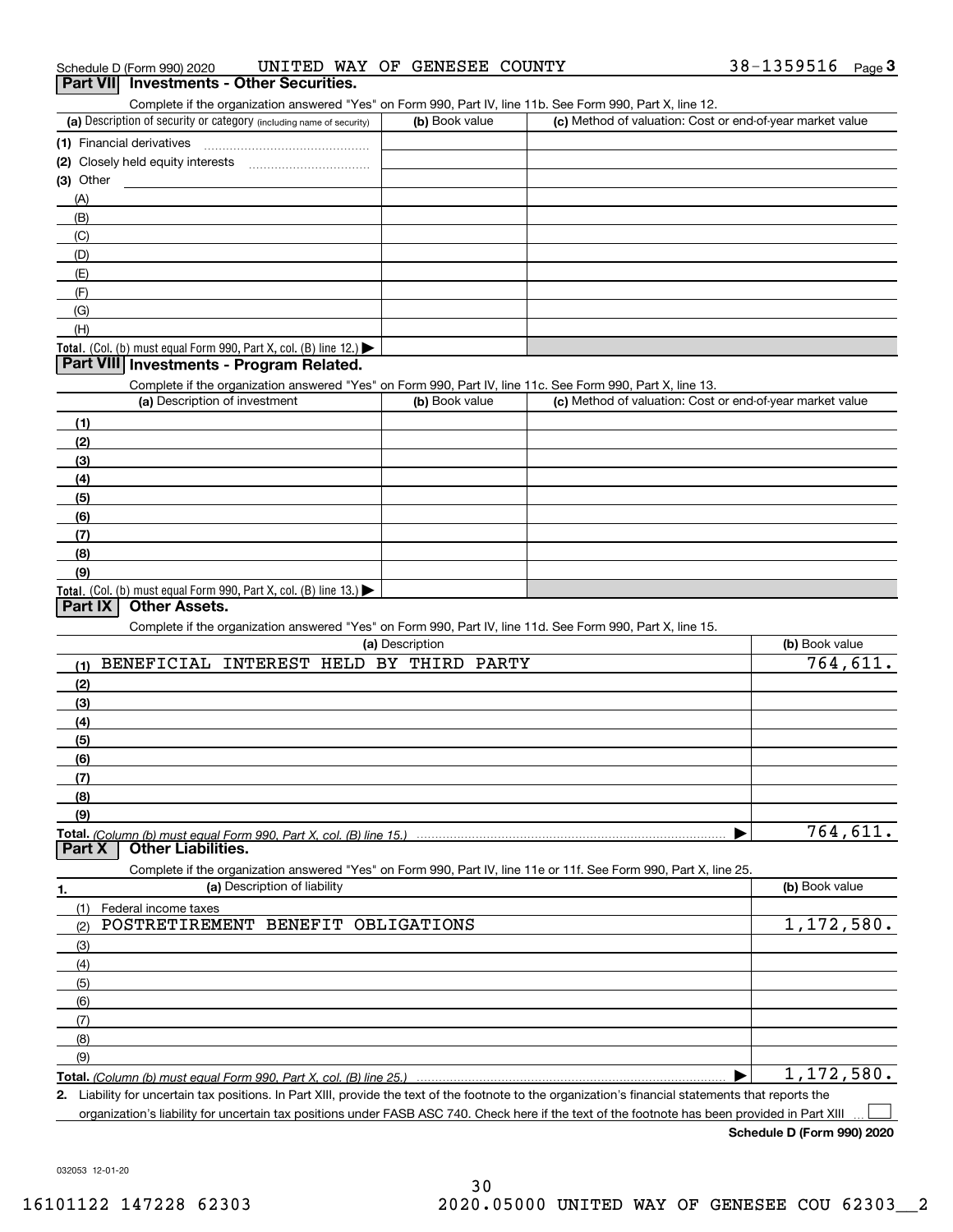|                | UNITED WAY OF GENESEE COUNTY<br>Schedule D (Form 990) 2020                                                                                                                                                                                                                                                                                                                                                                                                                  |                |          |                | 38-1359516<br>Page $4$ |
|----------------|-----------------------------------------------------------------------------------------------------------------------------------------------------------------------------------------------------------------------------------------------------------------------------------------------------------------------------------------------------------------------------------------------------------------------------------------------------------------------------|----------------|----------|----------------|------------------------|
| <b>Part XI</b> | Reconciliation of Revenue per Audited Financial Statements With Revenue per Return.                                                                                                                                                                                                                                                                                                                                                                                         |                |          |                |                        |
|                | Complete if the organization answered "Yes" on Form 990, Part IV, line 12a.                                                                                                                                                                                                                                                                                                                                                                                                 |                |          |                |                        |
| 1              | Total revenue, gains, and other support per audited financial statements                                                                                                                                                                                                                                                                                                                                                                                                    |                |          | $\blacksquare$ | 11,865,263.            |
| 2              | Amounts included on line 1 but not on Form 990, Part VIII, line 12:                                                                                                                                                                                                                                                                                                                                                                                                         |                |          |                |                        |
| a              | Net unrealized gains (losses) on investments [11] matter contracts and the unrealized gains (losses) on investments                                                                                                                                                                                                                                                                                                                                                         | 2a             | 688,731. |                |                        |
| b              |                                                                                                                                                                                                                                                                                                                                                                                                                                                                             | 2 <sub>b</sub> | 150,032. |                |                        |
|                |                                                                                                                                                                                                                                                                                                                                                                                                                                                                             | 2c             |          |                |                        |
|                |                                                                                                                                                                                                                                                                                                                                                                                                                                                                             | 2d             |          |                |                        |
| e              | Add lines 2a through 2d<br>$\begin{minipage}{0.5\textwidth} \begin{tabular}{ l l l } \hline \multicolumn{1}{ l l l } \hline \multicolumn{1}{ l l } \hline \multicolumn{1}{ l } \multicolumn{1}{ l } \hline \multicolumn{1}{ l } \multicolumn{1}{ l } \multicolumn{1}{ l } \hline \multicolumn{1}{ l } \multicolumn{1}{ l } \multicolumn{1}{ l } \hline \multicolumn{1}{ l } \multicolumn{1}{ l } \hline \multicolumn{1}{ l } \multicolumn{1}{ l } \hline \multicolumn{1}{ $ |                |          | 2e             | 838,763.               |
| 3              |                                                                                                                                                                                                                                                                                                                                                                                                                                                                             |                |          | $\mathbf{a}$   | 11,026,500.            |
| 4              | Amounts included on Form 990, Part VIII, line 12, but not on line 1:                                                                                                                                                                                                                                                                                                                                                                                                        |                |          |                |                        |
| a              |                                                                                                                                                                                                                                                                                                                                                                                                                                                                             | 4a             | 39,905.  |                |                        |
| b              | Other (Describe in Part XIII.) <b>Construction Contract Construction</b> Chemistry Chemistry Chemistry Chemistry Chemistry                                                                                                                                                                                                                                                                                                                                                  | 4 <sub>b</sub> | 275,065. |                |                        |
|                | Add lines 4a and 4b                                                                                                                                                                                                                                                                                                                                                                                                                                                         |                |          | 4с             | 314,970.               |
| 5              |                                                                                                                                                                                                                                                                                                                                                                                                                                                                             |                |          | 5              | 11,341,470.            |
|                | Part XII   Reconciliation of Expenses per Audited Financial Statements With Expenses per Return.                                                                                                                                                                                                                                                                                                                                                                            |                |          |                |                        |
|                | Complete if the organization answered "Yes" on Form 990, Part IV, line 12a.                                                                                                                                                                                                                                                                                                                                                                                                 |                |          |                |                        |
| 1              |                                                                                                                                                                                                                                                                                                                                                                                                                                                                             |                |          | $\blacksquare$ | 7, 136, 943.           |
| 2              | Amounts included on line 1 but not on Form 990, Part IX, line 25:                                                                                                                                                                                                                                                                                                                                                                                                           |                |          |                |                        |
|                |                                                                                                                                                                                                                                                                                                                                                                                                                                                                             | 2a             | 150,032. |                |                        |
| b              |                                                                                                                                                                                                                                                                                                                                                                                                                                                                             | 2 <sub>b</sub> |          |                |                        |
| c              |                                                                                                                                                                                                                                                                                                                                                                                                                                                                             | 2c             |          |                |                        |
| d              | Other (Describe in Part XIII.) (2000) (2000) (2000) (2000) (2000) (2000) (2000) (2000) (2000) (2000) (2000) (2000) (2000) (2000) (2000) (2000) (2000) (2000) (2000) (2000) (2000) (2000) (2000) (2000) (2000) (2000) (2000) (2                                                                                                                                                                                                                                              | 2d             |          |                |                        |
| е              | Add lines 2a through 2d <b>contained a contained a contained a contained a</b> contained a contained a contained a contained a contained a contained a contained a contained a contained a contained a contained a contained a cont                                                                                                                                                                                                                                         |                |          | 2e             | 150,032.               |
| 3              |                                                                                                                                                                                                                                                                                                                                                                                                                                                                             |                |          | 3              | 6,986,911.             |
| 4              | Amounts included on Form 990, Part IX, line 25, but not on line 1:                                                                                                                                                                                                                                                                                                                                                                                                          |                |          |                |                        |
|                | Investment expenses not included on Form 990, Part VIII, line 7b [1000000000000000000000000000000000                                                                                                                                                                                                                                                                                                                                                                        | 4a             | 39,905.  |                |                        |
|                |                                                                                                                                                                                                                                                                                                                                                                                                                                                                             | 4 <sub>b</sub> | 298,714. |                |                        |
| C.             | Add lines 4a and 4b                                                                                                                                                                                                                                                                                                                                                                                                                                                         |                |          | 4c             | 338,619.               |
| 5              |                                                                                                                                                                                                                                                                                                                                                                                                                                                                             |                |          | 5              | 7,325,530.             |
|                | Part XIII Supplemental Information.                                                                                                                                                                                                                                                                                                                                                                                                                                         |                |          |                |                        |
|                | Drovide the descriptions required for Dart II, lines 3, 5, and Q: Dart III, lines 1a and 4: Dart IV, lines 1b and 2b: Dart V, line 4: Dart Y, line 2: Dart YI, I                                                                                                                                                                                                                                                                                                            |                |          |                |                        |

de the descriptions required for Part II, lines 3, 5, and 9; Part III, lines 1a and 4; Part IV, lines 1b and 2b; Part V, line 4; Part X, line 2; Part XI, lines 2d and 4b; and Part XII, lines 2d and 4b. Also complete this part to provide any additional information.

### PART V, LINE 4:

| ANNUAL DISTRIBUTIONS FROM BENEFICIAL INTERESTS HELD BY 3RD PARTIES DO NOT |             |
|---------------------------------------------------------------------------|-------------|
| HAVE RESTRICTIONS FOR USE. ANNUAL DISTRIBUTIONS FROM BENEFICIAL INTERESTS |             |
| HELD BY 3RD PARTY WITH VARIANCE POWER CAN BE USED ONLY FOR: 1) RESPONSES  |             |
| TO SHORT-TERM CRISIS CONDITIONS IMPACTING HUMAN SURVIVAL AMONG GROUPS OF  |             |
| PEOPLE; 2) INITIAL PROGRAM START-UP TO MEET EMERGING NEW HUMAN NEEDS; OR  |             |
| 3) CAPITAL NEEDS.                                                         |             |
|                                                                           |             |
| PART XI, LINE 4B - OTHER ADJUSTMENTS:                                     |             |
| IN VALUE OF<br>SPLIT INTEREST AGREEMENT<br>CHANGE                         | $-106,596.$ |
| BAD DEBT EXPENSE NET WITH CONTRIBUTIONS                                   | 82,947.     |
|                                                                           |             |

31

## DONOR DESIGNATIONS 298,714.

032054 12-01-20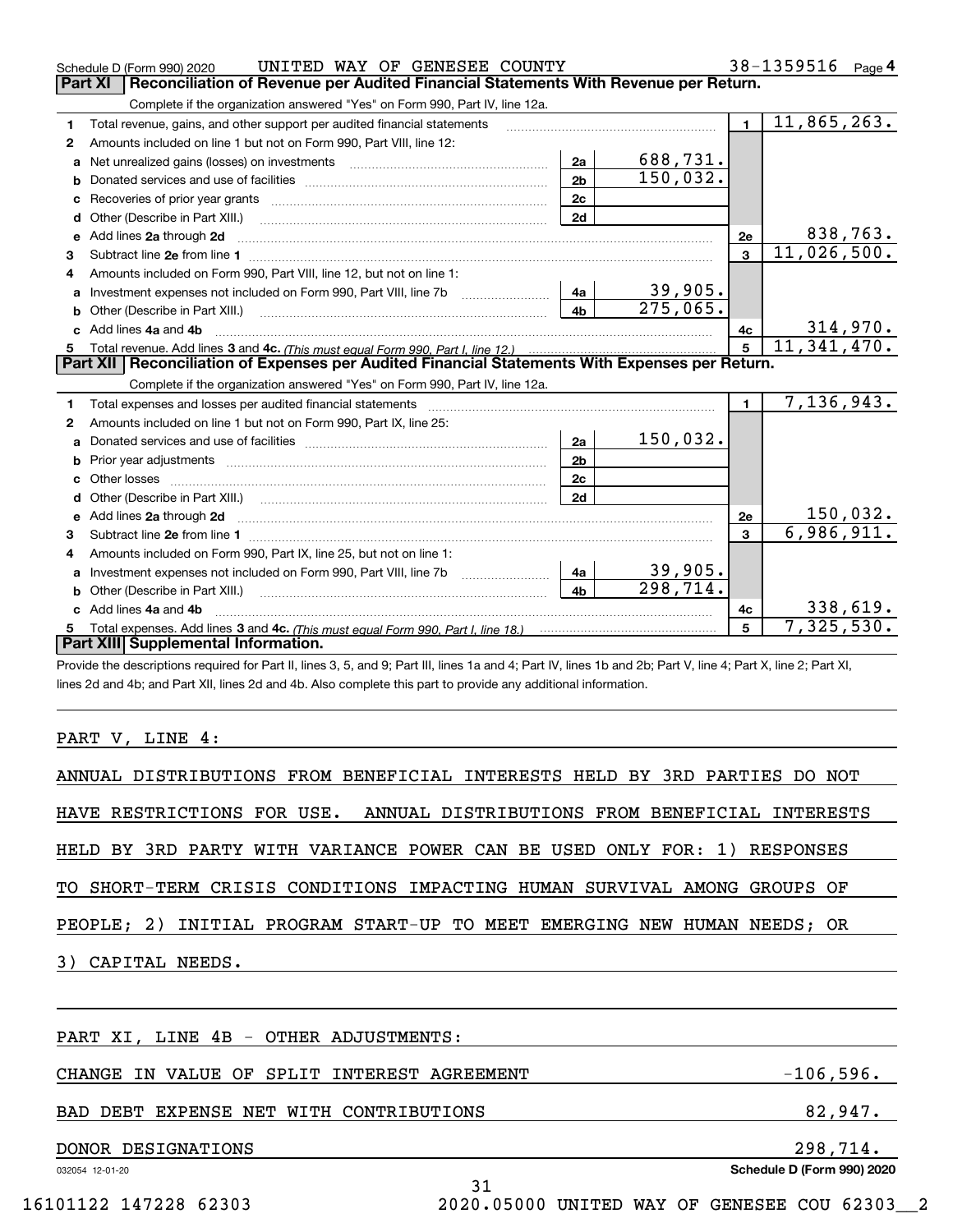| UNITED WAY OF GENESEE COUNTY<br>Schedule D (Form 990) 2020 UNITED WAY<br>Part XIII Supplemental Information (continued) | 38-1359516 Page 5          |
|-------------------------------------------------------------------------------------------------------------------------|----------------------------|
|                                                                                                                         |                            |
| TOTAL TO SCHEDULE D, PART XI, LINE 4B                                                                                   | 275,065.                   |
|                                                                                                                         |                            |
|                                                                                                                         |                            |
| PART XII, LINE 4B - OTHER ADJUSTMENTS:                                                                                  |                            |
| DONOR DESIGNATIONS                                                                                                      | 298,714.                   |
|                                                                                                                         |                            |
|                                                                                                                         |                            |
|                                                                                                                         |                            |
|                                                                                                                         |                            |
|                                                                                                                         |                            |
|                                                                                                                         |                            |
|                                                                                                                         |                            |
|                                                                                                                         |                            |
|                                                                                                                         |                            |
|                                                                                                                         |                            |
|                                                                                                                         |                            |
|                                                                                                                         |                            |
|                                                                                                                         |                            |
|                                                                                                                         |                            |
|                                                                                                                         |                            |
|                                                                                                                         |                            |
|                                                                                                                         |                            |
|                                                                                                                         |                            |
|                                                                                                                         |                            |
|                                                                                                                         |                            |
|                                                                                                                         |                            |
|                                                                                                                         |                            |
|                                                                                                                         |                            |
|                                                                                                                         |                            |
|                                                                                                                         |                            |
|                                                                                                                         |                            |
|                                                                                                                         |                            |
|                                                                                                                         |                            |
|                                                                                                                         |                            |
|                                                                                                                         |                            |
|                                                                                                                         |                            |
|                                                                                                                         |                            |
|                                                                                                                         | Schedule D (Form 990) 2020 |

032055 12-01-20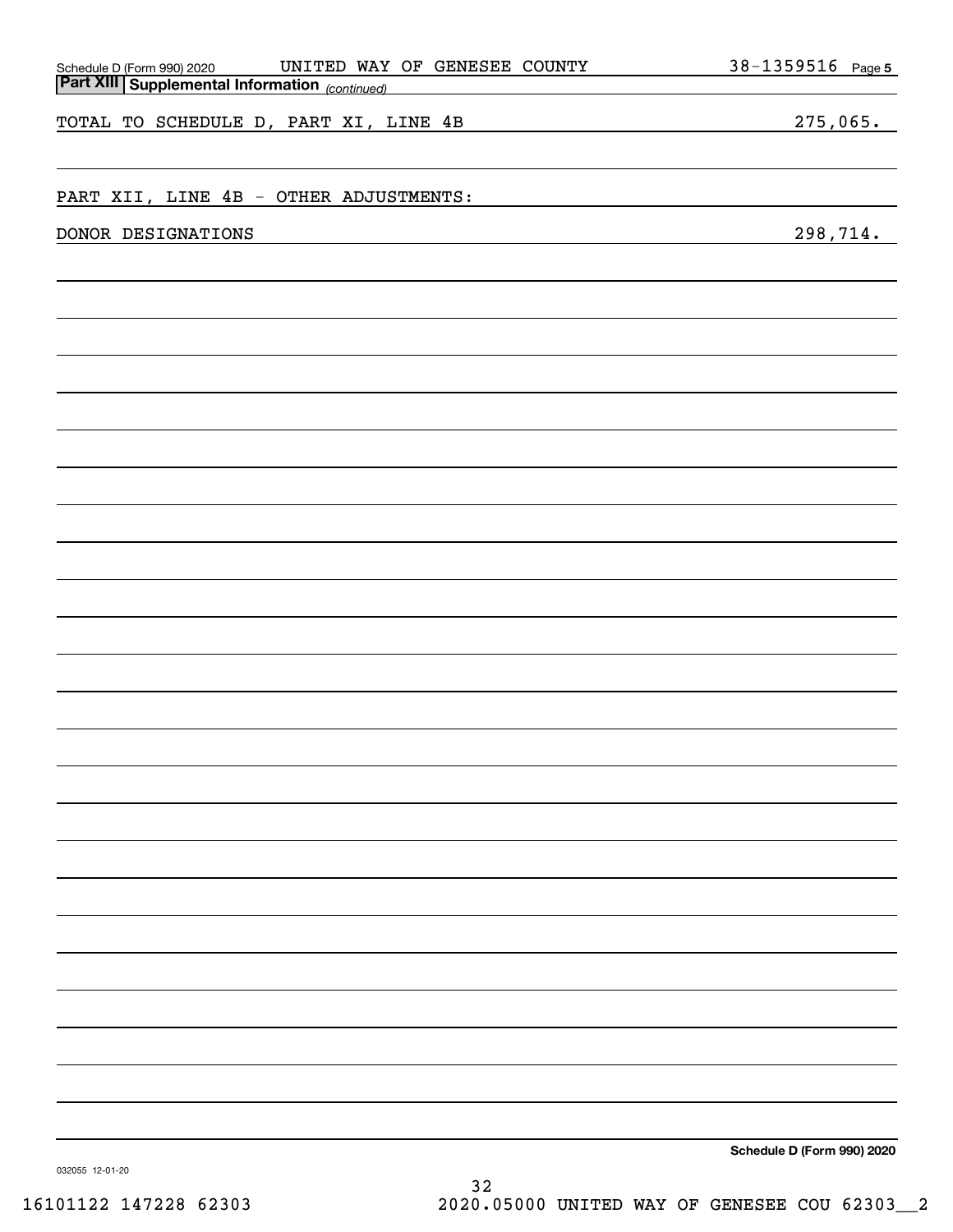| Attach to Form 990.<br><b>Open to Public</b><br>Department of the Treasury<br>Internal Revenue Service<br>Inspection<br>Go to www.irs.gov/Form990 for the latest information.<br><b>Employer identification number</b><br>38-1359516<br>UNITED WAY OF GENESEE COUNTY<br>Part I<br><b>General Information on Grants and Assistance</b><br>Does the organization maintain records to substantiate the amount of the grants or assistance, the grantees' eligibility for the grants or assistance, and the selection<br>1.<br>$\boxed{\text{X}}$ Yes<br>l No<br>Describe in Part IV the organization's procedures for monitoring the use of grant funds in the United States.<br>$\mathbf{2}$<br>Part II<br>Grants and Other Assistance to Domestic Organizations and Domestic Governments. Complete if the organization answered "Yes" on Form 990, Part IV, line 21, for any<br>recipient that received more than \$5,000. Part II can be duplicated if additional space is needed.<br>(f) Method of<br>1 (a) Name and address of organization<br>(c) IRC section<br>(d) Amount of<br>(g) Description of<br>(h) Purpose of grant<br>$(b)$ EIN<br>(e) Amount of<br>valuation (book,<br>noncash assistance<br>or assistance<br>(if applicable)<br>cash grant<br>or government<br>non-cash<br>FMV, appraisal,<br>assistance<br>other)<br>53-0196605 501C3<br>65,000<br>$\mathbf{0}$ .<br>DISASTER CYCLE SERVICES<br>MID-MICHIGAN - 1800 E. GRAND RIVER<br>53-0196605 501C3<br>$\mathbf{0}$ .<br>7.000<br>DISASTER CYCLE SERVICES<br>BIG BROTHERS BIG SISTERS OF FLINT<br>38-2259541 501C3<br>$\mathbf{0}$ .<br>STREET - FLINT, MI 48503<br>64,000<br>COMMUNITY-BASED MENTORING<br>BOYS & GIRLS CLUB OF GREATER FLINT<br>3701 NORTH AVERILL AVENUE<br>GREATER FUTURES START<br>38-3381808 501C3<br>80,000<br>0.<br>HERE<br>FLINT, MI 48506<br>CATHOLIC CHARITIES<br>CENTER FOR HOPE, FOOD<br>901 CHIPPEWA STREET<br>PANTRY AND COMMUNITY<br>38-1359243 501C3<br>137,275<br>0.<br>CLOSET. HUNGER NETWORK<br>COMMUNICATION ACCESS CENTER DHH<br>UNDERSTAND CLEAR HEALTH<br>38-1991687 501C3<br>5,725,<br>$\mathbf{0}$ .<br>ACCESS<br>30.<br>Enter total number of section 501(c)(3) and government organizations listed in the line 1 table<br>2<br>Enter total number of other organizations listed in the line 1 table | <b>SCHEDULE I</b><br>(Form 990)                                                                       | <b>Grants and Other Assistance to Organizations,</b><br>Governments, and Individuals in the United States<br>Complete if the organization answered "Yes" on Form 990, Part IV, line 21 or 22. |  |  | OMB No. 1545-0047 |
|-------------------------------------------------------------------------------------------------------------------------------------------------------------------------------------------------------------------------------------------------------------------------------------------------------------------------------------------------------------------------------------------------------------------------------------------------------------------------------------------------------------------------------------------------------------------------------------------------------------------------------------------------------------------------------------------------------------------------------------------------------------------------------------------------------------------------------------------------------------------------------------------------------------------------------------------------------------------------------------------------------------------------------------------------------------------------------------------------------------------------------------------------------------------------------------------------------------------------------------------------------------------------------------------------------------------------------------------------------------------------------------------------------------------------------------------------------------------------------------------------------------------------------------------------------------------------------------------------------------------------------------------------------------------------------------------------------------------------------------------------------------------------------------------------------------------------------------------------------------------------------------------------------------------------------------------------------------------------------------------------------------------------------------------------------------------------------------------------------------------------------------------------------------------------------------------------------------------------------------------------------------------------------------------------------------------|-------------------------------------------------------------------------------------------------------|-----------------------------------------------------------------------------------------------------------------------------------------------------------------------------------------------|--|--|-------------------|
|                                                                                                                                                                                                                                                                                                                                                                                                                                                                                                                                                                                                                                                                                                                                                                                                                                                                                                                                                                                                                                                                                                                                                                                                                                                                                                                                                                                                                                                                                                                                                                                                                                                                                                                                                                                                                                                                                                                                                                                                                                                                                                                                                                                                                                                                                                                   |                                                                                                       |                                                                                                                                                                                               |  |  |                   |
|                                                                                                                                                                                                                                                                                                                                                                                                                                                                                                                                                                                                                                                                                                                                                                                                                                                                                                                                                                                                                                                                                                                                                                                                                                                                                                                                                                                                                                                                                                                                                                                                                                                                                                                                                                                                                                                                                                                                                                                                                                                                                                                                                                                                                                                                                                                   | Name of the organization                                                                              |                                                                                                                                                                                               |  |  |                   |
|                                                                                                                                                                                                                                                                                                                                                                                                                                                                                                                                                                                                                                                                                                                                                                                                                                                                                                                                                                                                                                                                                                                                                                                                                                                                                                                                                                                                                                                                                                                                                                                                                                                                                                                                                                                                                                                                                                                                                                                                                                                                                                                                                                                                                                                                                                                   |                                                                                                       |                                                                                                                                                                                               |  |  |                   |
|                                                                                                                                                                                                                                                                                                                                                                                                                                                                                                                                                                                                                                                                                                                                                                                                                                                                                                                                                                                                                                                                                                                                                                                                                                                                                                                                                                                                                                                                                                                                                                                                                                                                                                                                                                                                                                                                                                                                                                                                                                                                                                                                                                                                                                                                                                                   |                                                                                                       |                                                                                                                                                                                               |  |  |                   |
|                                                                                                                                                                                                                                                                                                                                                                                                                                                                                                                                                                                                                                                                                                                                                                                                                                                                                                                                                                                                                                                                                                                                                                                                                                                                                                                                                                                                                                                                                                                                                                                                                                                                                                                                                                                                                                                                                                                                                                                                                                                                                                                                                                                                                                                                                                                   |                                                                                                       |                                                                                                                                                                                               |  |  |                   |
|                                                                                                                                                                                                                                                                                                                                                                                                                                                                                                                                                                                                                                                                                                                                                                                                                                                                                                                                                                                                                                                                                                                                                                                                                                                                                                                                                                                                                                                                                                                                                                                                                                                                                                                                                                                                                                                                                                                                                                                                                                                                                                                                                                                                                                                                                                                   |                                                                                                       |                                                                                                                                                                                               |  |  |                   |
|                                                                                                                                                                                                                                                                                                                                                                                                                                                                                                                                                                                                                                                                                                                                                                                                                                                                                                                                                                                                                                                                                                                                                                                                                                                                                                                                                                                                                                                                                                                                                                                                                                                                                                                                                                                                                                                                                                                                                                                                                                                                                                                                                                                                                                                                                                                   | AMERICAN RED CROSS - EAST CENTRAL<br>BAY CHAPTER - 1401 S. GRAND<br>TRAVERSE STREET - FLINT, MI 48503 |                                                                                                                                                                                               |  |  |                   |
|                                                                                                                                                                                                                                                                                                                                                                                                                                                                                                                                                                                                                                                                                                                                                                                                                                                                                                                                                                                                                                                                                                                                                                                                                                                                                                                                                                                                                                                                                                                                                                                                                                                                                                                                                                                                                                                                                                                                                                                                                                                                                                                                                                                                                                                                                                                   | AMERICAN NATIONAL RED CROSS OF<br>AVE. - LANSING, MI 48912                                            |                                                                                                                                                                                               |  |  |                   |
|                                                                                                                                                                                                                                                                                                                                                                                                                                                                                                                                                                                                                                                                                                                                                                                                                                                                                                                                                                                                                                                                                                                                                                                                                                                                                                                                                                                                                                                                                                                                                                                                                                                                                                                                                                                                                                                                                                                                                                                                                                                                                                                                                                                                                                                                                                                   | AND GENESEE COUNTY - 410 E. 2ND                                                                       |                                                                                                                                                                                               |  |  |                   |
|                                                                                                                                                                                                                                                                                                                                                                                                                                                                                                                                                                                                                                                                                                                                                                                                                                                                                                                                                                                                                                                                                                                                                                                                                                                                                                                                                                                                                                                                                                                                                                                                                                                                                                                                                                                                                                                                                                                                                                                                                                                                                                                                                                                                                                                                                                                   |                                                                                                       |                                                                                                                                                                                               |  |  |                   |
|                                                                                                                                                                                                                                                                                                                                                                                                                                                                                                                                                                                                                                                                                                                                                                                                                                                                                                                                                                                                                                                                                                                                                                                                                                                                                                                                                                                                                                                                                                                                                                                                                                                                                                                                                                                                                                                                                                                                                                                                                                                                                                                                                                                                                                                                                                                   | FLINT, MI 48503                                                                                       |                                                                                                                                                                                               |  |  |                   |
|                                                                                                                                                                                                                                                                                                                                                                                                                                                                                                                                                                                                                                                                                                                                                                                                                                                                                                                                                                                                                                                                                                                                                                                                                                                                                                                                                                                                                                                                                                                                                                                                                                                                                                                                                                                                                                                                                                                                                                                                                                                                                                                                                                                                                                                                                                                   | 1277 W. COURT<br>FLINT, MI 48503                                                                      |                                                                                                                                                                                               |  |  |                   |
|                                                                                                                                                                                                                                                                                                                                                                                                                                                                                                                                                                                                                                                                                                                                                                                                                                                                                                                                                                                                                                                                                                                                                                                                                                                                                                                                                                                                                                                                                                                                                                                                                                                                                                                                                                                                                                                                                                                                                                                                                                                                                                                                                                                                                                                                                                                   | 3                                                                                                     |                                                                                                                                                                                               |  |  | $\overline{0}$ .  |

**For Paperwork Reduction Act Notice, see the Instructions for Form 990. Schedule I (Form 990) 2020** LHA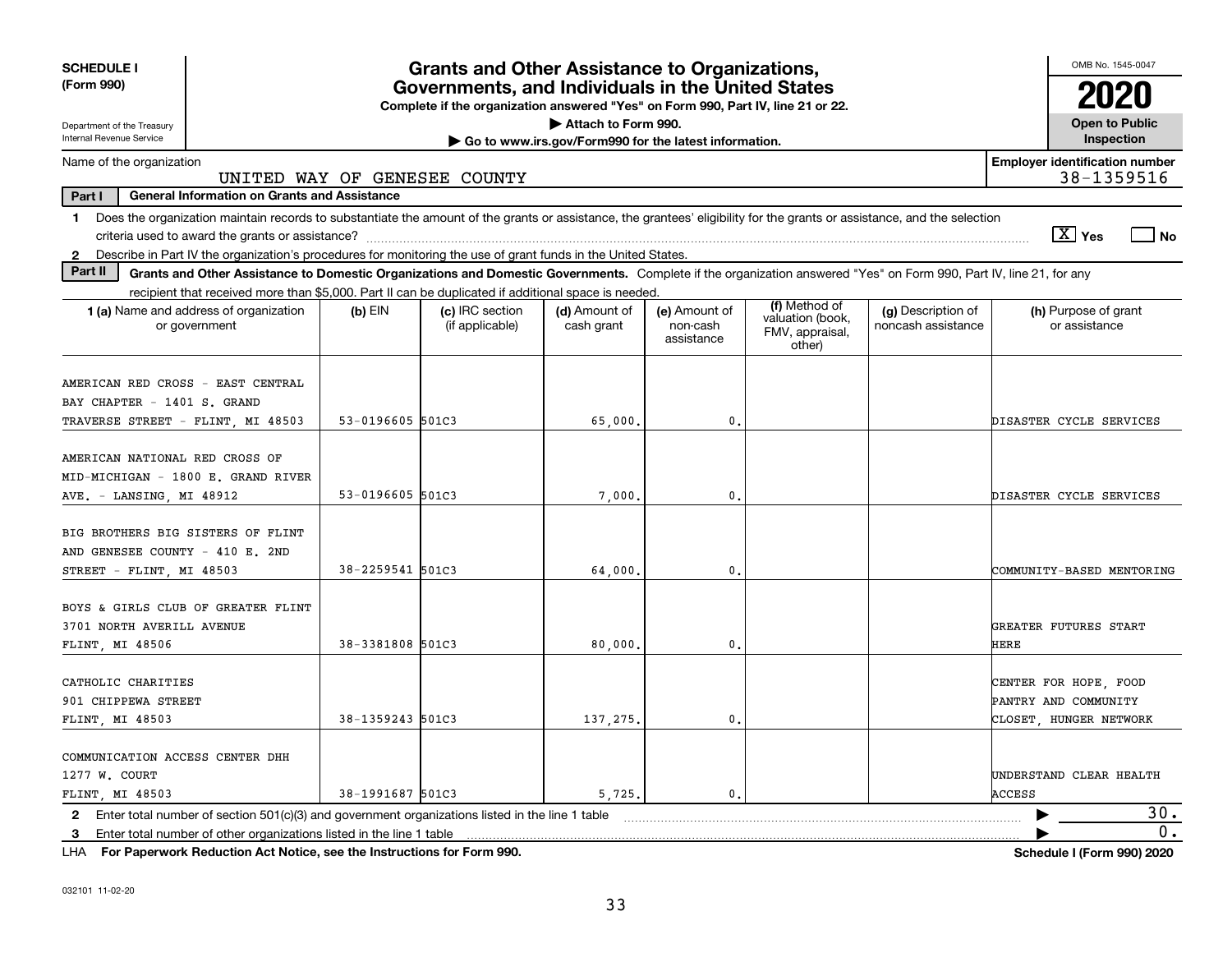#### Schedule I (Form 990) Page 1 UNITED WAY OF GENESEE COUNTY 38-1359516

**Part II Continuation of Grants and Other Assistance to Domestic Organizations and Domestic Governments**  (Schedule I (Form 990), Part II.)

| (a) Name and address of<br>organization or government | $(b)$ EIN        | (c) IRC section<br>if applicable | (d) Amount of<br>cash grant | (e) Amount of<br>non-cash<br>assistance | (f) Method of<br>valuation<br>(book, FMV,<br>appraisal, other) | (g) Description of<br>non-cash assistance | (h) Purpose of grant<br>or assistance |
|-------------------------------------------------------|------------------|----------------------------------|-----------------------------|-----------------------------------------|----------------------------------------------------------------|-------------------------------------------|---------------------------------------|
| CRIM FITNESS FOUNDATION                               |                  |                                  |                             |                                         |                                                                |                                           |                                       |
| 452 S. SAGINAW ST., STE 1                             |                  |                                  |                             |                                         |                                                                |                                           |                                       |
| FLINT, MI 48502                                       | 38-2595169 501C3 |                                  | 25,000.                     | 0.                                      |                                                                |                                           | COMMUNITY EDUCATION                   |
| FAITH FOUNDATION RESOURCES                            |                  |                                  |                             |                                         |                                                                |                                           |                                       |
| 4034 MILLER RD                                        |                  |                                  |                             |                                         |                                                                |                                           | HELPING YOUNG PEOPLE TO               |
| FLINT, MI 48507                                       | 04-2354456 501C3 |                                  | 10,000.                     | $\mathbf{0}$                            |                                                                |                                           | EMPLOYMENT (HYPE)                     |
| FAMILY SERVICE AGENCY                                 |                  |                                  |                             |                                         |                                                                |                                           |                                       |
| 1422 W COURT ST                                       |                  |                                  |                             |                                         |                                                                |                                           | IN-HOME ELDERCARE,                    |
| FLINT, MI 48503                                       | 38-1360539 501C3 |                                  | 60,000.                     | $\mathbf{0}$                            |                                                                |                                           | REPRESENTATIVE PAYEE                  |
| FENTON AREA PUBLIC SCHOOLS                            |                  |                                  |                             |                                         |                                                                |                                           |                                       |
| 404 W. ELLEN STREET                                   |                  |                                  |                             |                                         |                                                                |                                           | <b>JUMPSTART PARENT-CHILD</b>         |
| FENTON, MI 48430                                      | 38-6021099 GOVT  |                                  | 29,000.                     | $\mathbf{0}$                            |                                                                |                                           | PROGRAMS                              |
| FLINT JEWISH COMMUNITY SERVICES                       |                  |                                  |                             |                                         |                                                                |                                           |                                       |
| 619 WALLENBERG ST                                     |                  |                                  |                             |                                         |                                                                |                                           |                                       |
| FLINT, MI 48502                                       | 38-2752384 501C3 |                                  | 7,500.                      | $\mathbf{0}$                            |                                                                |                                           | SENIOR WELLNESS OUTREACH              |
| GENESEE AREA FOCUS FUND                               |                  |                                  |                             |                                         |                                                                |                                           |                                       |
| 519 S. SAGINAW ST., STE. 200                          |                  |                                  |                             |                                         |                                                                |                                           |                                       |
| FLINT, MI 48502                                       | 38-2771641 501C3 |                                  | 30,000.                     | $\mathbf{0}$                            |                                                                |                                           | TEENQUEST, YOUTHQUEST                 |
|                                                       |                  |                                  |                             |                                         |                                                                |                                           |                                       |
| GENESEE COUNTY HABITAT FOR                            |                  |                                  |                             |                                         |                                                                |                                           |                                       |
| HUMANITY - 101 BURTON ST - FLINT,<br>MI 48503         | 38-2899387 501C3 |                                  | 20,000.                     | 0.                                      |                                                                |                                           | HOMEOWNER OCCUPIED REPAIR<br>PROGRAM  |
|                                                       |                  |                                  |                             |                                         |                                                                |                                           | GIRL ENGAGEMENT                       |
| GIRL SCOUTS OF SOUTHEASTERN                           |                  |                                  |                             |                                         |                                                                |                                           | INITIATIVE, UNIQUELY ME!              |
| MICHIGAN - 1333 BREWERY PARK BLVD.                    |                  |                                  |                             |                                         |                                                                |                                           | AT SHELTER OF FLINT AND               |
| SUITE 500 - DETROIT, MI 48207                         | 38-1598947 501C3 |                                  | 12,500.                     | $\mathbf{0}$                            |                                                                |                                           | YWCA                                  |
|                                                       |                  |                                  |                             |                                         |                                                                |                                           |                                       |
| GRAND BLANC PUBLIC SCHOOLS<br>11920 S. SAGINAW        |                  |                                  |                             |                                         |                                                                |                                           | 2 FAMILY CONNECTIONS                  |
|                                                       |                  |                                  |                             |                                         |                                                                |                                           |                                       |

Τ

**Schedule I (Form 990)**

GRAND BLANC, MI 48439 38-6001238 GOVT 28,775. 0. 0.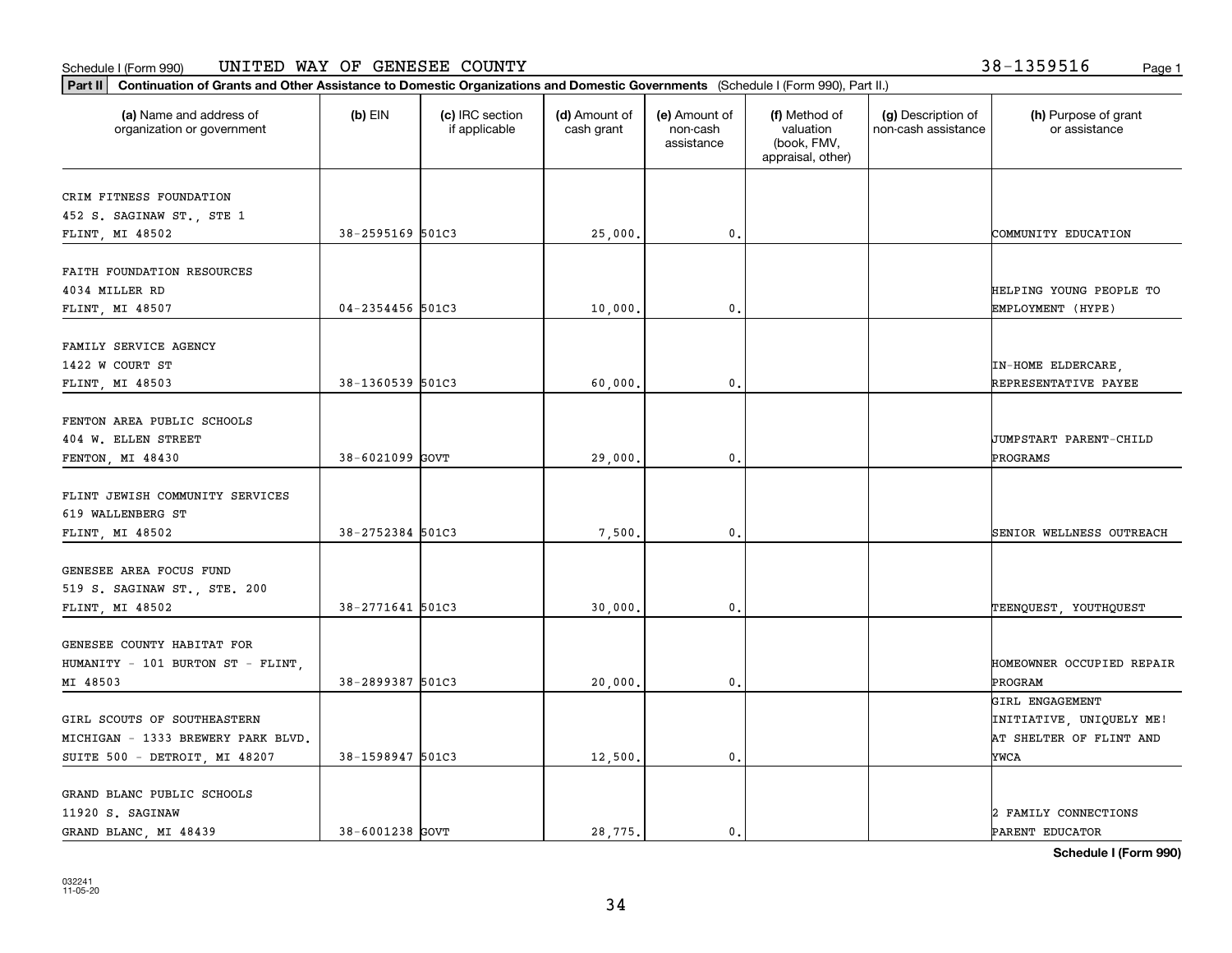#### Schedule I (Form 990) Page 1 UNITED WAY OF GENESEE COUNTY 38-1359516

**Part II Continuation of Grants and Other Assistance to Domestic Organizations and Domestic Governments**  (Schedule I (Form 990), Part II.)

| (a) Name and address of<br>organization or government                                                     | (b) EIN          | (c) IRC section<br>if applicable | (d) Amount of<br>cash grant | (e) Amount of<br>non-cash<br>assistance | (f) Method of<br>valuation<br>(book, FMV,<br>appraisal, other) | (g) Description of<br>non-cash assistance | (h) Purpose of grant<br>or assistance                          |
|-----------------------------------------------------------------------------------------------------------|------------------|----------------------------------|-----------------------------|-----------------------------------------|----------------------------------------------------------------|-------------------------------------------|----------------------------------------------------------------|
| JUNIOR ACHIEVEMENT OF SOUTHEASTERN<br>MICHIGAN - 577 E LARNED STREET -<br>DETROIT, MI 48226               | 38-1348535 501C3 |                                  | 6, 250.                     | $\mathbf{0}$ .                          |                                                                |                                           | IMPROVING FINANCIAL<br>LITERACY FOR GENESEE<br>YOUTH           |
| LINDEN COMMUNITY SCHOOLS<br>8483 W. SILVER LAKE RD<br>LINDEN, MI 48451                                    | 38-6021100 GOVT  |                                  | 18,500.                     | $\mathbf{0}$ .                          |                                                                |                                           | PLAY TOGETHER/LEARN<br>TOGETHER                                |
| LOCAL INITIATIVE SUPPORT<br>CORPORATION (LISC) - 111 E. COURT<br>STREET, LOWER LEVEL - FLINT, MI<br>48502 | 13-3030229 501C3 |                                  | 30,000.                     | 0.                                      |                                                                |                                           | FINANCIAL OPPORTUNITY<br><b>CENTER</b>                         |
| MADE INSTITUTE<br>503 GARLAND ST.<br>FLINT, MI 48503                                                      | 47-3281597 501C3 |                                  | 18,000.                     | 0.                                      |                                                                |                                           | LIFE SKILLS PROGRAM                                            |
| METRO COMMUNITY DEVELOPMENT<br>503 S. SAGINAW ST., STE.810<br>FLINT, MI 48502                             | 38-3072010 501C3 |                                  | 20,000.                     | 0.                                      |                                                                |                                           | HMIS                                                           |
| MT. MORRIS CONSOLIDATED SCHOOLS<br>12356 WALTER ST<br>MT. MORRIS, MI 48734                                | 38-6001233 GOVT  |                                  | 14,000,                     | 0.                                      |                                                                |                                           | ENHANCING STUDENT<br>LEARNING                                  |
| MY BROTHER'S KEEPER<br>101 N. GRAND TRAVERSE ST.<br>FLINT, MI 48503                                       | 56-2511247 501C3 |                                  | 10,000.                     | $\mathbf{0}$ .                          |                                                                |                                           | IN SAFE HANDS EMERGENCY<br>SHELTER                             |
| RELIEF AFTER VIOLENT ENCOUNTER<br>PO BOX 472<br>ST. JOHNS, MI 48879                                       | 38-2552460 501C3 |                                  | 6,000.                      | $\mathbf{0}$ .                          |                                                                |                                           | EMERGENCY AND<br>COMPREHENSIVE<br><b>INTERVENTION SERVICES</b> |
| SHELTER OF FLINT, INC.<br>924 CEDAR STREET                                                                |                  |                                  |                             |                                         |                                                                |                                           | CONTINUOUS PROGRAM                                             |

**Schedule I (Form 990)**

FLINT, MI 48503  $\begin{vmatrix} 38-2620824 & 501C3 & 51,500. \end{vmatrix}$  51,500.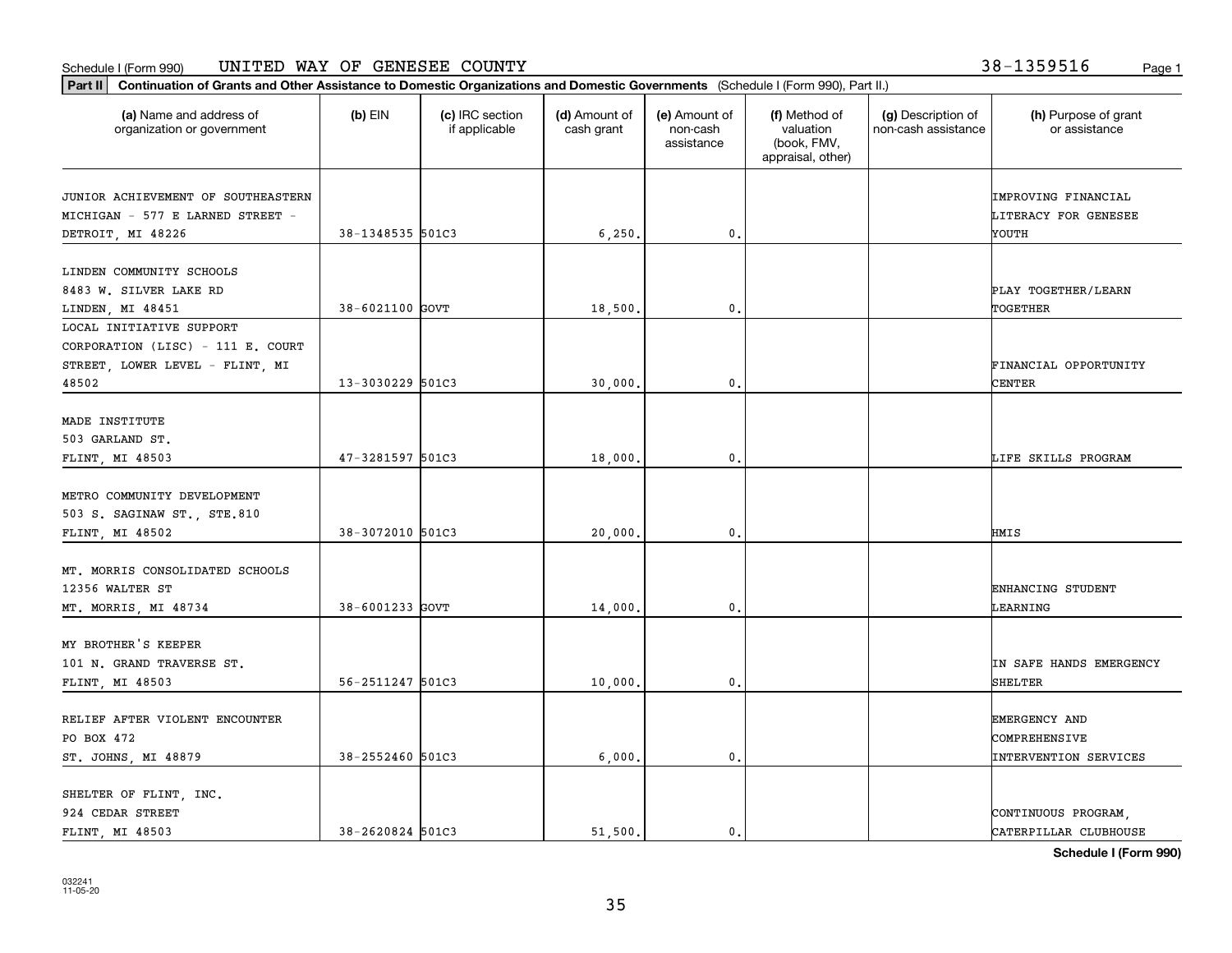#### Schedule I (Form 990) Page 1 UNITED WAY OF GENESEE COUNTY

**Part II Continuation of Grants and Other Assistance to Domestic Organizations and Domestic Governments**  (Schedule I (Form 990), Part II.)

| (a) Name and address of<br>organization or government             | $(b)$ EIN        | (c) IRC section<br>if applicable | (d) Amount of<br>cash grant | (e) Amount of<br>non-cash<br>assistance | (f) Method of<br>valuation<br>(book, FMV,<br>appraisal, other) | (g) Description of<br>non-cash assistance | (h) Purpose of grant<br>or assistance                 |
|-------------------------------------------------------------------|------------------|----------------------------------|-----------------------------|-----------------------------------------|----------------------------------------------------------------|-------------------------------------------|-------------------------------------------------------|
| SHIAWASSEE REGIONAL EDUCATION                                     |                  |                                  |                             |                                         |                                                                |                                           |                                                       |
| SERVICE DISTRICT - 1025 N.<br>SHIAWASSEE ST. - CORUNNA, MI 48817  | 38-1711620 GOVT  |                                  | 16,000.                     | $\mathbf{0}$ .                          |                                                                |                                           | GREAT START PRESCHOOL<br><b>INVESTMENT FOUNDATION</b> |
| THE SALVATION ARMY                                                |                  |                                  |                             |                                         |                                                                |                                           |                                                       |
| 211 W. KEARSLEY STREET                                            |                  |                                  |                             |                                         |                                                                |                                           | EMERGENCY SUPPORT                                     |
| FLINT, MI 48502                                                   | 38-1370971 501C3 |                                  | 20,000.                     | 0.                                      |                                                                |                                           | SERVICES                                              |
| VALLEY AREA AGENCY ON AGING<br>225 E FIFTH STREET, SUITE 200      |                  |                                  |                             |                                         |                                                                |                                           |                                                       |
| FLINT, MI 48502                                                   | 38-2121108 501C3 |                                  | 22,000.                     | $\mathsf{o}\,$ .                        |                                                                |                                           | KISS                                                  |
| VOICES FOR CHILDREN<br>515 EAST STREET                            |                  |                                  |                             |                                         |                                                                |                                           | COURT APPOINTED SPECIAL<br>ADVOCATES (CASA),          |
| FLINT, MI 48503                                                   | 43-2031361 501C3 |                                  | 74,000.                     | $\mathbf{0}$ .                          |                                                                |                                           | PREVENTION                                            |
| YMCA OF GREATER FLINT<br>411 E. THIRD ST<br>FLINT, MI 48503       | 38-1358056 501C3 |                                  | 15,000.                     | $\mathbf{0}$ .                          |                                                                |                                           | Y SAFE PLACES                                         |
|                                                                   |                  |                                  |                             |                                         |                                                                |                                           |                                                       |
| YWCA OF GREATER FLINT<br>801 S. SAGINAW STREET<br>FLINT, MI 48502 | 38-1360597 501C3 |                                  | 66,500.                     | $\mathbf{0}$ .                          |                                                                |                                           | <b>SAFE HOUSE</b>                                     |
|                                                                   |                  |                                  |                             |                                         |                                                                |                                           |                                                       |
|                                                                   |                  |                                  |                             |                                         |                                                                |                                           |                                                       |
|                                                                   |                  |                                  |                             |                                         |                                                                |                                           |                                                       |
|                                                                   |                  |                                  |                             |                                         |                                                                |                                           |                                                       |
|                                                                   |                  |                                  |                             |                                         |                                                                |                                           |                                                       |

**Schedule I (Form 990)**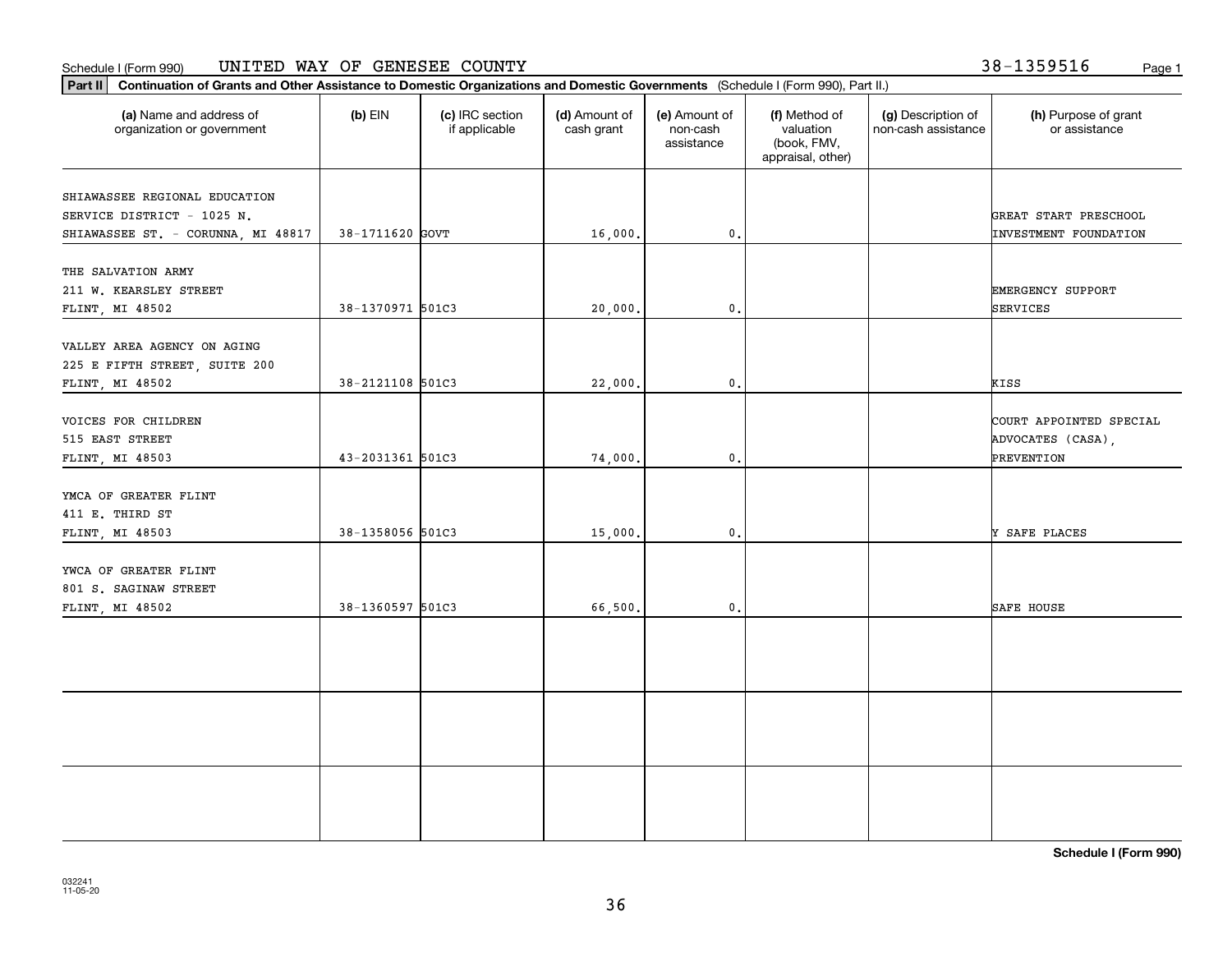#### Schedule I (Form 990) 2020 UNITED WAY OF GENESEE COUNTY Page

**Part III | Grants and Other Assistance to Domestic Individuals. Complete if the organization answered "Yes" on Form 990, Part IV, line 22.** Part III can be duplicated if additional space is needed.

| (a) Type of grant or assistance | (b) Number of<br>recipients | (c) Amount of<br>cash grant | (d) Amount of non-<br>cash assistance | (e) Method of valuation<br>(book, FMV, appraisal, other) | (f) Description of noncash assistance |
|---------------------------------|-----------------------------|-----------------------------|---------------------------------------|----------------------------------------------------------|---------------------------------------|
|                                 |                             |                             |                                       |                                                          |                                       |
|                                 |                             |                             |                                       |                                                          |                                       |
|                                 |                             |                             |                                       |                                                          |                                       |
|                                 |                             |                             |                                       |                                                          |                                       |
|                                 |                             |                             |                                       |                                                          |                                       |
|                                 |                             |                             |                                       |                                                          |                                       |
|                                 |                             |                             |                                       |                                                          |                                       |
|                                 |                             |                             |                                       |                                                          |                                       |
|                                 |                             |                             |                                       |                                                          |                                       |
|                                 |                             |                             |                                       |                                                          |                                       |

Part IV | Supplemental Information. Provide the information required in Part I, line 2; Part III, column (b); and any other additional information.

PART I, LINE 2:

THE UNITED WAY COMMUNITY INVESTMENT CABINET PERFORMS ANNUAL FINANCE REVIEW

OF ALL PARTNER AGENCIES FINANCIAL AUDITS. THESE REVIEWS ARE COMPLETED BY

CPA'S AND FINANCIAL EXPERTS. PARTNER AGENCIES ALSO HAVE A YEARLY ONSITE

VISIT BY UNITED WAY STAFF AND VOLUNTEERS AND MUST SUBMIT MIDYEAR AND FINAL

REPORTS.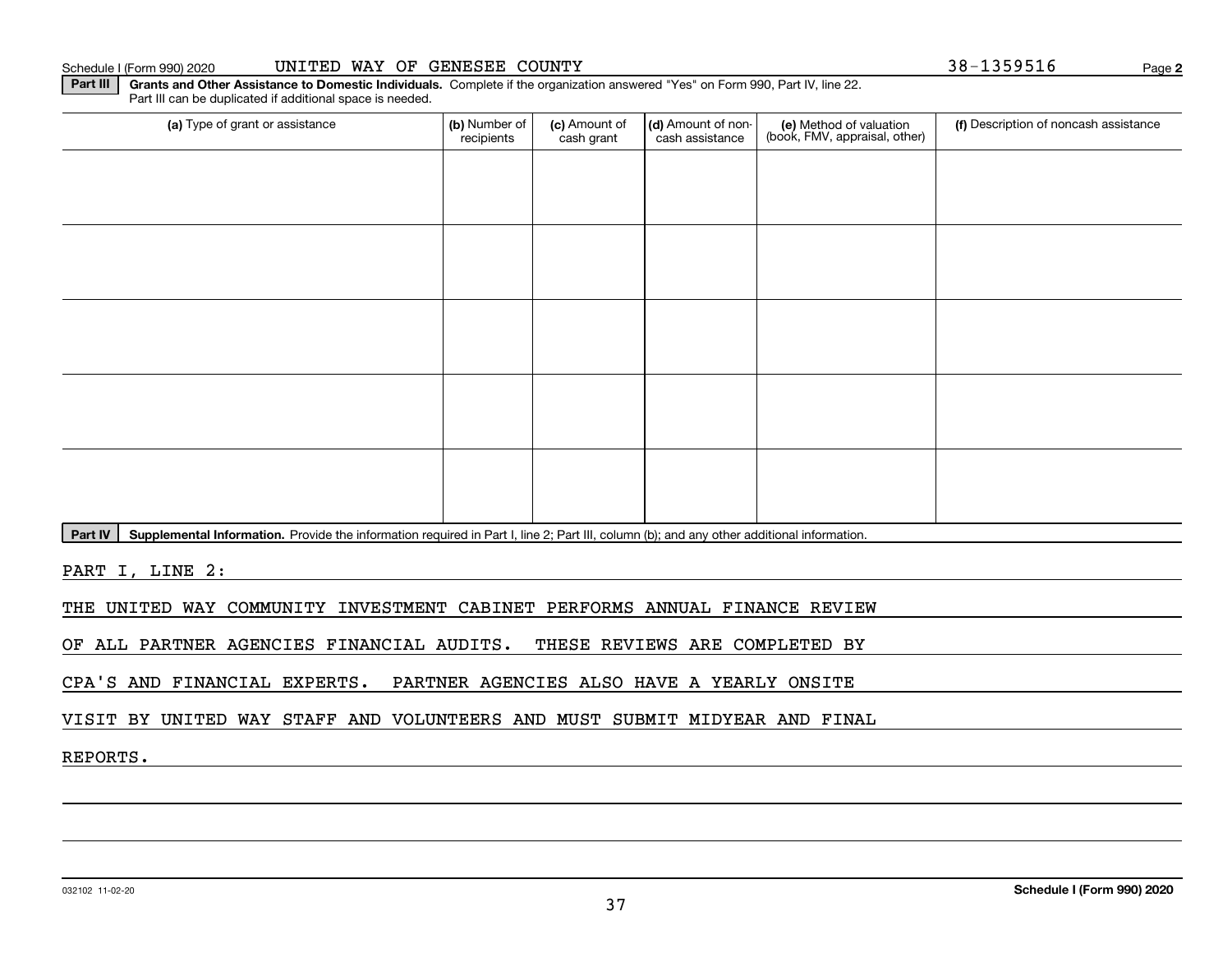|    | <b>SCHEDULE J</b>                                                                                  | <b>Compensation Information</b>                                                                                                  |    | OMB No. 1545-0047                     |                                     |                         |  |  |  |
|----|----------------------------------------------------------------------------------------------------|----------------------------------------------------------------------------------------------------------------------------------|----|---------------------------------------|-------------------------------------|-------------------------|--|--|--|
|    | (Form 990)                                                                                         | For certain Officers, Directors, Trustees, Key Employees, and Highest                                                            |    |                                       |                                     |                         |  |  |  |
|    |                                                                                                    | <b>Compensated Employees</b><br>Complete if the organization answered "Yes" on Form 990, Part IV, line 23.                       |    |                                       |                                     |                         |  |  |  |
|    | Attach to Form 990.<br>Department of the Treasury                                                  |                                                                                                                                  |    |                                       |                                     |                         |  |  |  |
|    | Go to www.irs.gov/Form990 for instructions and the latest information.<br>Internal Revenue Service |                                                                                                                                  |    |                                       |                                     |                         |  |  |  |
|    | Name of the organization                                                                           |                                                                                                                                  |    | <b>Employer identification number</b> |                                     |                         |  |  |  |
|    |                                                                                                    | UNITED WAY OF GENESEE COUNTY                                                                                                     |    | 38-1359516                            |                                     |                         |  |  |  |
|    | Part I                                                                                             | <b>Questions Regarding Compensation</b>                                                                                          |    |                                       |                                     |                         |  |  |  |
|    |                                                                                                    |                                                                                                                                  |    |                                       | Yes                                 | No                      |  |  |  |
|    |                                                                                                    | <b>1a</b> Check the appropriate box(es) if the organization provided any of the following to or for a person listed on Form 990, |    |                                       |                                     |                         |  |  |  |
|    |                                                                                                    | Part VII, Section A, line 1a. Complete Part III to provide any relevant information regarding these items.                       |    |                                       |                                     |                         |  |  |  |
|    | First-class or charter travel                                                                      | Housing allowance or residence for personal use                                                                                  |    |                                       |                                     |                         |  |  |  |
|    | Travel for companions                                                                              | Payments for business use of personal residence                                                                                  |    |                                       |                                     |                         |  |  |  |
|    |                                                                                                    | Tax indemnification and gross-up payments<br>Health or social club dues or initiation fees                                       |    |                                       |                                     |                         |  |  |  |
|    |                                                                                                    | Discretionary spending account<br>Personal services (such as maid, chauffeur, chef)                                              |    |                                       |                                     |                         |  |  |  |
|    |                                                                                                    |                                                                                                                                  |    |                                       |                                     |                         |  |  |  |
|    |                                                                                                    | <b>b</b> If any of the boxes on line 1a are checked, did the organization follow a written policy regarding payment or           |    |                                       |                                     |                         |  |  |  |
| 2  |                                                                                                    | reimbursement or provision of all of the expenses described above? If "No," complete Part III to explain                         |    | 1b                                    |                                     |                         |  |  |  |
|    |                                                                                                    | Did the organization require substantiation prior to reimbursing or allowing expenses incurred by all directors,                 |    | $\mathbf{2}$                          |                                     |                         |  |  |  |
|    |                                                                                                    |                                                                                                                                  |    |                                       |                                     |                         |  |  |  |
| з  |                                                                                                    | Indicate which, if any, of the following the organization used to establish the compensation of the organization's               |    |                                       |                                     |                         |  |  |  |
|    |                                                                                                    | CEO/Executive Director. Check all that apply. Do not check any boxes for methods used by a related organization to               |    |                                       |                                     |                         |  |  |  |
|    |                                                                                                    | establish compensation of the CEO/Executive Director, but explain in Part III.                                                   |    |                                       |                                     |                         |  |  |  |
|    | Compensation committee                                                                             | Written employment contract                                                                                                      |    |                                       |                                     |                         |  |  |  |
|    |                                                                                                    | Compensation survey or study<br>Independent compensation consultant                                                              |    |                                       |                                     |                         |  |  |  |
|    |                                                                                                    | Approval by the board or compensation committee<br>Form 990 of other organizations                                               |    |                                       |                                     |                         |  |  |  |
|    |                                                                                                    |                                                                                                                                  |    |                                       |                                     |                         |  |  |  |
|    |                                                                                                    | During the year, did any person listed on Form 990, Part VII, Section A, line 1a, with respect to the filing                     |    |                                       |                                     |                         |  |  |  |
|    | organization or a related organization:                                                            |                                                                                                                                  |    |                                       |                                     |                         |  |  |  |
|    |                                                                                                    | Receive a severance payment or change-of-control payment?                                                                        |    | 4a                                    |                                     | x                       |  |  |  |
| b  |                                                                                                    | Participate in or receive payment from a supplemental nonqualified retirement plan?                                              |    | 4b                                    |                                     | $\overline{\mathbf{x}}$ |  |  |  |
| c  |                                                                                                    | Participate in or receive payment from an equity-based compensation arrangement?                                                 |    | 4c                                    |                                     | $\overline{\text{x}}$   |  |  |  |
|    |                                                                                                    | If "Yes" to any of lines 4a-c, list the persons and provide the applicable amounts for each item in Part III.                    |    |                                       |                                     |                         |  |  |  |
|    |                                                                                                    |                                                                                                                                  |    |                                       |                                     |                         |  |  |  |
|    |                                                                                                    | Only section 501(c)(3), 501(c)(4), and 501(c)(29) organizations must complete lines 5-9.                                         |    |                                       |                                     |                         |  |  |  |
| 5. |                                                                                                    | For persons listed on Form 990, Part VII, Section A, line 1a, did the organization pay or accrue any compensation                |    |                                       |                                     |                         |  |  |  |
|    | contingent on the revenues of:                                                                     |                                                                                                                                  |    |                                       |                                     |                         |  |  |  |
|    |                                                                                                    | a The organization? <b>Manual Community Community</b> Community Community Community Community Community Community Community      | 5a |                                       | <u>x</u><br>$\overline{\mathbf{x}}$ |                         |  |  |  |
|    |                                                                                                    |                                                                                                                                  |    | 5b                                    |                                     |                         |  |  |  |
|    |                                                                                                    | If "Yes" on line 5a or 5b, describe in Part III.                                                                                 |    |                                       |                                     |                         |  |  |  |
| 6. |                                                                                                    | For persons listed on Form 990, Part VII, Section A, line 1a, did the organization pay or accrue any compensation                |    |                                       |                                     |                         |  |  |  |
|    | contingent on the net earnings of:                                                                 |                                                                                                                                  |    | 6a                                    |                                     | <u>x</u>                |  |  |  |
|    |                                                                                                    |                                                                                                                                  |    | 6b                                    |                                     | $\overline{\mathbf{x}}$ |  |  |  |
|    |                                                                                                    | If "Yes" on line 6a or 6b, describe in Part III.                                                                                 |    |                                       |                                     |                         |  |  |  |
|    |                                                                                                    | 7 For persons listed on Form 990, Part VII, Section A, line 1a, did the organization provide any nonfixed payments               |    |                                       |                                     |                         |  |  |  |
|    |                                                                                                    |                                                                                                                                  |    | $\overline{7}$                        |                                     | х                       |  |  |  |
| 8  |                                                                                                    | Were any amounts reported on Form 990, Part VII, paid or accrued pursuant to a contract that was subject to the                  |    |                                       |                                     |                         |  |  |  |
|    |                                                                                                    |                                                                                                                                  |    | 8                                     |                                     | х                       |  |  |  |
| 9  |                                                                                                    | If "Yes" on line 8, did the organization also follow the rebuttable presumption procedure described in                           |    |                                       |                                     |                         |  |  |  |
|    |                                                                                                    |                                                                                                                                  |    | 9                                     |                                     |                         |  |  |  |
|    |                                                                                                    | uli Dedication Ast Notice, and the Instructions for Form 000                                                                     |    | Calcadola Line                        |                                     |                         |  |  |  |

LHA For Paperwork Reduction Act Notice, see the Instructions for Form 990. Schedule J (Form 990) 2020

032111 12-07-20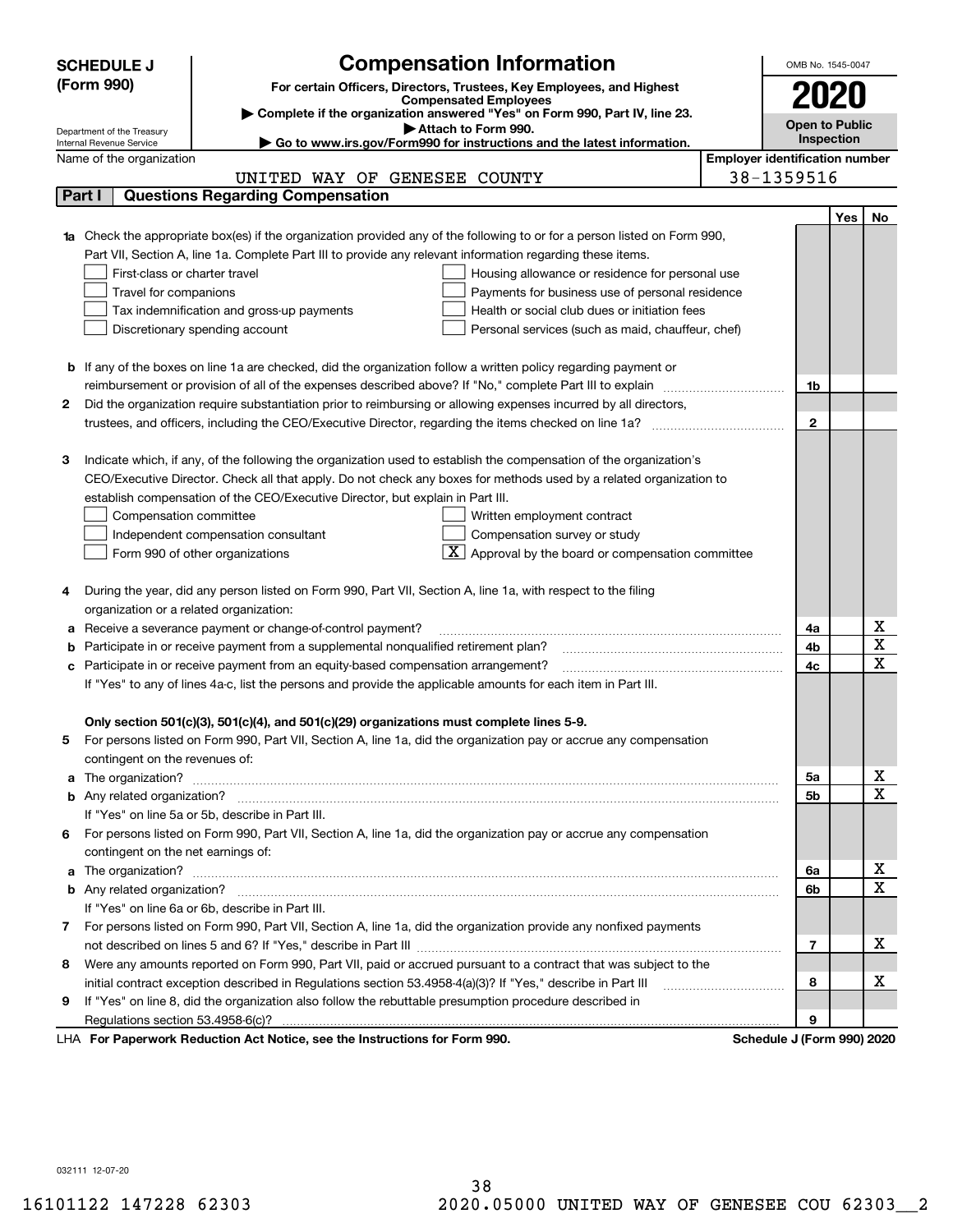38-1359516

**2**

# **Part II Officers, Directors, Trustees, Key Employees, and Highest Compensated Employees.**  Schedule J (Form 990) 2020 Page Use duplicate copies if additional space is needed.

For each individual whose compensation must be reported on Schedule J, report compensation from the organization on row (i) and from related organizations, described in the instructions, on row (ii). Do not list any individuals that aren't listed on Form 990, Part VII.

**Note:**  The sum of columns (B)(i)-(iii) for each listed individual must equal the total amount of Form 990, Part VII, Section A, line 1a, applicable column (D) and (E) amounts for that individual.

|                            |                |                          | (B) Breakdown of W-2 and/or 1099-MISC compensation                                                     |                  | (C) Retirement and<br>other deferred | (D) Nontaxable<br>benefits                | (E) Total of columns<br>$(B)(i)-(D)$ | (F) Compensation<br>in column (B) |
|----------------------------|----------------|--------------------------|--------------------------------------------------------------------------------------------------------|------------------|--------------------------------------|-------------------------------------------|--------------------------------------|-----------------------------------|
| (A) Name and Title         |                | (i) Base<br>compensation | (ii) Bonus &<br>(iii) Other<br>compensation<br>incentive<br>reportable<br>compensation<br>compensation |                  |                                      | reported as deferred<br>on prior Form 990 |                                      |                                   |
| <b>JAMES GASKIN</b><br>(1) | (i)            | 167, 142.                | $\overline{0}$ .                                                                                       | 180.             | 10,843.                              | 27, 211.                                  | 205, 376.                            | 0.                                |
| CHIEF EXECUTIVE OFFICER    | (ii)           | $\overline{0}$ .         | $\overline{0}$ .                                                                                       | $\overline{0}$ . | $\overline{0}$ .                     | $\overline{0}$ .                          | $\overline{0}$ .                     | $\overline{0}$ .                  |
|                            | (i)            |                          |                                                                                                        |                  |                                      |                                           |                                      |                                   |
|                            | <u>(ii)</u>    |                          |                                                                                                        |                  |                                      |                                           |                                      |                                   |
|                            | (i)            |                          |                                                                                                        |                  |                                      |                                           |                                      |                                   |
|                            | <u>(ii)</u>    |                          |                                                                                                        |                  |                                      |                                           |                                      |                                   |
|                            | (i)            |                          |                                                                                                        |                  |                                      |                                           |                                      |                                   |
|                            | <u>(ii)</u>    |                          |                                                                                                        |                  |                                      |                                           |                                      |                                   |
|                            | (i)            |                          |                                                                                                        |                  |                                      |                                           |                                      |                                   |
|                            | <u>(ii)</u>    |                          |                                                                                                        |                  |                                      |                                           |                                      |                                   |
|                            | (i)            |                          |                                                                                                        |                  |                                      |                                           |                                      |                                   |
|                            | <u>(ii)</u>    |                          |                                                                                                        |                  |                                      |                                           |                                      |                                   |
|                            | $(\sf{i})$     |                          |                                                                                                        |                  |                                      |                                           |                                      |                                   |
|                            | (ii)           |                          |                                                                                                        |                  |                                      |                                           |                                      |                                   |
|                            | (i)<br>(ii)    |                          |                                                                                                        |                  |                                      |                                           |                                      |                                   |
|                            | (i)            |                          |                                                                                                        |                  |                                      |                                           |                                      |                                   |
|                            | (ii)           |                          |                                                                                                        |                  |                                      |                                           |                                      |                                   |
|                            | (i)            |                          |                                                                                                        |                  |                                      |                                           |                                      |                                   |
|                            | (ii)           |                          |                                                                                                        |                  |                                      |                                           |                                      |                                   |
|                            | (i)            |                          |                                                                                                        |                  |                                      |                                           |                                      |                                   |
|                            | <u>(ii)</u>    |                          |                                                                                                        |                  |                                      |                                           |                                      |                                   |
|                            | (i)            |                          |                                                                                                        |                  |                                      |                                           |                                      |                                   |
|                            | <u>(ii)</u>    |                          |                                                                                                        |                  |                                      |                                           |                                      |                                   |
|                            | (i)            |                          |                                                                                                        |                  |                                      |                                           |                                      |                                   |
|                            | <u>(ii)</u>    |                          |                                                                                                        |                  |                                      |                                           |                                      |                                   |
|                            | (i)            |                          |                                                                                                        |                  |                                      |                                           |                                      |                                   |
|                            | (ii)           |                          |                                                                                                        |                  |                                      |                                           |                                      |                                   |
|                            | (i)            |                          |                                                                                                        |                  |                                      |                                           |                                      |                                   |
|                            | <u>(ii)</u>    |                          |                                                                                                        |                  |                                      |                                           |                                      |                                   |
|                            | (i)            |                          |                                                                                                        |                  |                                      |                                           |                                      |                                   |
|                            | $\overline{}}$ |                          |                                                                                                        |                  |                                      |                                           |                                      |                                   |

**Schedule J (Form 990) 2020**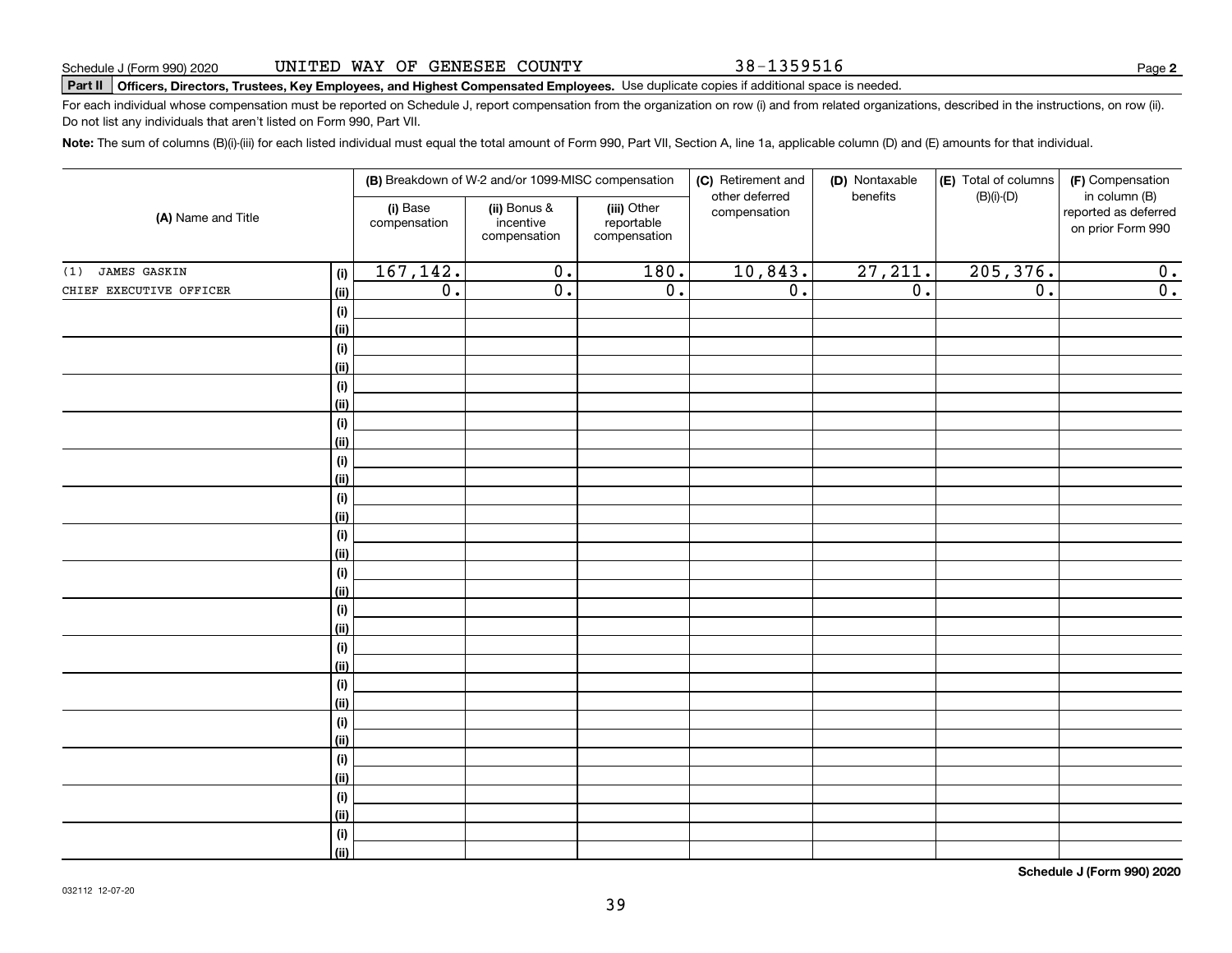### **Part III Supplemental Information**

Schedule J (Form 990) 2020 UNITED WAY OF GENESEE COUNTY<br>Part III Supplemental Information<br>Provide the information, explanation, or descriptions required for Part I, lines 1a, 1b, 3, 4a, 4b, 4c, 5a, 5b, 6a, 6b, 7, and 8, an

**Schedule J (Form 990) 2020**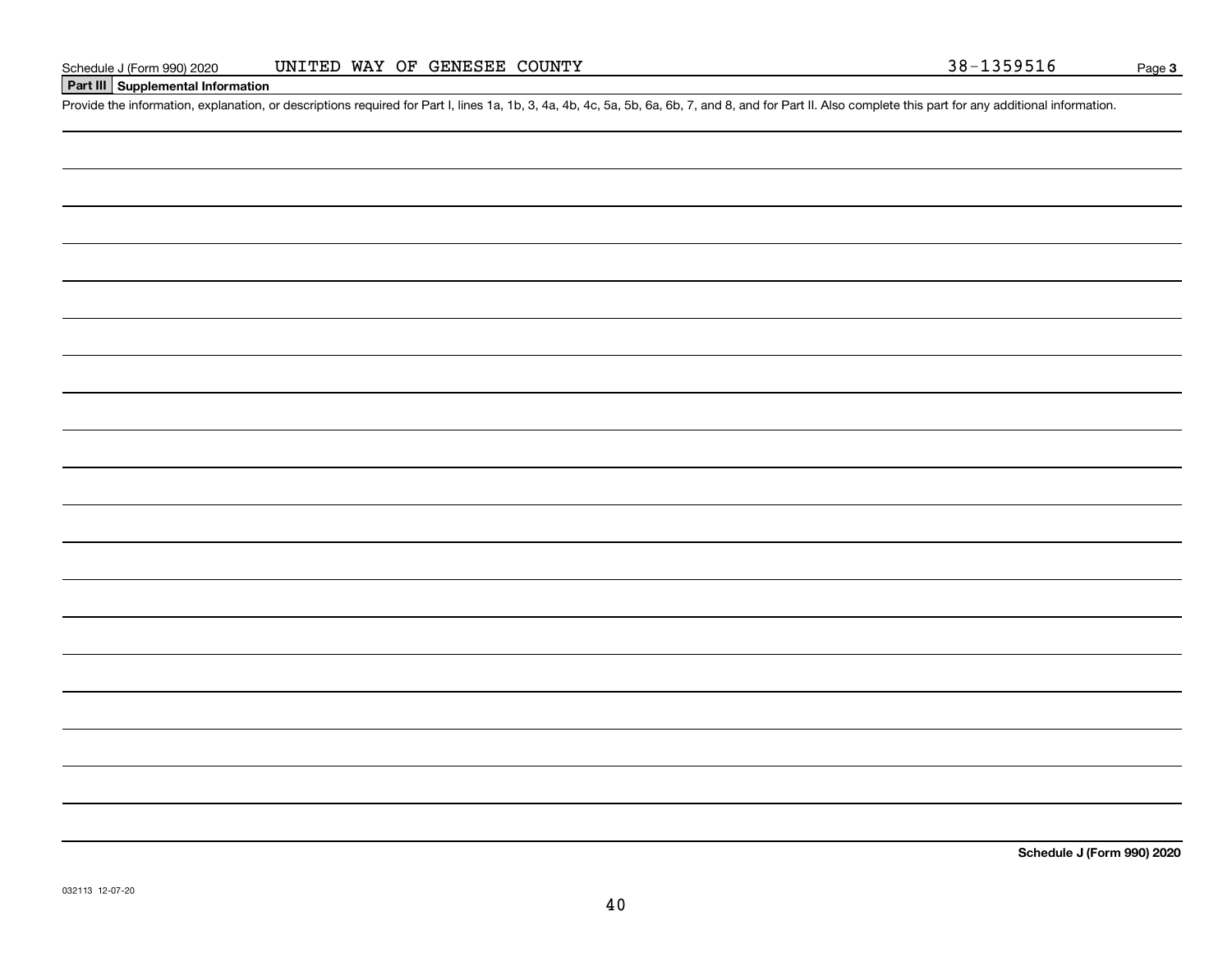#### **SCHEDULE M (Form 990)**

# **Noncash Contributions**

OMB No. 1545-0047

| Department of the Treasury |
|----------------------------|
| Internal Revenue Service   |

**Complete if the organizations answered "Yes" on Form 990, Part IV, lines 29 or 30.** <sup>J</sup>**2020 Attach to Form 990.** J

UNITED WAY OF GENESEE COUNTY

 **Go to www.irs.gov/Form990 for instructions and the latest information.** J

| ZUZU                                       |
|--------------------------------------------|
| <b>Open to Public</b><br><b>Inspection</b> |

|  |  |  | Name of the organization |  |
|--|--|--|--------------------------|--|
|--|--|--|--------------------------|--|

| <b>Employer identification number</b> |
|---------------------------------------|
| 38-1359516                            |

| Part I | <b>Types of Property</b>                                                                                                       |                               |                                                           |                                                                                    |                                                       |     |     |     |
|--------|--------------------------------------------------------------------------------------------------------------------------------|-------------------------------|-----------------------------------------------------------|------------------------------------------------------------------------------------|-------------------------------------------------------|-----|-----|-----|
|        |                                                                                                                                | (a)<br>Check if<br>applicable | (b)<br>Number of<br>contributions or<br>items contributed | (c)<br>Noncash contribution<br>amounts reported on<br>Form 990, Part VIII, line 1g | Method of determining<br>noncash contribution amounts | (d) |     |     |
| 1      |                                                                                                                                |                               |                                                           |                                                                                    |                                                       |     |     |     |
| 2      |                                                                                                                                |                               |                                                           |                                                                                    |                                                       |     |     |     |
| З      | Art - Fractional interests                                                                                                     |                               |                                                           |                                                                                    |                                                       |     |     |     |
| 4      | Books and publications                                                                                                         |                               |                                                           |                                                                                    |                                                       |     |     |     |
| 5      | Clothing and household goods                                                                                                   | $\mathbf X$                   |                                                           |                                                                                    | 401. MARKET VALUE                                     |     |     |     |
| 6      |                                                                                                                                |                               |                                                           |                                                                                    |                                                       |     |     |     |
| 7      |                                                                                                                                |                               |                                                           |                                                                                    |                                                       |     |     |     |
| 8      | Intellectual property                                                                                                          |                               |                                                           |                                                                                    |                                                       |     |     |     |
| 9      | Securities - Publicly traded                                                                                                   |                               |                                                           |                                                                                    |                                                       |     |     |     |
| 10     | Securities - Closely held stock                                                                                                |                               |                                                           |                                                                                    |                                                       |     |     |     |
| 11     | Securities - Partnership, LLC, or                                                                                              |                               |                                                           |                                                                                    |                                                       |     |     |     |
|        | trust interests                                                                                                                |                               |                                                           |                                                                                    |                                                       |     |     |     |
| 12     |                                                                                                                                |                               |                                                           |                                                                                    |                                                       |     |     |     |
| 13     | Qualified conservation contribution -                                                                                          |                               |                                                           |                                                                                    |                                                       |     |     |     |
|        | Historic structures                                                                                                            |                               |                                                           |                                                                                    |                                                       |     |     |     |
| 14     | Qualified conservation contribution - Other                                                                                    |                               |                                                           |                                                                                    |                                                       |     |     |     |
| 15     |                                                                                                                                |                               |                                                           |                                                                                    |                                                       |     |     |     |
| 16     | Real estate - Commercial                                                                                                       |                               |                                                           |                                                                                    |                                                       |     |     |     |
| 17     |                                                                                                                                |                               |                                                           |                                                                                    |                                                       |     |     |     |
| 18     |                                                                                                                                |                               |                                                           |                                                                                    |                                                       |     |     |     |
| 19     |                                                                                                                                |                               |                                                           |                                                                                    |                                                       |     |     |     |
| 20     | Drugs and medical supplies                                                                                                     |                               |                                                           |                                                                                    |                                                       |     |     |     |
| 21     |                                                                                                                                |                               |                                                           |                                                                                    |                                                       |     |     |     |
| 22     |                                                                                                                                |                               |                                                           |                                                                                    |                                                       |     |     |     |
| 23     |                                                                                                                                |                               |                                                           |                                                                                    |                                                       |     |     |     |
| 24     | Archeological artifacts                                                                                                        |                               |                                                           |                                                                                    |                                                       |     |     |     |
| 25     | (FACESHIELDS<br>Other $\blacktriangleright$                                                                                    | X                             | 1                                                         |                                                                                    | 150,000. MARKET VALUE                                 |     |     |     |
| 26     | $(FACE$ MASKS, B<br>▶<br>Other                                                                                                 | $\overline{\textbf{X}}$       | $\overline{1}$                                            |                                                                                    | 1,891. MARKET<br><b>VALUE</b>                         |     |     |     |
| 27     | BOTTLED WATER<br>Other $\blacktriangleright$                                                                                   | $\mathbf X$                   | 1                                                         |                                                                                    | 150. MARKET<br><b>VALUE</b>                           |     |     |     |
| 28     | Other                                                                                                                          |                               |                                                           |                                                                                    |                                                       |     |     |     |
| 29     | Number of Forms 8283 received by the organization during the tax year for contributions                                        |                               |                                                           |                                                                                    |                                                       |     |     |     |
|        | for which the organization completed Form 8283, Part V, Donee Acknowledgement                                                  |                               |                                                           | 29                                                                                 |                                                       |     |     |     |
|        |                                                                                                                                |                               |                                                           |                                                                                    |                                                       |     | Yes | No. |
|        | 30a During the year, did the organization receive by contribution any property reported in Part I, lines 1 through 28, that it |                               |                                                           |                                                                                    |                                                       |     |     |     |
|        | must hold for at least three years from the date of the initial contribution, and which isn't required to be used for          |                               |                                                           |                                                                                    |                                                       |     |     |     |
|        | exempt purposes for the entire holding period?                                                                                 |                               |                                                           |                                                                                    |                                                       | 30a |     | x   |
|        | <b>b</b> If "Yes," describe the arrangement in Part II.                                                                        |                               |                                                           |                                                                                    |                                                       |     |     |     |
| 31     | Does the organization have a gift acceptance policy that requires the review of any nonstandard contributions?<br>31           |                               |                                                           | х                                                                                  |                                                       |     |     |     |
|        | 32a Does the organization hire or use third parties or related organizations to solicit, process, or sell noncash              |                               |                                                           |                                                                                    |                                                       |     |     |     |
|        | contributions?                                                                                                                 |                               |                                                           |                                                                                    |                                                       | 32a |     | х   |
|        | <b>b</b> If "Yes," describe in Part II.                                                                                        |                               |                                                           |                                                                                    |                                                       |     |     |     |
| 33     | If the organization didn't report an amount in column (c) for a type of property for which column (a) is checked,              |                               |                                                           |                                                                                    |                                                       |     |     |     |

describe in Part II.

For Paperwork Reduction Act Notice, see the Instructions for Form 990. **Schedule M** (Form 990) 2020 LHA

032141 11-23-20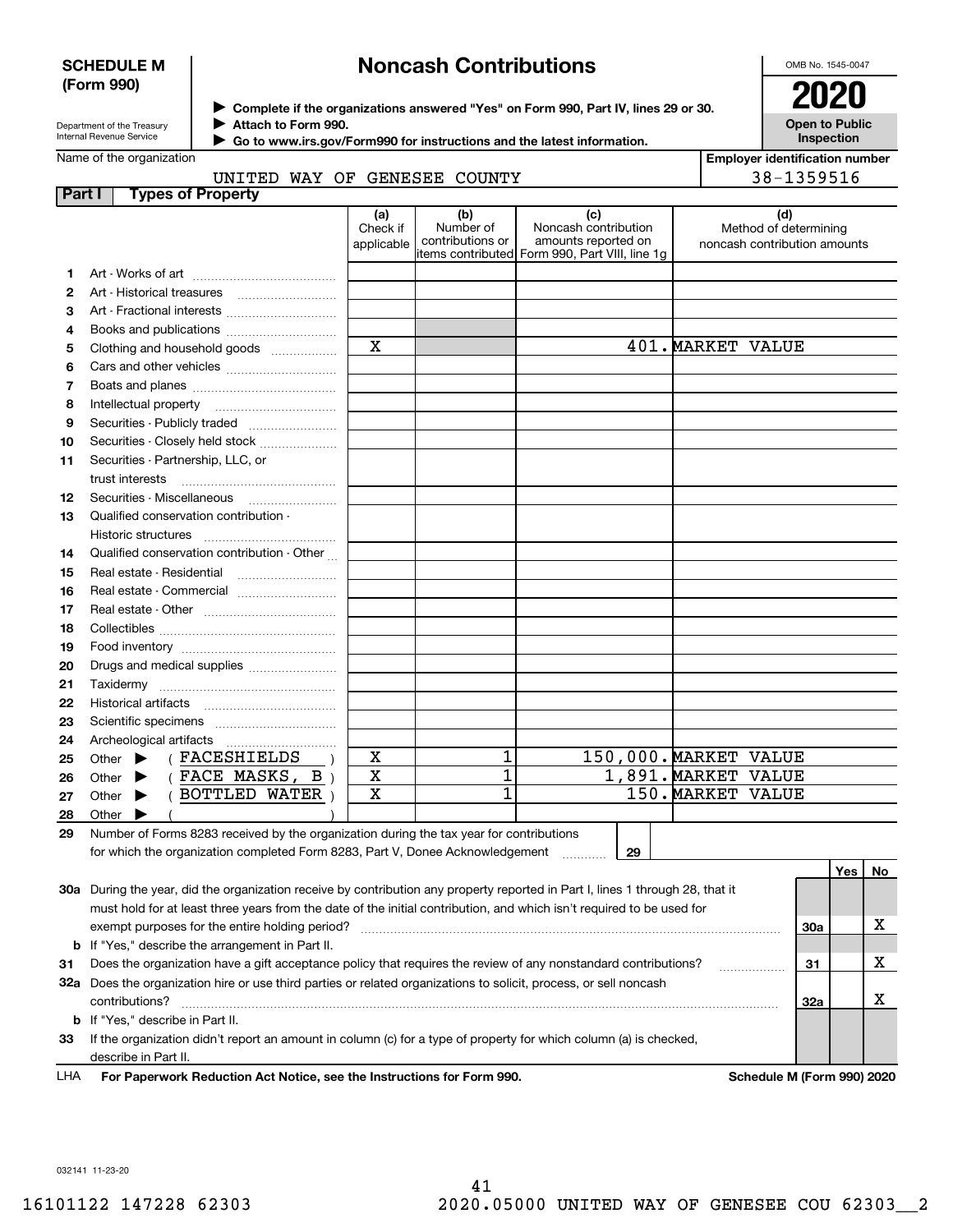|                 | is reporting in Part I, column (b), the number of contributions, the number of items received, or a combination of both. Also complete this part for any additional information. |                            |
|-----------------|----------------------------------------------------------------------------------------------------------------------------------------------------------------------------------|----------------------------|
|                 |                                                                                                                                                                                  |                            |
|                 |                                                                                                                                                                                  |                            |
|                 |                                                                                                                                                                                  |                            |
|                 |                                                                                                                                                                                  |                            |
|                 |                                                                                                                                                                                  |                            |
|                 |                                                                                                                                                                                  |                            |
|                 |                                                                                                                                                                                  |                            |
|                 |                                                                                                                                                                                  |                            |
|                 |                                                                                                                                                                                  |                            |
|                 |                                                                                                                                                                                  |                            |
|                 |                                                                                                                                                                                  |                            |
|                 |                                                                                                                                                                                  |                            |
|                 |                                                                                                                                                                                  |                            |
|                 |                                                                                                                                                                                  |                            |
|                 |                                                                                                                                                                                  |                            |
|                 |                                                                                                                                                                                  |                            |
|                 |                                                                                                                                                                                  |                            |
|                 |                                                                                                                                                                                  |                            |
|                 |                                                                                                                                                                                  |                            |
|                 |                                                                                                                                                                                  |                            |
|                 |                                                                                                                                                                                  |                            |
|                 |                                                                                                                                                                                  |                            |
|                 |                                                                                                                                                                                  |                            |
|                 |                                                                                                                                                                                  |                            |
|                 |                                                                                                                                                                                  |                            |
|                 |                                                                                                                                                                                  |                            |
|                 |                                                                                                                                                                                  |                            |
|                 |                                                                                                                                                                                  |                            |
|                 |                                                                                                                                                                                  |                            |
|                 |                                                                                                                                                                                  |                            |
|                 |                                                                                                                                                                                  |                            |
|                 |                                                                                                                                                                                  |                            |
| 032142 11-23-20 |                                                                                                                                                                                  | Schedule M (Form 990) 2020 |
|                 | ៱                                                                                                                                                                                |                            |

**2**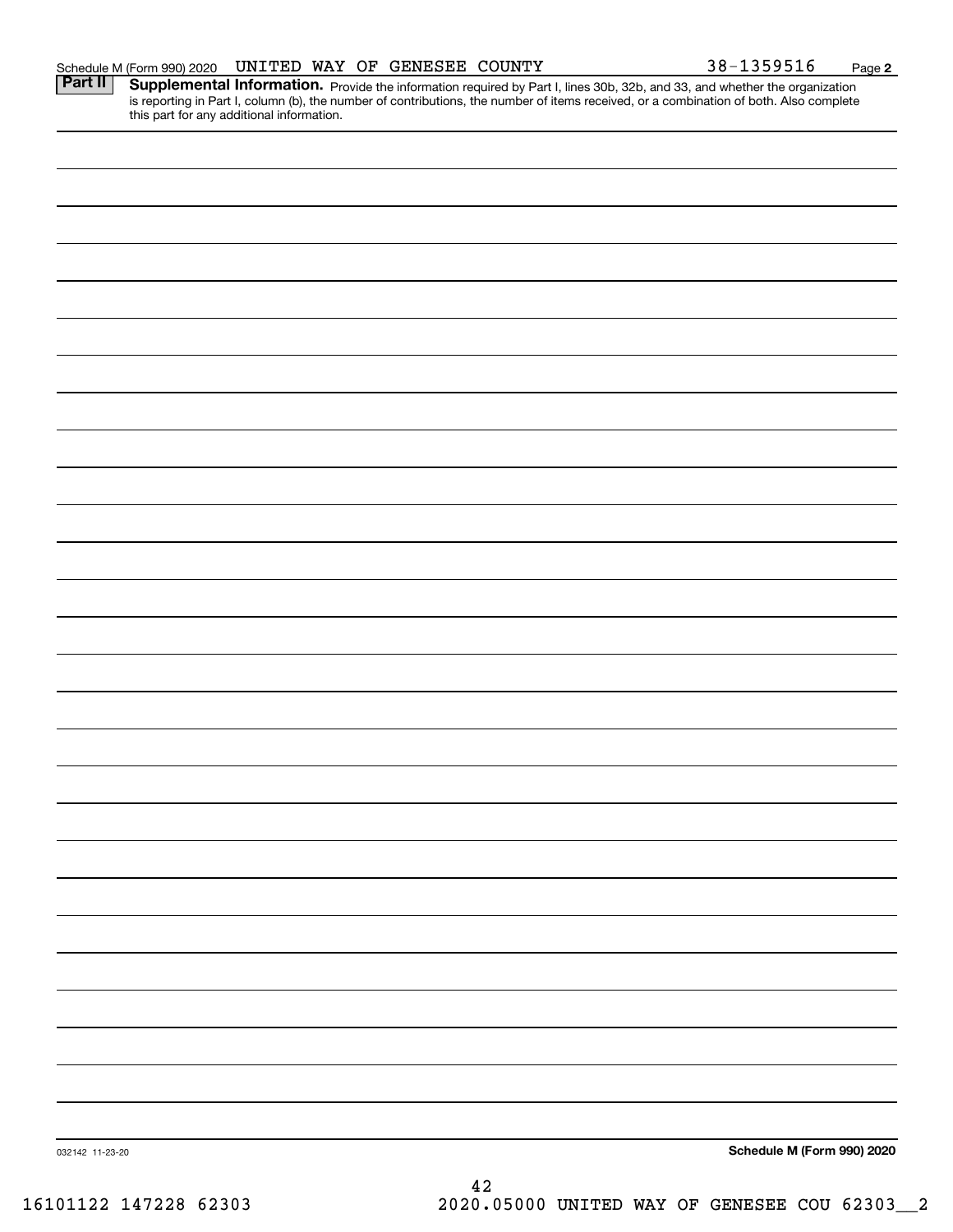**(Form 990 or 990-EZ)**

Department of the Treasury Internal Revenue Service Name of the organization

**Complete to provide information for responses to specific questions on Form 990 or 990-EZ or to provide any additional information. | Attach to Form 990 or 990-EZ. | Go to www.irs.gov/Form990 for the latest information. SCHEDULE O Supplemental Information to Form 990 or 990-EZ**



UNITED WAY OF GENESEE COUNTY 138-1359516

FORM 990, PART I, LINE 1, DESCRIPTION OF ORGANIZATION MISSION:

INDIVIDUALS, NON-PROFIT AGENCIES, GOVERNMENT, CORPORATIONS, ORGANIZED

LABOR AND FOUNDATIONS, TO HELP CREATE SOLUTIONS. WE HAVE BROADENED OUR

ROLE IN THE COMMUNITY BEYOND BEING JUST A FUNDRAISER AND GRANTOR. WE

HAVE EITHER STARTED OR ARE A MEMBER OF 18 COLLABORATING ORGANIZATIONS

OR PARTNERSHIPS THAT ARE WORKING TO FIND EFFICIENT SOLUTIONS FOR THE

GAPS IN THE "SAFETY NET" OF SERVICES FOR CHILDREN, FAMILIES AND OLDER

ADULTS IN OUR COMMUNITY.

FORM 990, PART VI, SECTION A, LINE 2:

THE FOLLOWING BOARD MEMBERS HAVE A FAMILY OR BUSINESS RELATIONSHIP:

RANDY WISE (TRUSTEE) AND CHRISTOPHER WISE (TRUSTEE) - BOTH FAMILY AND BUSINESS RELATIONSHIP.

FORM 990, PART VI, SECTION A, LINE 7A:

TWO SEATS ON THE BOARD OF DIRECTORS WILL BE DESIGNATED BY THE UAW REGION 1D OFFICE.

FORM 990, PART VI, SECTION B, LINE 11B:

FORM 990 IS REVIEWED BY THE CEO, CFO, FINANCE COMMITTEE AND BOARD OF

DIRECTORS PRIOR TO FILING.

FORM 990, PART VI, SECTION B, LINE 12C:

OFFICERS AND EMPLOYEES SIGN CONFLICT OF INTEREST POLICY ON A YEARLY BASIS

AND ABSTAIN IN ANY VOTE WHERE CONFLICTS OCCUR.

032211 11-20-20 LHA For Paperwork Reduction Act Notice, see the Instructions for Form 990 or 990-EZ. Schedule O (Form 990 or 990-EZ) 2020

43